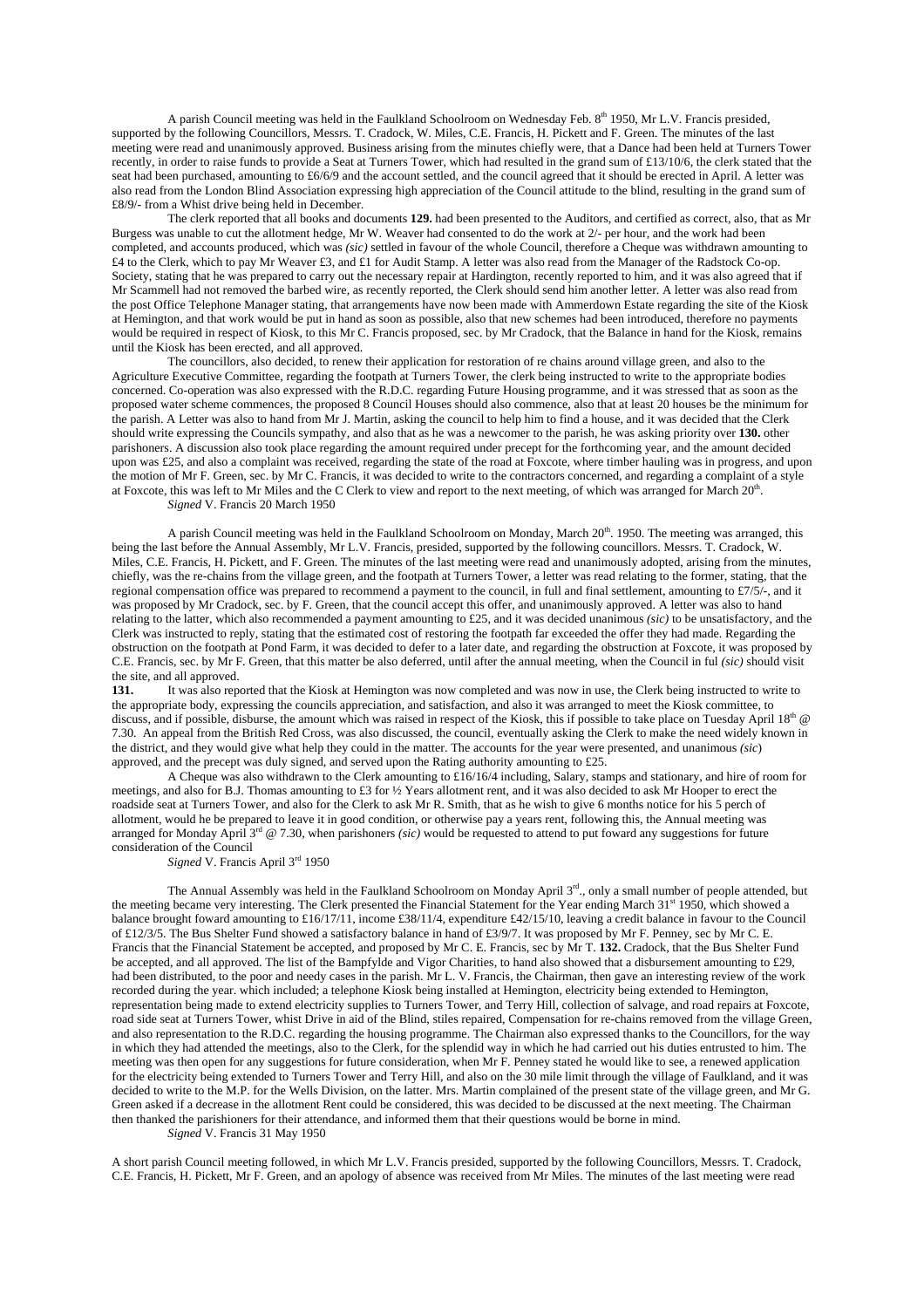and unanimously approved. Regarding the footpath at **133.** Foxcote, it was decided, that if the wire recently reported, was not in the parish, that the Clerk write to Mr York stateing *(sic)* the same and also that the Clerk see Mr Smith regarding his allotment, and also that the Clerk, with Mr V. Francis, and Mr Cradock, attend the next meeting at Bruton. The outstanding business of this meeting was brought foward by Mr F. Green, where he asked for an improved Bus Service through the village of Faulkland, also if an official Bus Stop, and if possible, to Change the service from Wednesdays to Tuesdays, the clerk being instructed to write a letter regarding this matter. It was also agreed to rejoin the parish Council Association and a Cheque was prepared amounting to £1/10/-

*Signed* V. Francis May 31<sup>st</sup> 1950

A meeting was held at Hemington on Tuesday April  $18<sup>th</sup> 1950$  to discuss with the Subscribers, to the phone Kiosk Fund, the disbursement of the £25/10/- in respect to the same. It was proposed by Mr G. Eastment, Sec. by Mr H. Tarrant, that the amount be equally divided between the parish Church and the Methodist Chapel for to help meet the cost for the installation of electricity. Mr L.V. Francis made an amendment and suggested that the amount be divided between the Chapel, Church and the Hemington Bus shelter, but on a show of hands it was finally decided that the amount be divided between the Chapel and Church.

*Signed* V. Francis May 31<sup>st</sup> 1950

The Annual Meeting of the parish Council was held in the Faulkland Schoolroom on Wed May 31<sup>st</sup> over which Mr L.V. Francis presided, after being re-elected Chairman, together with Mr W. Miles (vice Chairman, supported by the remaining councillors, H. Pickett, F. Green, and C.E. Francis. The minutes of the last meeting were read together with the Annual Assembly, and the meeting recently held at Hemington, all being unanimously adopted.

**134.** Chiefly arising from the minutes were the replies, from Col. D.C. Boles, and also Alfred Barnes, the Minister of Transport, regarding the 30 mile limit through the village of Faulkland, which states from the Minister of Transport, that a 30 mile limit could not be granted at present, and from Mr Boles expressing his sympathy, not being able to meet our request, but felt that if he pressed the matter, he considered it would not be a success, this being satisfied to a point, to the council, and the Clerk was instructed to write to both concerned, expressing the Councils appreciation, for the work these two people had put foward in the Councils renewed application. Regarding the decrease in the allotment rent, this was deferred until later in the year, and the Clerk on reporting the need of an allotment Gate, was instructed to write to the Estate Office, inquiring as to whether they would supply same, and it was decided unanimous *(sic)* to leave this matter to the Chairman and Clerk. The Clerk also stated he had consulted Mr Smith regarding his notice, and the terrible state of his allotment, and he was prepared to pay 12 months rent, instead of the agreed six months, and the clerk agreed to cut the grass on this allotment, so as to encourage other neighbouring tenants, and approved. The reply from the Bath Tramways was not too satisfactory, and the Clerk was instructed to write regarding the official Bus Stop, and the Council granted permission for a Fare Stage to be posted on the Green and approved. The account for the roadside seat was not sufficient in detail to the Council, the Clerk being instructed to consult Mr Hooper asking for a separate account, irrespective of the Estimate already to hand, stating clearly the work, for the extras included in the account and approved this being a proposition of C. E. Francis, sec. by Mr W. Miles. The reply from post Office Telephones, were too, unsatisfactory and the clerk was instructed to reply stating the need of an improved service, as it was stated, that there was much dissatisfaction, regarding the overhearing of peoples **135.** conservations *(sic),* the agreed compensation for railings took from the village Green was also to hand, and it was decided unanimous, to hold this in Trust, for the time being, and regarding a letter being read in respect to accommodation available, in reception areas for evacuees and their welfare, it was left for the Clerk to consult Mr E. Burt and reply accordingly. A Report was also put foward of the present State of the two Lanes in the parish and it was decided to write the Surveyor asking his views on the matter, and approved. A Stile, and a foot bridge, was *(sic)* also reported, and the former being left to the Clerk to see Mr Penney, and the latter being left to the chairman and Mr F. Green. The meeting also decided to ask the postmaster General if a letter Box could be provided in the Foxcote area, and restrictions were also made, regarding the playing of Football, and Cricket etc, on the village green, the Clerk being instructed to post same on the parish Council Notice Board, Regretting to having to impose these conditions, the councillors all expressed the hope that a playing field would eventually be provided, to solve this problem.

 $Signed L.V. Francis 24<sup>th</sup> Aug 1950$ 

A meeting of the Hemington Parish Council was held in the Faulkland Schoolroom on Wed. Aug 30<sup>th</sup> 1950. Mr L.V. Francis presided, supported by the following Councillors. Messrs. T. Cradock, C.E. Francis, W. Miles, and F. Green. Arising from the minutes were, the overgrowth in Hollowpit Lane, and after some discussion, it was proposed by Mr C. E. Francis seconded by Mr F. Green, that the Clerk write a letter to the Divisional Surveyor, asking if there was any possibilities *(sic*) of him, to send some men to cut the overgrowth, and approved. Mr Hoopers account, for the Roadside seat was also to hand, and it was proposed by Mr Cradock, sec. by Mr C. E. Francis to accept this account amounting to £5/5/-, the Clerk being **136.** instructed to settle same from the present Fund, and approved.

Letters were also to hand, regarding the allotment gate, stating, that the Hylton estate office, were prepared to supply the Council with same, at a cost of £1/10/0, the clerk stated, that on receiving this letter, he consulted the Chairman and it was agreed to accept this, and also ask Mr H. Pitman, and F. Penney, to undertake this work, and their account was produced and settled in favour to the Council, amounting to £2. and a Cheque was prepared for B.J. Thomas, amounting to £4/10/- to meet the expense of the gate, and also  $\frac{1}{2}$  years allotment Rent, and all approved. A letter was read from the Bath Tramway Co. stating it was impracticable to alter the Bus Time Table at present, and the Head Postmaster replied stating he was unable to meet the Councils request, for a Post Box in the Foxcote area, and a letter from the Post Office Telephones was considered satisfactory to a point, and the Clerk reported, having renewed the application for the request of a Telephone Kiosk at Terry Hill. After a discussion on the Faulkland Schoolroom, it was proposed by Mr T. Cradock, sec. by C.E. Francis, that the Clerk write the appropriate body to inquire if there was any possibility of the Council being given the opportunity to take over the school, with a view of making an extension, so as to provide a suitable Hall for the parish and approved. The Meeting also decided to run a series of Whist Drives, to raise Funds, to give old age pensioners an extra Treat for the Christmas Festival.

Attention was also drawn to the nuisance of sewage running across a footpath at Hemington, and the Clerk was instructed to write to the Tenant of the field concerned, and approved.

Outstanding business of the meeting was a discussion on the National Parks and Access to the Countryside Act. 1949. and surveys of Maps and Public rights of way. It was agreed to commence on this work at once.

*Signed* L.V. Francis Oct 31<sup>st</sup> 1950

**137.** A meeting of the Hemington Parish Council was held in the Faulkland Schoolroom on Tuesday Oct. 31<sup>st</sup> 1950. Mr L.V. Francis presided, supported by the following councillors. H. Pickett, T. Cradock, C.E. Francis, and F. Green The minutes of the last meeting were read and unanimously adopted.

overgrowth in Hollopit *(sic)* Lane. A reply was to hand, regarding the overgrowth in Hollowpit Lane, and following a short discussion, it was proposed by C.E. Francis, seconded by T. Cradock, that the Clerk see Mr H. Pitman, and F. Penney, to inquire as to whether they would undertake this work, and unanimously approved.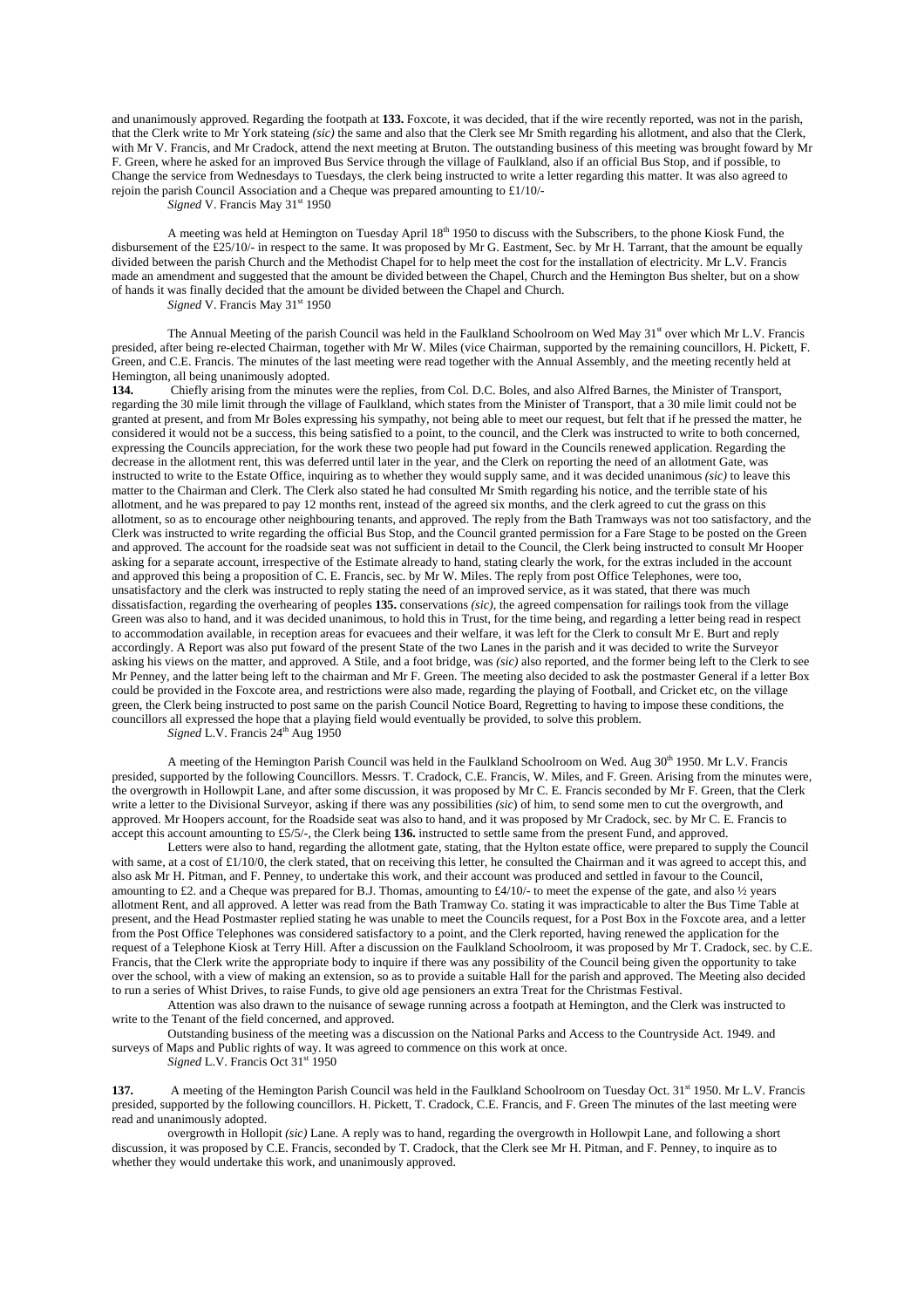Old Folks Festival. The reply, regarding the Faulkland Schoolroom, was not at hand, and the Clerk presented the balance sheet for Whist Drive, recently held, in aid of the Old Folks Festival, which showed a balance of £8/0/6, plus a donation of £1/3/- from Mr E. Burt, both being greatly appreciated, and it was agreed to arrange another Whist Drive for Saturday Nov. 18<sup>th</sup>.

Sewage at Hemington. The clerk also reported that the Sewage, at Hemington had been attended to, and also that the books had recently been Audited.

Compensation for footpath. A reply was also to hand from the Ministry of Agriculture, stating, that they were not prepared to increase their offer of £25 pounds, in full and final settlement, of claim for footpath at Turners Tower, O.S. No. 624, and after some consideration, it was proposed by Mr C. E. Francis, sec. by F. Green that the Council accept this offer, and hold in Trust until the Annual

Assembly for discussion and the clerk was given permission to sign the form of Receipt enclosed, and approved. Postal Delivery. A letter was also read, outlining the improved postal delivery, and the clerk was instructed to write **138.** to post

master General thanking him for his thoughtful consideration.

Appeal for Blind. An appeal for the Blind Association was deferred until the New Year, and also an appeal for King Georges Fund for Sailors was left without a decision for the time being.

Mr H. Pickett proposed that the allotment hedge to be *(sic*) cut, sec. by C.E. Francis, the clerk to make the necessary arrangements and all approved.

Cheque to the Clerk. A Cheque was also prepared, to pay the clerk, amounting to £1/11/3, for (1949-50, Audit Stamp,) and Stationary. At the request of Mr C. E. Francis, the meeting decided that the clerk write to the Divisional Surveyor asking for an additional sign post in the Laverton District, and also report the condition of the Paving Kerbs in the village of Faulkland, and all approved.

Damage to Bus Shelters. The serious damage to the Bus Shelters, and the indecent writing in them was also reported, and it was agreed to notify the Police, and approved.

Public Rights of Way. The Survey of public rights of way was dealt with and considered satisfactory, and a Public Meeting was arranged for Wednesday Nov  $29<sup>th</sup>$ , and approved.

*Signed* L.V. Francis 29<sup>th</sup> Nov 50

### Public Rights of Way

A public meeting was convened in the Faulkland School on Wednesday, Nov 29<sup>th</sup>, 1950, for the purpose of discussing the Survey of public Rights of Way etc, Mr. L. V. Francis presided, supported by the remaining Councillors. Mr Miles, Mr T. Cradock, Mr C.E. Francis, Mr F. Green. Only a few parishoners *(sic)* attended, but the meeting became very interesting, and it was agreed that the parish Council make Representations regarding certain footpath **139.** in the parish. The Footpaths mentioned in the Council Schedule were as follows.

Representations of Footpaths. That No. 20 F.P. be diverted at Lime Kiln Farm, down the Track to Orestone Cottages, also No 33 F.P. of which proved to be of no further use, No 35 F.P. it was decided that a portion of this path is of no further use, and the other end, it was agreed to ask for divertion *(sic)*, along the old Tramline, and Nos. 39 F.P. 42 F.P., 43 F.P., 44 F.P. it was decided that these footpaths is of no further use, and it was unanimously approved by parishoners *(sic)* present.

Overgrowth in Hollowpit Lane, and Account. A parish Council meeting followed, and the Clerk reported that the work in Hollowpit Lane had now been completed and was satisfactory, this being endorsed, and account passed for payment for F. Penney and H. Pitman amounting to £4 and approved. The reply from the Divisional Surveyor regarding additional sign post in the Laverton District, and also Pavement Kerbs at Faulkland was considered satisfactory, and a letter was read from the A.E.C regarding payment of Compensation for footpath ploughed up during the War, amounting to £25, the clerk reported this having been paid to the Bank, and approved.

A letter was to hand, regarding Civil Defence, and it was decided to hold a public meeting in the New Year. The Clerk was also instructed to inform the post master General that there had been some delay of letters, which had borne the correct address. An appeal from the Blind was deferred until the New Year. It was also proposed by F. Green, Sec. by T. Cradock that another Whist Drive be arranged for the Old Folks Fund, and a donation of £1 from W. Institute was noted with appreciation. The question of what should be done for the old Folks was discussed with Interest, and it **140.** was unanimously agreed that each person over 65 Years, and also widows, each household receive a Christmas parcel, and the clerk was instructed to contact Wholesale and Retail Grocers, inquiring the contents of 7/6 and 10/ parcels, and as to whether they would undertake this work, and approved.

*Signed L.V.* Francis  $13<sup>th</sup>$  Feb 1951

A Parish Council meeting was held in the Faulkland School on Tuesday Feb. 13<sup>th</sup> 1951, over which Mr L.V. Francis presided, supported by the following Councillors. Messrs T. Cradock, C.E. Francis, H. Pickett, and F. Green and an apology of absence was received from Mr Miles. The minutes of the last meeting were read and unanimously adopted.

Letters from Old folks. Arising from the minutes were letters from Old people and widows, expressing their appreciation and Thanks for the parcels received from the efforts organised by the parish Council. The clerk was also instructed to write to post master General regarding the delay of letters, and also of the late delivery. The meeting also decided that the Civil Defence meeting be arranged at the same time as the Annual Assembly, and also a collection throughout the parish, this to be in aid of Blind Association.

Decrease in Allotment Rent. It was also proposed by Mr C. E. Francis, seconded by H. Pickett, that the allotment Rent be decreased from the present 8d per perch, to 6d per perch, commencing as from March 31<sup>st</sup> 1951 and approved.

Salvage. The meeting also decided that the collection of Salvage to re-commence, the Clerk being instructed to approach Mrs Noakes and make the necessary arrangements.

Precept. It was also proposed by Mr C.E. Francis, sec. by Mr T. Cradock, that the Clerk make application for a precept amounting to £25, and approved. A Letter from the Southern Electricity Board was considered very unsatisfactory, and it was proposed by Mr Cradock **141**. Seconded by Mr Francis, that the Clerk foward *(sic)* a Copy of this letter to Col. D. C. Boles, and approved. and reply to Electricity Board accordingly.

Piece of Land. The Clerk reported that he considered the piece of Triangle Green, near the Telephone Kiosk, useless, and it was decided that Mr V. Francis approach the Surveyor on the matter and approved.

Village Green. The chairman also reported that he had received a complaint from Lord Hylton regarding the present state of the village Green, and it was decided that the Clerk write to the Secretary to Association of parish Councils, asking for a ruling with regard to fencing of the village Green and approved.

Conveyance of School Children. It was also agreed that the Clerk write to the Rector, inquiring the reason of delay of disbursement of Bampfylde and Vigor Charities, and also that a letter be written to Education Offices regarding the early conveyance of the junior children to the Hemington primary School, and approved.

*Signed* W.G. Miles 22 March 1951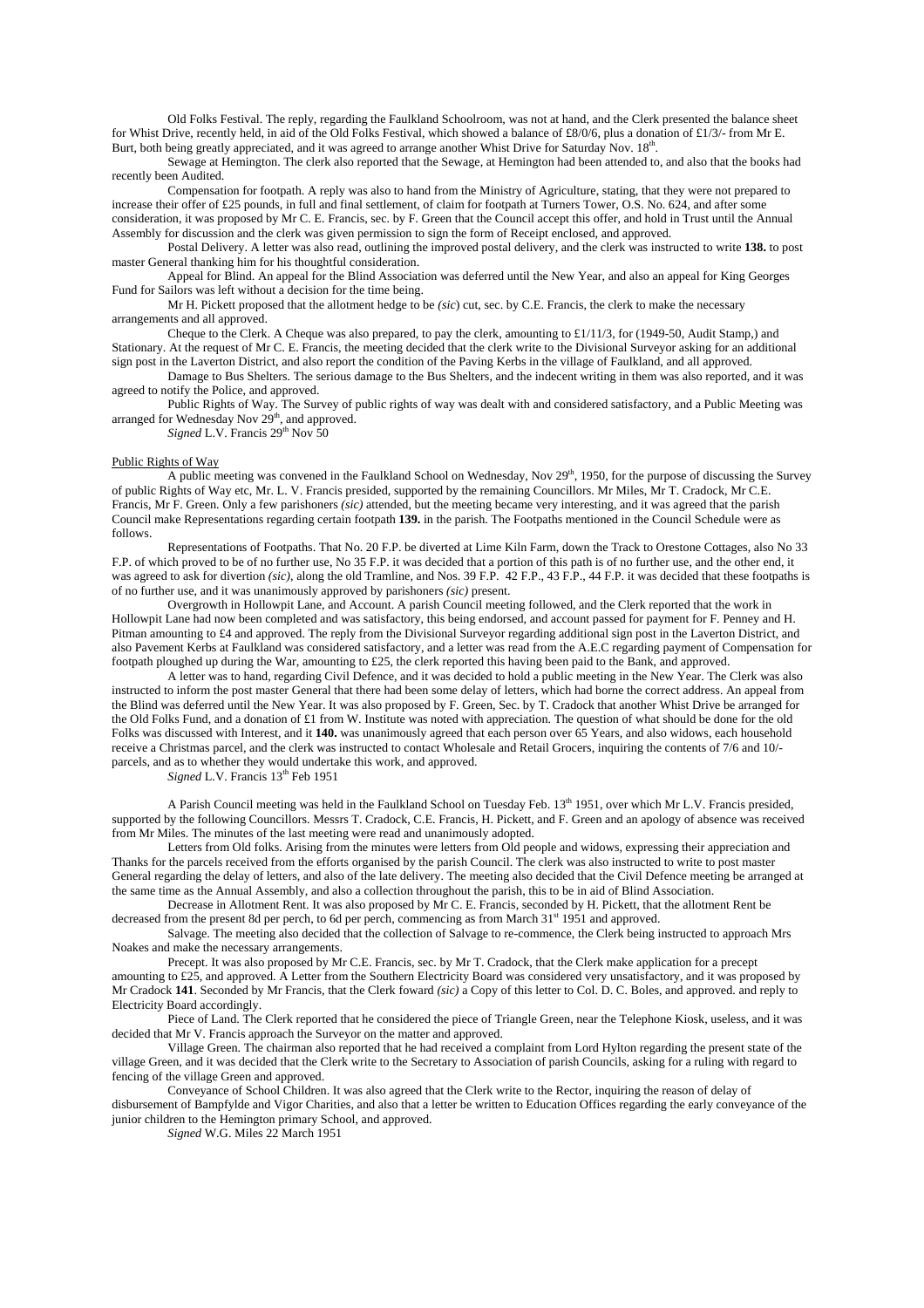A parish Council meeting was held in the Faulkland School on Thursday March 22nd 1951, over which Mr Miles presided, owing to the fact that Mr L.V. Francis was unable to attend, and was supported by Councillors H. Pickett and T. Cradock. The minutes of the last meeting were read and unanimously adopted.

Collection for Blind. Arising from the minutes were a letter from the Association of the Blind regarding the collection arranged, and it proposed *(sic)* by H. Pickett Sec. by T. Cradock that the Clerk write and ask that the necessary boxes be fowarded *(sic*) on.

**142.** Reply from Col. Boles and E. Board for extention *(sic)* of Electricity. Letters were to hand from Col. D. C. Boles, and also the Chairman of the Southern Electricity Board, which stated that he regret to say that he was unable to offer any more reasonable Terms than those already received for the supply being extended to Turners Tower and Terry Hill, and it was decided to write to Col. Boles, expressing the councils Thanks and appreciation.

fencing of village Green. The question of fencing the village Green also came up for revision, and the clerk was instructed to write asking for a quotation of price per Yd. and Standards, and also place this Subject on the Agenda for discussion at the Annual Assembly, and also to write to R.D.C. for Rateable Value for parish of Hemington, and approved.

A letter from Education Officer, relating to conveying of children to Primary School, was considered unsatisfactory, and the clerk was instructed to write again on the matter. Accounts were to hand for allotment hedge and endorsed for payment, together with allotment Rent, and Clerks Salary, and expenses, of which Cheque were *(sic)* withdrawn as follows

| Allotment hedge. | H. Pitman and F. Penney for allotment hedge  | £2    |
|------------------|----------------------------------------------|-------|
|                  | B.J. H. Thomas for half Years allotment Rent | £3    |
| Clerk Salary     | Clerk Salary                                 | f15   |
| and expenses     | Hire of School for meetings                  | 17/6  |
|                  | Stationary                                   | 19/2. |

These accounts, together with Parish Council accounts for Year ending March 31<sup>st</sup> 1951 were unanimously accepted. The Precept for Year ending March 31st 1952 was duly signed and served upon the Rating Authority.

State of Lanes at Foxcote. The Chairman of the meeting also stated that the lanes in the Foxcote area were in a serious state of affair *(sic*) and the Clerk was instructed to write to Surveyor asking him to meet Mr Miles and point out the necessary repairs needed. **143.** Cycle Track at Refuse Dump. Mr H. Pickett asked if it was possible for the children to use a space in the Refuse dump for a Cycle Track, and it was agreed that Mr Cradock, Mr Pickett and the Clerk visit the site and report at next meeting.

Annual Assembly. The Annual Assembly was then arranged for Thursday April  $5<sup>th</sup>$  at 7-30 pm.

*Signed* L.V. Francis 5<sup>th</sup> April 1951

The Annual Assembly was held in the Faulkland School on Thursday April 5th 1951 with Mr L.V. Francis presiding, supported by a full council, and a good number of parishoners *(sic)* was *(sic*) in attendance.

Financial Statement Mar 1951. The Clerk read the Financial Statement, of which showed a balance in hand amounting to £49/11/10, and it was proposed by H. Padfield, sec. by F. Penney that this Financial Statement be accepted and unanimously approved. The account of the Bus Shelter Fund, Old Peoples Fund and Roadside Seat Fund also proved satisfactory. The list of the Bampfylde and Vigor Charities were also read and showed a disbursement of £29 and it was proposed by Mr C. Wilkins, sec. by Mr Kemp that this also be accepted, and approved. The chairman gave an interesting Review of work Recorded during the previous year, which was met with every approval.

Remarks to Clerk. He also thanked the Clerk, and also the local Press for their efficient Services and Co-operation. Civil Defence. The question of Civil Defence was also discussed but met with very little practical Response, and after some discussion of fencing the village Green, it was prop. by Mr Kemp, sec. by Mr C. E. Francis to write **144.** to Somt. Community Council for Legal advice, as to whether any Financial Grant could be obtained from any source, this being unanimously approved.

The urgent provision of a playing field was again considered and the meeting agreed to contact Lord Hylton asking his views on the allotment, if at any time this Piece of Land became vacant, this also was approved. Mr Richardson commented that he would like to see more co-operation in various Local organisations, to which the chairman replied that the present Council would support any organisation trying to improve local conditions.

Bus Shelter. Mrs W. Gray asked if the Parish Council could provide a small Bus Shelter at the Top of Pillar Lane, and the chairman replied by saying The council would investigate into the matter. Mr C. Wilkins inquired as to when the proposed water scheme was likely to commence, the reply being in the fall of Year. Mr F. Penney also made inquiries to the village Hall, to which the Chairman replied that the council were still awaiting replies. To conclude this meeting the chairman expressed thanks to the parishoners *(sic)* for their splendid attendance.

A short parish Council meeting followed, the minutes of the last meeting being read and unanimously adopted. The meeting decided to rejoin the Association of Parish Councils for another Year, and a Cheque was prepared for this amounting to £1/10/-, and regarding the Lanes at Foxcote, Mr Miles stated he had met the Surveyor on these sites and he had agreed to put same in good condition, and regarding the proposed Cycle dirt Track, it was proposed by C. E. Francis sec. by H. Pickett, that the clerk write to R.D.C. on the matter, and approved.

It was also decided to write to Superintendant of Police regarding the Signs erected in the lanes, by Army Authorities whilst on Manoeuvres, and also **145.** to the manager of Co-operative Farms regarding the footbridge recently Removed. *Signed* L.V. Francis May  $30^{th}$  1951

The Annual meeting of the parish Council was held at Faulkland House on Wed. May 5<sup>th</sup> 1951.

Mr L. V. Francis was again re-elected Chairman a proposal of which was put foward by Mr Miles, Seconded by Mr C.E. Francis, and unanimously approved. Mr W. Miles was also re-elected vice Chairman this also being unanimous.

The minutes of the Annual Assembly and previous parish Council meeting were then read and approved.

village Green. Matters arising from the minutes were the village Green and after some lengthly *(sic)* discussion, it was proposed by Mr L.V. Francis, sec. by Mr C.E. Francis, that the Clerk put an advert in the evening paper, for 200 Yds of ornamental Chains suitable for fencing the Green, this was sec. by F. Green and approved.

Bus Shelter. Regarding the proposed Bus Shelter at Top of pillar Lane, It was proposed by C. E. Francis, sec. by T. Cradock that the Clerk write to Buckland Parish Council, asking their views on the matter, and if a suitable reply is received, then write to District Surveyor.

playing field. Matters relating to a playing field were left to Mr V. Francis to approach Mr B.J. Thomas. The clerk was also instructed to write to the Surveyor, expressing the council appreciation of improvement of the Lanes at Foxcote and additional signpost at Laverton, and approved.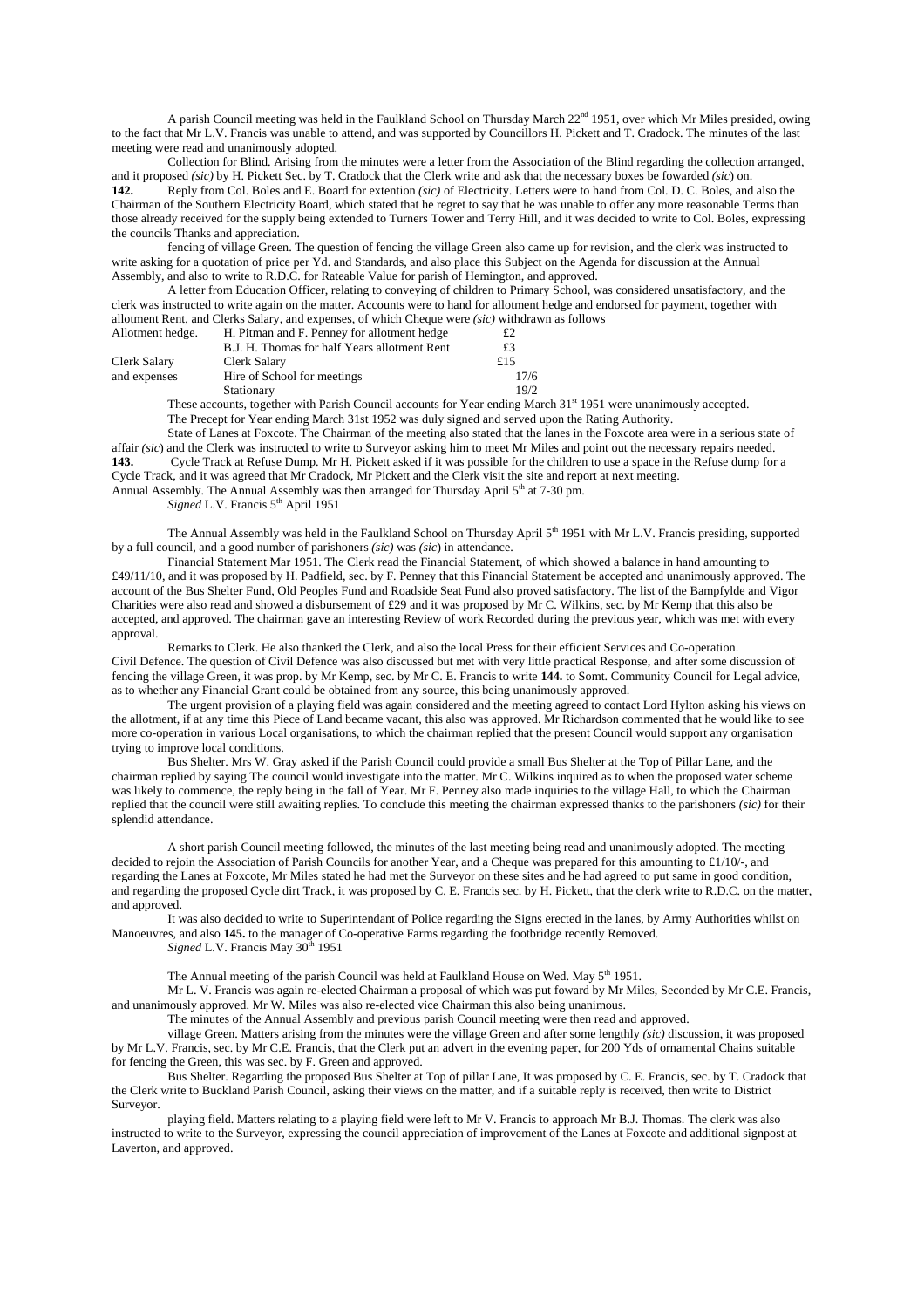Cycle Track. It was also decided to defer the Cycle dirt question until the next meeting, and also write to Manager of Cooperative Farms, on the matter relating to F.B. **146.** and obstructions in the footpath, and also agreed to renew Insurance Policy on the Bus Shelter, with the same Co. when present one expires.

Relief Bus. The Clerk reported the inconvenience of a relief Bus, which passed through to Frome empty at 1.30 pm on Saturdays, to which, he was instructed, to write to the Bus Co concerned, asking if some means could be devised to remedy this.

£1/18/- for Blind. A letter from the Blind was read expressing appreciation for sum of £1/18/- as the result of an effort recently organised by the parish Council. This meeting was supported by a full Council, with the exception of Mr Pickett. *Signed* V. Francis 31 July 1951

A parish Council meeting was held in the Faulkland School, on Tuesday July 31st 1951, over which Mr L. V. Francis presided, supported by T. Cradock, H. Pickett, C.E. Francis, W. Miles and F. Green. The minutes of the last meeting were read, and unanimously adopted.

Bus Co, and Co-op Manager. Matters arising from the minutes, relating to the village Green, were discussed, and finally deferred until next meeting. Regarding the proposed Bus Shelter, it was unanimously decided to contact the Bristol Bus Co., and also the Cooperative Committee, asking if there was any possibility of a Subscription forthcoming, with an additional motion by F. Green, sec. by T. Cradock, to hold a dance at Turners Tower, in order to help meet the expenses toward this project, and also to approach Mrs Gray asking the residents of Hardington, to help make this scheme a success, and approved.

Dirt Track. As the proposed dirt Track had failed through lack of interest, the meeting decided that the Clerk should notify the Clerk of County Council of same.

The meeting also decided that the clerk should write to Area Transport Manager, on the question of the relief Bus **147.** to Frome, and also ask for an improved Service through the village of Faulkland.

Kiosk at Terry Hill. On the question of the additional phone Kiosk, recently erected at Terry Hill, the clerk was instructed to write to the appropiate *(sic*) body, stating the Councils appreciation of an additional Kiosk, to the parish, together with a disapproval of the site, and regretting the Council was not consulted on the matter, and approved.

allotment Hedge. It was also decided that the Clerk approach F. Penney and H. Pitman as to the Trimming of the allotment hedge and repair the wicket Gate. The clerk reported that the Salvage collected in the parish was very satisfactory and Mr Miles reported the overgrowth on a footpath at Foxcote, this being left for Mr Miles to approach Mr Phillips on the matter. On a report of the overgrowth in the back lane at Faulkland, the clerk was instructed to write to the Surveyor on this matter, and regarding a report on a stile in Fulwell Lane, the councillors agreed to inspect, when passing by.

Roadside Seat. Mr H. Pickett reported that the public requested a roadside Seat on the Corner at the entrance to Fulwell Lane, the councils decision was that they regret being unable to meet this request.

village pond and Island. The clerk reported the deplorable state of the village pond and the Island ajoining *(sic)* it, the Councils decision that the matter be referred to the Sanitary Inspector.

*Signed* L.V. Francis 2<sup>nd</sup> Oct 1951

A meeting of the Hemington parish Council was held in the Faulkland School on Tuesday Oct. 2<sup>nd</sup>, with Mr L.V. Francis presiding, supported by Mr C.E. Francis, T. Cradock, W. Miles and H. Pickett. Matters arising from the minutes chiefly were the village Green, and a letter was read from the Town and county Planning officer, stating that planning permission was not required to fence the village Green, and after a discussion on this, the matter was deferred for the Time being.

Grant to Bus Shelter. The question of the Hardington proposed Shelter also arose from the minutes, and a letter relating this, from the Bus Co. stating that they were prepared to make an offer of not exceeding £10, was read and appreciated, and it was decided to contact the Town and Country planning officer, inquiring if any further progress had been made.

Terry Hill Kiosk. The reply from the telephone Authority, relating to the site of the Kiosk, on the Frome County Road A362, stated that if the Council urgently requested an alternative site, there would be a probability of losing the Kiosk, but assurance was given that the Parish Council would be notified, regarding the site, if any additional Kiosks would be required.

Improved Bus Service. The Clerk gave the Specific details, of which he had sent to the Area Traffic Manager, relating to an improved Service through the village of Faulkland to which the council unanimously approved.

danger of precipice. Mr Miles reported that attention was needed to a dangerous Spot on the old Tramline, leading from Foxcote Batch to Writhlington Colliery, and the clerk was instructed to contact the Radstock Midsomer Norton Surveyor.

B.W. obstruction. The meeting also decided to write to Mr Scammell asking him to kindly co operate with the council, in moving the Barbed Wire obstruction, on a path leading to Foxcote.

Hedge and village pump. Other matters discussed were the high hedge on the corner at the Top of Ruckly Ford hill, and repairs to the village pump, the Clerk **149.** being instructed to contact the appropriate authorities on these matters

Old Folks Fund. To conclude the meeting arrangements were made to organise a Whist Drive and Dance in order to raise a fund for the Old people at Xmas. The Clerk also agreed to meet the manager of the Co-operative Farms, relating to footbridges and Barbed wire obstructions.

*Signed* L.V. Francis 29<sup>th</sup> Nov 1951

A parish Council Meeting was held in the Faulkland School on Thursday, Nov. 29<sup>th</sup> 1951, over which Mr L. V. Francis presided, supported by Mr T. Cradock, Mr. Miles, Mr C. E. Francis and H. Pickett, with an apology of absence from Mr. F. Green. The minutes of the last meeting were read and unanimously adopted.

Bus Shelter. Arising from the minutes were the proposed Bus Shelter at the top of Pillar Lane, a letter being to hand from the Divisional Surveyor, which stated that he had no objection regarding the site, but it is necessary for the Council to enter into an agreement with the County Council, and after some discussion on the matter, it was decided to write to the area Town and Country planning officer.

Old Folks and Widows parcels 1951. The question of the old peoples and widows Xmas parcels were discussed, and it was proposed by Mr T. Cradock, seconded by Mr C. E. Francis, that the Clerk place the order of 34 Single 7/6 parcels and 16 Double parcels @ 12/6, a Total amount of £22/15/-.

Complaint of Dangerous Surface. A letter, from F. Penney, was to hand, complaining of the dangerous surface of the road in the hill at Ruckley Ford, and it was decided **150.** to write to the surveyor, pointing out this, and also ask him to meet Mr Miles on the site, and that Mr Miles would also point out the condition of the road at Foxcote Church.

B.W. obstruction. A complaint was also to hand relating to a B.W. obstruction in marrow pole Lane in the Laverton district, and it was decided to write to the owner of the Land asking her to kindly co-operate in removing same.

3 Cheques withdrawn. It was proposed by Mr C. E. Francis, sec. by T. Cradock, to settle the following accounts, Humphries and West for Stationary, amounting to £1/19/6, and H. Pitman and F. Penney's account for repair to wicket Gate at the allotments, and Trimming the allotment hedge amounting to £2/12/6, and one to the clerk for 1950-51 Audit Stamp, and Cheque Book amounting to £2/4/-.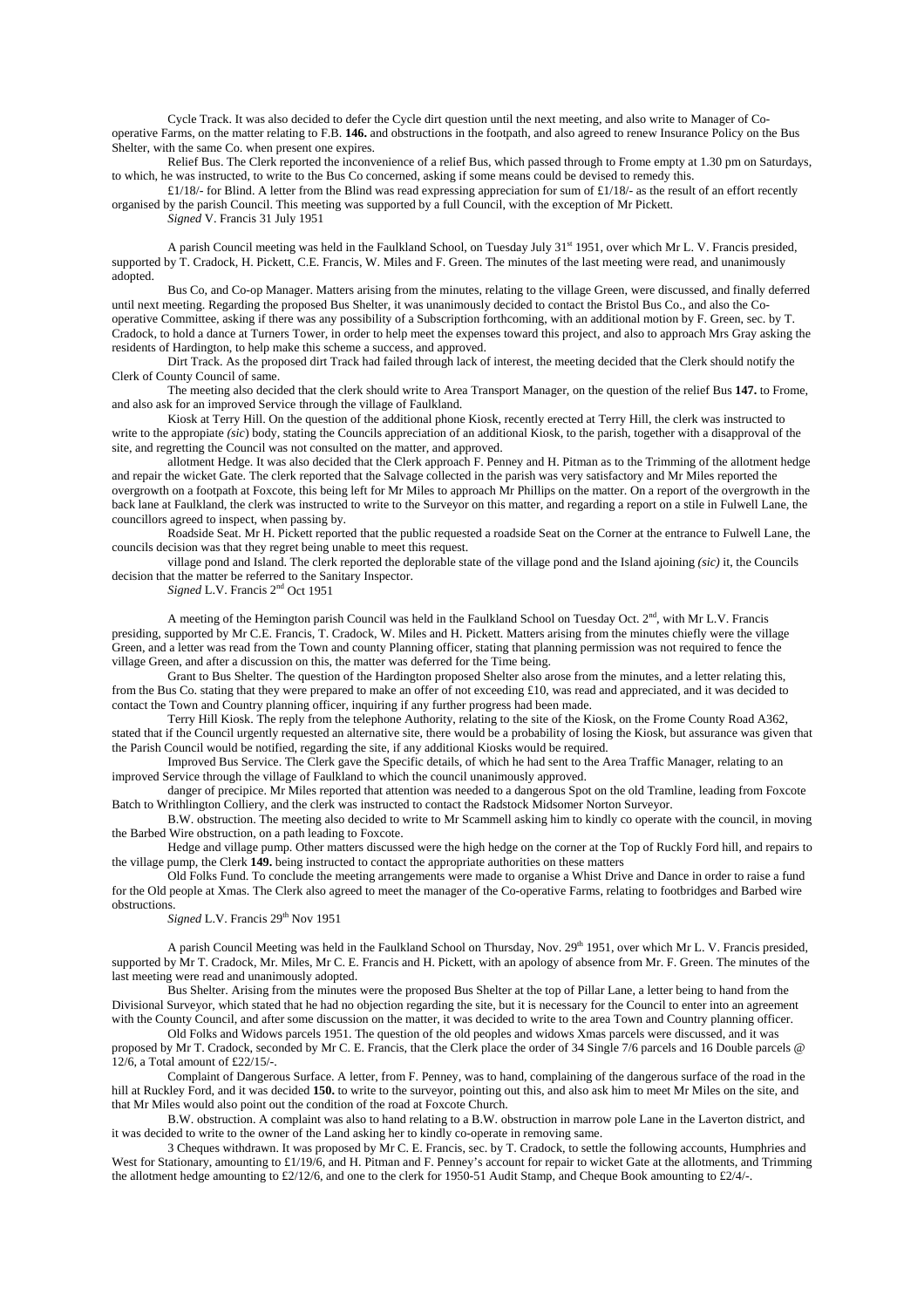Electricity Supply for Foxcote. The Clerk stated that the Residents at the *(sic)* Foxcote were anxious for the supply of electricity and it was agreed to write to the Electricity Board concerned.

Timber in Hollowpit Lane. The clerk also stated that H. Barnett and T. Morris were anxious to cut the big Timber in Hollopit *(sic)* Lane providing they could have same, and the council agreed to inspect this before giving consent, and on inspecting this on Dec. 2<sup>nd</sup>, it was proposed by Mr Miles, sec. by T. Cradock, to give consent to these people, providing they kept within the boundary and cleared everything with the exception of Trees thus leaving a clear passage, and approved.

Matters to be carried forward were improved Bus Service, Old Tram Line at Foxcote, and village pump. *Signed* L.V. Francis 20<sup>th</sup> Feb 1952

**151.** A meeting of the Hemington parish Council was held in the Faulkland School on Wed. Feb. 20<sup>th</sup> 1952 with Mr L. V. Francis in the chair.

His Majesty King George VI. Before the business commenced the Chairman referred to the death of His Majesty King George VI, and the Council stood for a minutes silence, he also stated that the Clerk had recently sent a Telegram of Sympathy, on behalf of the United Parishes to the members of the Royal Family, and further stated that we all Trust that the New Queens Reign would be a successful one, This being met with every approval, and it was proposed by Mr V. Francis, seconded by F. Green, that the cost of the Telegram be paid from the Rates, and also approved.

Bus Shelter. The minutes of the last meeting were read and unanimously adopted. Relating to the proposed Bus Shelter at Pillar Lane, a letter from the Area Town and Country planning officer stated that the matter was being discussed at the County Councils February meeting, followed by further communication.

Old People. Many letters read from the Old People and Widows, expressing their Thanks for Xmas parcels, and was noted with appreciation.

Ruckly Ford Hill. The meeting decided that the clerk write to the Divisional Surveyor, thanking him for his prompt action in dealing the *(sic)* dangerous surface at Ruckley Ford, also notify him of further outbreak.

Supplies of Electricity for Foxcote. Foxcote Old Tramline. The reply from the Electricity Board, regarding supplies for Foxcote, proved unsatisfactory, and relating to the Old Tramline at Foxcote, the Coal Board stated they would fence the dangerous spot already mentioned.

Nursing Association. A Letter from the Peasdown & District Nursing association, asking for representation from the Foxcote parish. It was agreed to appoint Mrs Jones and Mrs Coles. and approved.<br>152. The amount required under precept was discussed and Mr Mil

**152.** The amount required under precept was discussed and Mr Miles proposed to accept £20, sec. by Mr Cradock, and approved. C. Smiths allotment. The clerk stated that Mr C. Smith was prepared to take over the 5 perch of allotment which was now vacant,

provided the Council agreed to a Twelve months free Tenancy. This being unanimously approved.

Mr Miles Representation. As Mr Miles representation to the School managing body of Writhlington School was due to expire, he gave the council a brief outlook of the business transacted during his Term of office, and of the support given him by Mr A. Humphries, his wish being that the Clerk write Mr Humphries Thanking him for same.

Footpath Obstructions. Relating to footpath obstructions, on the footpath from Turners Tower to Hemington, it was agreed to write to Mr Dando, pointing out that this was not the Councils liability.

Bus Service. A reply from the Area Traffic managers stated that new proposals were being prepared to provide improved facilities on the Trowbridge Service through Faulkland. Pending Mr Scammells failure to remove his B. wire Obstruction, the Clerk was instructed to write him also. Members present at this meeting in addition to the Chairman were Mr Cradock, Mr Miles, Mr Pickett and F. Green, with an apology of absence from Mr C. E. Francis.

Dance at Turners Tower. Arrangements were made for a Social evening & Dance at Turners Tower on March 1<sup>st</sup> in aid of the present Bus Shelters.

The Clerk was also instructed to write Somt. Community Council, with reference to Barbed Wire obstruction. *Signed* L.V. Francis 19 March 1952

153. A meeting of the parish Council was held in the Faulkland School on Wed. March 19<sup>th</sup> 1952. Mr L.V. Francis presided, and was supported by Messrs. T. Cradock, F. Green, C.E. Francis, W. Miles and H. Pickett. The minutes of the last meeting were read and accepted.

Ruckly Ford Hill. Matters arising from the minutes were dangerous road surface at Ruckley Ford, on which the Surveyor had agreed to give further attention, and relating to proposed Bus Shelter, the chairman stated he had received a message, stating that the matter was agreed to at the County Works Committee, in February, and it was agreed for the Clerk and Chairman to take the necessary arrangements in their own hands.

Letter from Mr A. Humphries. A Letter was read from Mr A. Humphries, stating how a great pleasure *(sic)* it was to serve with Mr Miles on the managing body to the Writhlington School, this being met with appreciation.

Social & Dance at Turners Tower. The Clerk gave the accounts of the Dance, recently held at Turners Tower, in aid of the present Bus Shelter, of which showed a splendid balance of £9/11/3, The Chairman expressed a vote of Thanks to the Clerk and all who helped to make it such a success, and approved.

Footpath Obstruction. The meeting also agreed that the Clerk write to Mr Scammell and Mr Dando on their splendid cooperation with the Council.

Precept 1952. The precept was duly signed to be served upon the Rating Authority amounting to £20.

Electricity Supplies. The Clerk stated he should like to see a further application for Electricity Supplies being extended to Turners Tower and Terry Hill, this being unanimously approved, and it was agreed to write to Hardington on matters relating to Footbridges and Barbed Wire obstructions, and also to the Rector for a reply relating to the Parish Council Taking over the Old School at Faulkland. **154.** The Annual Parish Meeting was arranged for Monday March 31st 1952 when it was requested that the parishoners *(sic)* should

attend. Accounts were passed for payment as such B.J. Thomas for allotment Rent  $£3$ <br>Clerks Salary  $£10$ Clerks Salary School for parish Council Meetings £1 Stamps and Stationary  $£2/8/9$ *Signed* L.V. Francis, 31<sup>st</sup> March 1952

The annual parish meeting of the united parishes was held in the Faulkland School on Monday March  $31<sup>st</sup> 1952$ . Mr L.V. Francis presided and a fair number of parishoners *(sic)* attended.

Financial Statement. The clerk gave the Financial Statement for the year ending March 31<sup>st</sup> 1952 of which showed a balance of £51/10/3. It was proposed by Mr Miles, sec. by F. Penney, that the Financial Statement be accepted as read, and unanimously approved.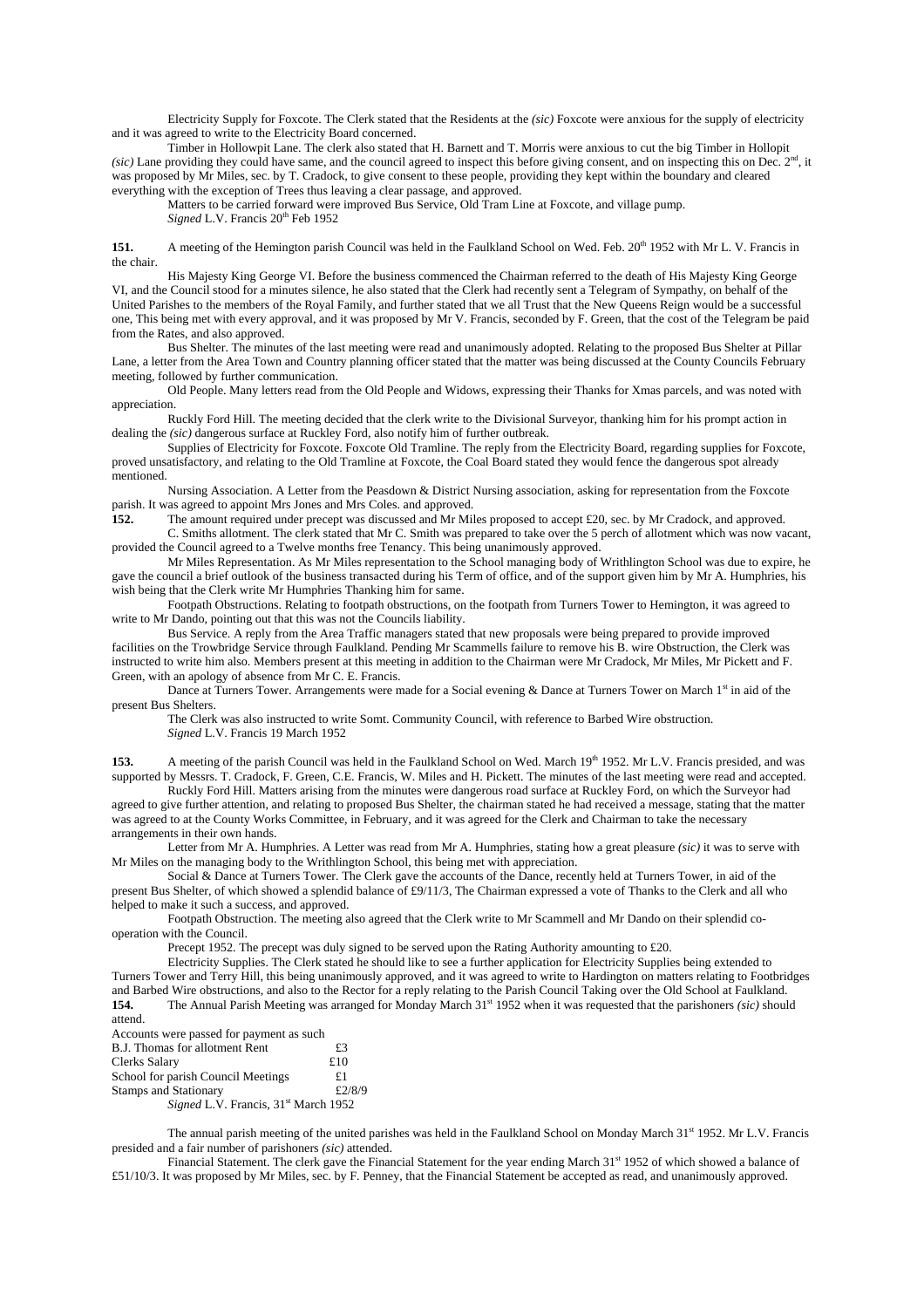Bus Shelter. A Report on the Bus Shelter Fund also showed a balance in hand, amounting to £10/12/4, it being proposed by G. Hayward, sec. by F. Green, that this account be accepted.

Roadside Seat. It was also proposed by W. Miles, sec. by C.E. Francis that the roadside seat Fund be accepted, which showed a balance of £1/16/6, and the Old Peoples and Widows Fund showed a balance of £1/17/- this being proposed by F. Penney, sec. by H. Pickett, to be accepted.

Bus Shelter at Pillar Lane. The Fund for the proposed Bus Shelter to be erected at the entrance to Pillar Lane showed a balance of £10/13/-. The chairman proposed a vote of Thanks to the public for supporting the above Funds.

Charities. The Bampfylde & Vigor Charities showed a disbursement of £29/2/6.

The chairman then gave an interesting report on work **155.** recorded during parish Councils Term of office, of which included many Items, as previously recorded, and was very interesting to all present, with a special appreciation to Mrs Noakes for her splendid collection of salvage, and to the officers of the Parish Council *BIG BLOT!* their duties of representation to the various School managing bodys, and Trustees to the Bampfylde and Vigor Charities, and to the clerk for his duties, so ably carried out. Any Questions.

path ajoining *(sic)* village pond. Mr F. Mounty inquired as to whether any improvement to the path ajoining (*sic)* the village pond could be made, to which the Chairman replied that the matter would be considered.

water Scheme. Housing Scheme. Questions followed by C. Wilkins, F. Penney, relating to the proposed water scheme, Housing scheme, and matters relating to a village Hall, these being replied to, with satisfaction. Mr J. Shaw inquired if any improvement could be made to the village pump, the reply being that it should have been attended to.

a Vote of Thanks. Mrs. K. James proposed a vote of Thanks to the Council for their Splendid duties during their Term of office and the Chairman expressed a vote of thanks to the parishoners *(sic)* for their attendance.

*Signed* L.V. Francis

A parish Council meeting g followed, the minutes of the last meeting being accepted as read.

Matters arising, chiefly were a reply from the Electricity Board relating to the supplies being extended to Turners Tower and Terry Hill, which was proved unsatisfactory.

old School. The meeting also agreed that the chairman contact Mr Nicholas, in matters relating to the old schoolroom, and Mr Mountys question to be placed on agenda of next meeting.

156. obstructions. matters carried foward were obstructions at Hardington.

A full Council were in attendance at both meetings.

*Signed* L.V. Francis

An election of Parish Councillors took place in the Faulkland School, on Monday May 5<sup>th</sup> 1952 (10AM to 8pm) Thirteen Candidates contested the election and the duly elected Councillors were as follows.

| Elected      |     | Not elected  |     |
|--------------|-----|--------------|-----|
| C.E. Francis | 190 | W. Beck      | 152 |
| T. Cradock   | 188 | C.H. Wilkins | 143 |
| W.G. Miles   | 184 | G. Chambers  | 115 |
| L.V. Francis | 180 | F. Penney    | 113 |
| H. Loader    | 167 | F. Green     | 104 |
| H. Pickett   | 166 | T. Nicholas  | 84  |
|              |     | R. Green     | 70  |

## *Signed* L.V. Francis

The Annual meeting of the newly elected parish Council was held in the Faulkland School on Wed. May  $21<sup>st</sup> 1952$  The acceptance book being signed and it was proposed by Mr Miles, sec. by C.E. Francis, that Mr L.V. Francis be elected Chairman for the ensuing Year, and Mr C.E. Francis proposed that Mr miles be vice Chairman, sec. by T. Cradock all being unanimously approved.

£10 from the Bus Co. The minutes of the last meeting were read and unanimously adopted. Matters arising chiefly were the Bus Shelter, of which had been erected recently, and a letter was read from the Bus Co. and appreciation was shown to the donation of £10 received from this Co. in Respect of same.

**157.** Services rendered by F. Green. The chairman welcomed the newly elected Councillors to the Council and also paid a respect to the services rendered by Mr F. Green, and it was decided that the Clerk write him a letter thanking him for his services.

Matters of Old School. The Chairman stated that he had made the necessary inquiries to matters relating to the old school, of which was brought foward at the Annual assembly, and found to be satisfactory, and following a discussion on the position of the Schoolroom, it was decided to write to the Rector asking him to arrange a meeting between the Church wardens and the Council.

Mr Cradock proposed that Mr Miles, Mr L.V. Francis and C.E. Francis attend a meeting at Midsomer Norton, in which to appoint Mr Miles to serve on the school managing body of the Writhlington Schools this being sec. by H. Loader and approved. It was also unanimously agreed that Mr L.V. Francis and G. Loader continue to serve on the managing body to the Hemington Primary School.

Bondsmen. Mr T. Cradock & C.E. Francis also agreed to become Bondsmen to the Clerk for a surity *(sic*) of £10. It was also proposed by L.V. Francis, sec. by C.E. Francis, that Mr Cradock and Mr. Pickett serve as trustees to the Bampfylde & Vigor Charities.

Account. The meeting also decided to rejoin the association of parish Councils and that the clerk write and ask if there was any possibility of obtaining R. Cottam to Lecture on the subject of village Halls, and a Cheque was withdrawn amounting to £1/10/- for registration fee to this association.

Collection for the Blind. A letter was to hand from the Blind association asking for the councils help in their effort, **158.** and it was agreed to make a collection for the effort.

Loan for water Refused. The council also viewed with grave concern the appalling news of loan, for the proposed water scheme through Faulkland and it was decided that the Clerk write to the M.P. for the division, and also to the clerk to the R.D.C.

Council Meetings. The meeting also decided that the council meetings be held on Tuesday if possible, and at 7-30 pm.

Septic Tank at Foxcote and electricity supply. Mr Miles reported the Septic Tank in the Colliery Yard at Foxcote as a danger to the health of the residents living there and it was decided to write to the Sanitary Inspector, asking him to meet Mr Miles, and also he reported that there was every possibility of the Cottages at Foxcote receiving the electricity supply.

Footpath and village pond inspection. The Council inspected the village pond and the path ajoining *(sic*) it, the decision that Mr C. E Francis bring the matter forward at the next meeting of the R.D.C., and regarding the latter, it was felt impossible to be able to fence this owing to the right of way for the cattle.

Rough surface at Turners Tower. Mr H. Loader also commented on the rough surface on the track leading to Lower Turners Tower, the Council felt that this may be a private Track.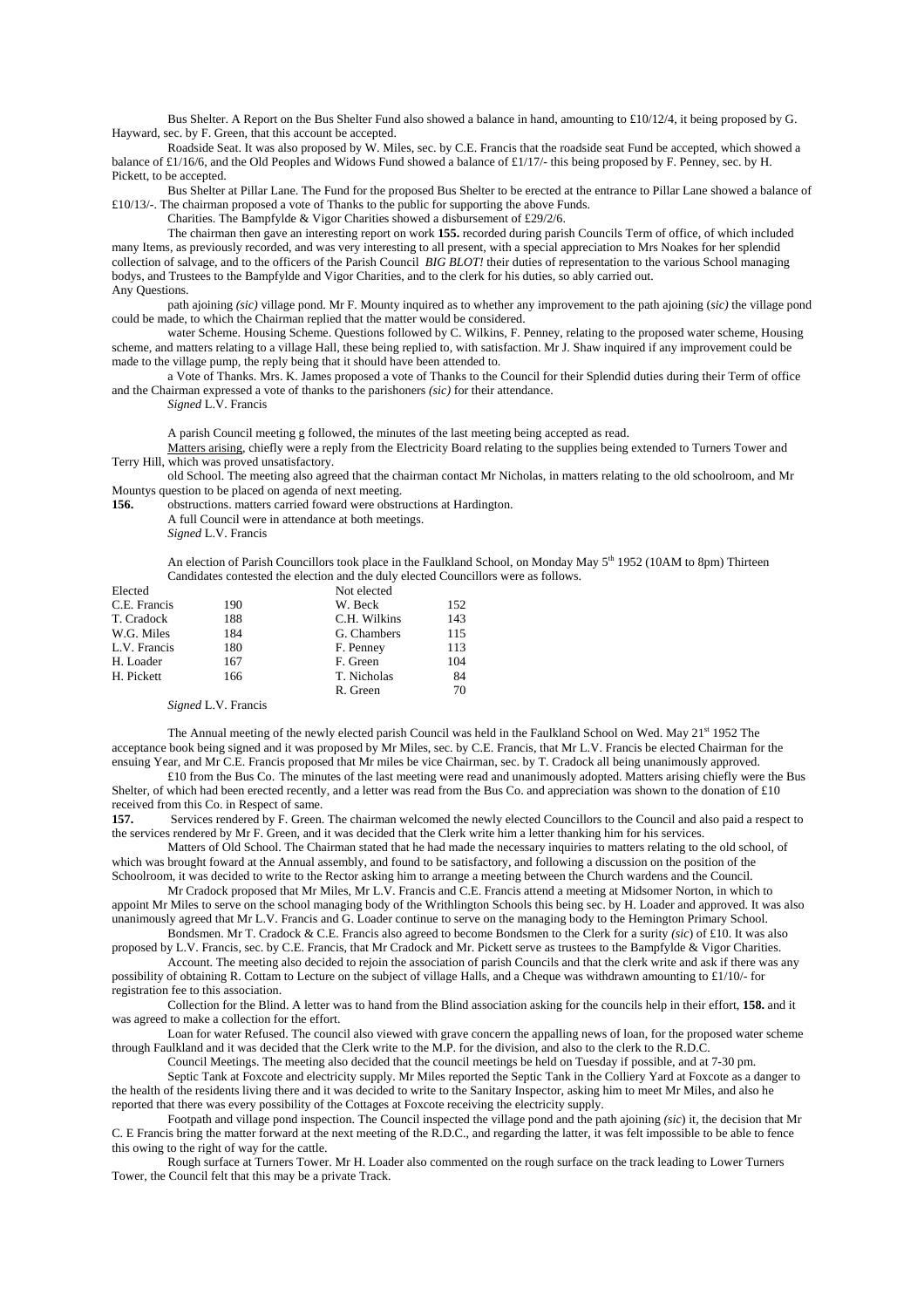Members attending this meeting were L.V. Francis, W. Miles, C.E. Francis, H. Loader, T. Cradock and an apology of absence was received from H. Pickett.

*Signed* L.V. Francis 29<sup>th</sup> July 1952

**159.** A meeting of the parish Council and Church wardens together with members of the church Council, was held in the Faulkland School on Thursday June  $19<sup>th</sup> 1952$ , to discuss the position of the possibility of the handing over of the Faulkland School to the parish Council. Mr L.V. Francis presided and outlined the parish Councils intentions of which was met with every approval.

The Rector stated that no reply had yet been received from Lord Hylton on the matter which the parish Council Requested.

Mr T. Nicholas stated that the Church Wardens were prepared to hand the School over to the parish Council, providing that the Church could have the use of the building when necessary, the Chairman replied, stating that as far as the parish Council is concerned, they would be prepared to serve the Church to the utmost of their ability.

Mr Nicholas also stated that it was his wish for some years to enlarge the school, and also that it was the Late Lord Hylton's wish, and that a Fund was commenced for this purpose, and that there was still £37/17/- in that Fund, and if the parish Council was successful in this effort, he had no doubt but what this amount would be handed over to them, this being met with appreciation.

The final decision, agreed upon, was that the Rector and Church Wardens approach Lord Hylton asking him to give the matter consideration, and to relinquish the Church wardens under that Trustee.

To Conclude the meeting, the Chairman thanked **160.** every one for their attendance.

Parish Councillors present were L.V. Francis, T. Cradock, B. Loader, with the Clerk, and apologys *(sic)* of absence were to hand from W. Miles and C.E. Francis.

*Signed* L.V. Francis 28 July 1952

A parish Council meeting was held in the Faulkland School on Tuesday July 29<sup>th</sup> 1952.

Mr L. V. Francis presided, supported by the following members, Mr T. Cradock, H. Pickett, W. Miles, C.E. Francis, and an apology of absence was to hand from H. Loader.

the minutes of the last meeting were read, and unanimously accepted as read.

proposed Water Scheme. Letters to hand, relating to the proposed water scheme were satisfactory, and it was resolved that the Clerk write to the M.P. for the Wells Division, together with the Secretary to the M.F.U. expressing the councils thanks and appreciation, for their prompt action, in dealing with same.

Collection for Blind. Appreciation was shown to a letter from the Blind Association expressing thanks for the Sum amounting to £5/5/-, as a result of the councils recent effort.

village pond. The village pond was again discussed and this was left to C.E. Francis to inquire at the next meeting of the R.D.C., and Mr Miles to inquire as to the owner of this property.

Septic Tank. A decision reached on the Septic Tank at Foxcote was that Mr Miles make further inquiries. Matters relating to the Old School was deferred owing to insufficient correspondence.

Ladies Conveniences. The clerk stated that a request had been made to Trowbridge Urban Council, for a **161**. Ladies convenience, the reply that, as new Bus Station was being prepared, and the request would therefore be borne in mind.

Miners Welfare property. A letter was to hand from the Miners Welfare Officer, relating to the Welfare property at Turners Tower, and finally decided, that the Clerk write inquiring of the nature of the agreement requested, and of the Councils position regarding to depreciation.

allotment Hedge. The meeting also decided to have the allotment hedge trimmed, and also preparations made as to organising a skittle week for the Old Folks and Widows Fund and Mr C. E. Francis proposed that Mr Miles should organise this, this motion being sec. by T. Cradock and unanimously approved.

Hedges at Mill Hill and Style at Foxcote. Mr Miles reported that the hedges being trimmed at Mill Hill and also that Mr Candy had provided a suitable step for the style recently complained of, and appreciation was shown to Mr Candy and Mr Miles.

Bread delivery at Knoll Cottages. The Clerk reported that on behalf of the council he had taken up the matter of the bread delivery to the Knoll Cottages, with a result that the residents were now able to obtain a supply three times a week.

Seat on Green. The meeting also decided that Mr Francis repair the seats on the village Green, and that the Clerk contact Mr Scammell regarding the trimmings in the lane near the allotments and also to inspect the footbridges etc at Hardington.

Signed L.V. Francis 30<sup>th</sup> Sep 1952

#### **162.** Hemington

Lynmouth Dulverton Distressed Areas. On behalf of the distressed areas of Lynmouth and Dulverton a house to house collection was arranged on August 19<sup>th</sup> and 20<sup>th</sup> 1952 throughout the united Parishes, by the parish Council, the Womens Institute and the Womens Voluntary Service. As a result to this effort the Splendid Sum of £47/8/- was realized, this amount being handed by Cheque to Lord Hylton, the Lord Lieutenant of Somerset, by the Chairman of the parish Council, Mr L.V. Francis. The parish Council have expressed their thanks and appreciation, through the press, to all who supported this worthy cause.

*Signed* L.V. Francis Sep 30<sup>th</sup> 1952

A parish Council meeting was held in the Faulkland School on Tuesday Sept  $30<sup>th</sup> 1952$ . Mr L.V. Francis presided, supported by the following; Mr W. Miles, T. Cradock, H. Loader, H. Pickett and C.E. Francis. The minutes of the last meeting were read and unanimously adopted

village pond. Matters relating to the village pond were left to C.E. Francis, to bring the matter foward *(sic)* at the next meeting of the R.D.C., failing this, the Council agreed to accept Mr C.E. Francis offer to dispose of the growth, which at present was causing a nuisance.

Drain at Foxcote. The matters relating to the drain leading to the Septic Tank at Foxcote was reported by Mr Miles as very unsatisfactory a decision reached, that the matter be reported to the Sanitary Inspector.

Village Hall. After a discussion on the Village Hall it was decided to arrange a parish meeting, for a wider discussion **163.** on the matter, and at the same time, discuss a Programme for the forthcoming Coronation. This being arranged for the 15<sup>th</sup> of October.

Miners Welfare property. There was no reply to the matters relating to the Miners Welfare property at Turners Tower. Skittle Week. The Chairman expressed a vote of Thanks to Mr Miles for the organisation of the Skittle Week and to all who helped to make it such a Success. The event realizing a Gratifying Sum of £28/19/3.

Footbridge at Hardington. After a discussion on the Footbridge and B.W. obstructions, at Hardington, it was decided to write to General Manager, expressing Thanks and appreciation, for work completed, and asking for further co-operation to the work not completed.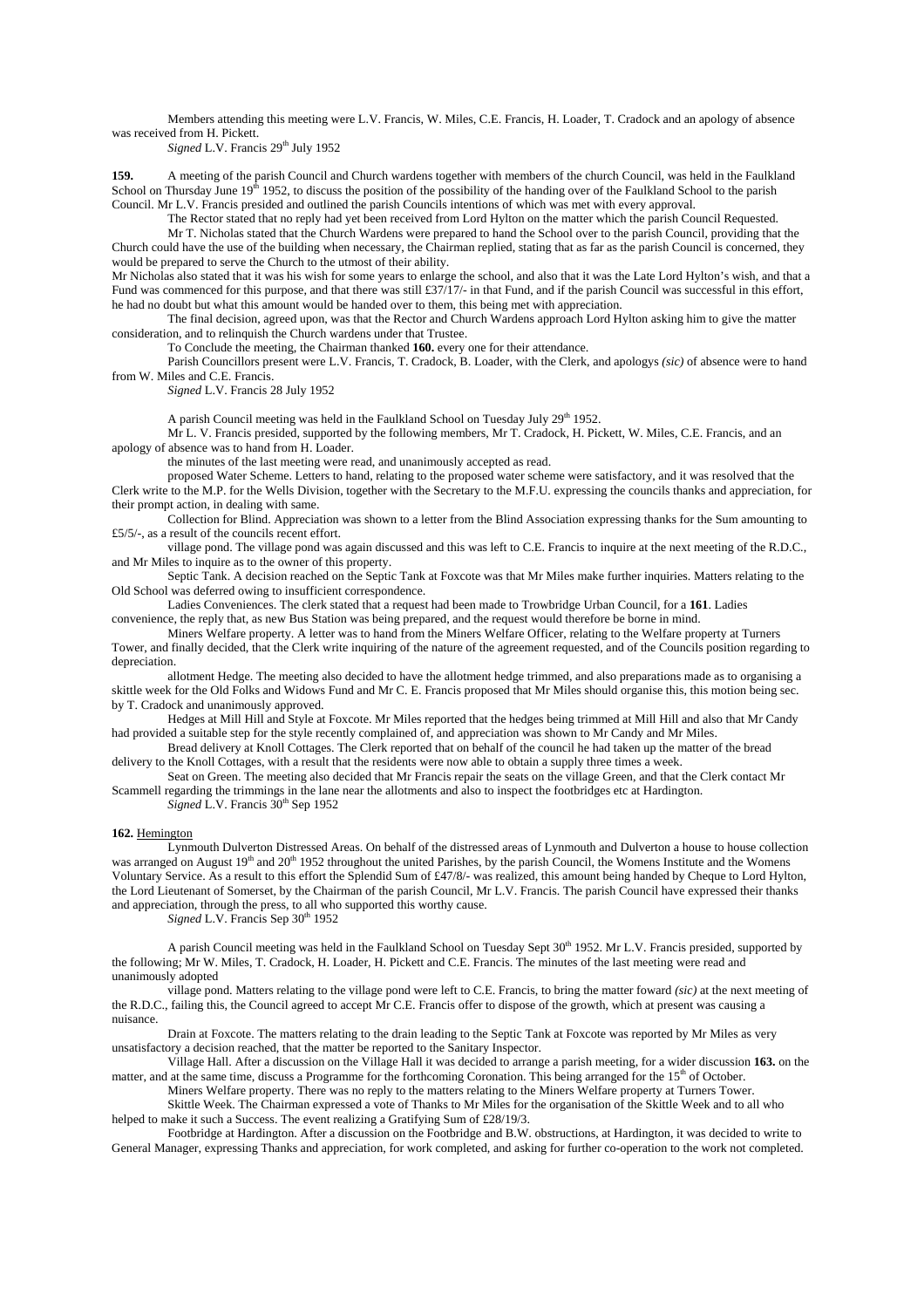parish Council Election expenses. A Cheque was withdrawn amounting to £14/10/11 for the recent parish Council Election expenses, and the Clerk was instructed to write to the Clerk to the R.D.C. stating the Councils unsatisfactory view in the matter, and asking that every precaution be taken to leviate *(sic)* these expenses at the next election.

Letter to R. Cottam. The Clerk was also instructed to write to R. Cottam asking him to favour the Council with a report on any buildings (with the exception of a wooden structure) of which he considered would be suitable for a village Hall.

B.W. obstruction. The meeting also agreed that Mr Miles contact Mr Candy on a B.W. obstruction in the Foxcote area. Mill Hill. Mr Miles reported the surface of the road at the Mill Hill, Foxcote, and Mr H. Loader asked if there was any possibility

of widening the Hill in any place, as to allow two vehicles to pass, and a decision **164**. was reached, that the Clerk write to the Divisional Surveyor on the matter.

Bus Service. The clerk reported the inconvenience of the present Bus Service and it was decided to write to the Bus Co. Allotment Rent. A Cheque was also withdrawn to B. J. Thomas for half Years allotment rent.

*Signed* V. Francis Dec 1<sup>st</sup> 1952

### Village Hall

A parish meeting was held in the Faulkland School on Wed Oct  $15<sup>th</sup> 1952$ .

With Mr L.V. Francis presiding, in order to discuss with the problems arising, in providing a village Hall The Chairman outlined the situation, and felt that the parish Council could not take over the Old School at present, owing to that fact that grant would not be forthcoming so easy in accepting the Building Leasehold, but he felt that something should be done to improve the school until such time as a Village Hall would be forthcoming

Finally Mrs K. Shaw proposed that the parish Council discuss the matter with the Committee present, and approved.

Coronation 1953. Coronation. A discussion also took place on what should be done to Celebrate the forthcoming Coronation, arranged for June  $2<sup>nd</sup>$  1953, and it was finally decided to elect a Committee for this purpose, from the meeting, and after many propositions, a Committee was formed including all members of parish Council and their Clerk.

Bus Service. The Request for the improvement of the present Bus Service was also approved. *Signed* V. Francis Dec 1<sup>st</sup> 1952

**165.** A meeting of the Hemington parish Council was held in the Faulkland School on Monday Dec. 1<sup>st</sup> 1952. Mr L.V. Francis presided, supported by the following members of the Council. Messrs. C.E. Francis, W. Miles, T. Cradock, H. Loader, and their Clerk G. Loader.

The minutes of the last meeting were read and unanimously adopted.

Mill Hill and Septic Tank. Mr Miles reported that the Mill Hill and the Septic Tank at Foxcote, were now satisfactory.

Bus Service. The reply from the Bus Co stated that the Councils request will be considered, if a revision is possible, in the near future.

village pond. The village pond also came up for discussion, the clerk being instructed to seek the advice of the Avon Catchment Board.

The question of the parish Council and the Clerk being co-opted to the Faulkland Schoolroom committee was also discussed, to which a proposition was moved by C. E. Francis, seconded by T. Cradock that a meeting be arranged for this to take place if the Committee desired so, and agreed.

Old Folks parcels. The scheme for the Widows and old Folks Xmas parcels were considered with interest, and finally agreed to place the order for *BLANK* parcels with the agreed provision merchant.

King George VI memorial Fund. A letter was to hand from the R.D.C. Clerk, asking for support for the King George VI national memorial Fund, the Clerk being instructed to inquire if this could be postponed, until after the Celebration of the forthcoming Coronation.

Trimmings in Lane. The Clerk reported the nuisance of Trimmings in the Lane at Turners Tower **166.** and the overgrowth in the ditches at Laverton, which caused the Lane becoming flooded in the event of heavy rain, the Clerk being instructed to write to the Tenant of the ajoining *(sic)* land, regarding the former, and to the Divisional Surveyor on the latter. Mr L.V. Francis, T. Cradock and the Clerk agreed to attend the meeting of Council Representatives at Bruton on Dec 9<sup>th</sup>

*Signed* L.V. Francis 24<sup>th</sup> Feb 1953

A meeting of the Hemington parish Council was held in the Faulkland School on Feb 24<sup>th</sup> 1953, with Mr L.V. Francis presiding, supported by a complement of members. *(sic)* 

village pond) The village pond was again discussed, and finally decided to write to R.D.C., pointing out the adequate powers, given them, under section 259, or 260 (2) of the public Health Act, 1936.

Old people and widows parcels. Letters from the old people, and widows of the parish, were read and noted with appreciation. King George VI memorial Fund) Matters relating to King George VI memorial Fund were deferred for the time being. (Ditches at Laverton) It was also reported that the ditches at Laverton had now received attention.

(precept) The amount required under precept was also discussed, and it was proposed by Mr W. Miles, seconded by C.E. Francis that application be made for the sum of £25, and approved.

Electricity at Foxcote) The meeting also agreed that the clerk write to the S.W. Electricity Board in support of the recent application for the electricity supplies being extended to the Foxcote Area, and the application for Turners Tower and Terry Hill being deferred until the next meeting.

**167.** Flood and Tempest Fund. A letter relating to the Flood and Tempest Fund, expressing Thanks and appreciation, to the Residents of the parish, who contributed, and to the Collectors, and parish Council, for the Gratifying Sum of £45, received.

Councillors L.V. Francis, H. Pickett, B. Loader and the clerk agreed to attend the next meeting at Bruton, and the allotment hedge was deferred until next season. Mr H. Loader asked if some improvement could be made to prevent the road from becoming flooded *(at Faulkland*) in the event of heavy rain, the Clerk being instructed to write to the Divisional Surveyor.

Trees on Village Green) Mr L.V. Francis asked for permission to cut the low lying branches on the Trees on the village Green, to which permission was granted.

Hardington Bus Shelter) The clerk stated he had received complaints of the wet seats etc, in the Hardington Bus shelter, the Chairman agreed to Inspect this.

A/C for seats on village Green. Accounts were to hand and approved in favour of H.G. Francis, for repair of seats on village Green amounting to £4/13/10, and for the floor in the Hardington Bus Shelter amounting to £4/5/6.

*Signed* L.V. Francis 23<sup>rd</sup> March 1953

A meeting of the Hemington parish Council was held in the Faulkland School on Monday March 23rd 1953. Mr L.V. Francis presided, supported by C.E. Francis, T. Cradock, W. Miles and H. Loader.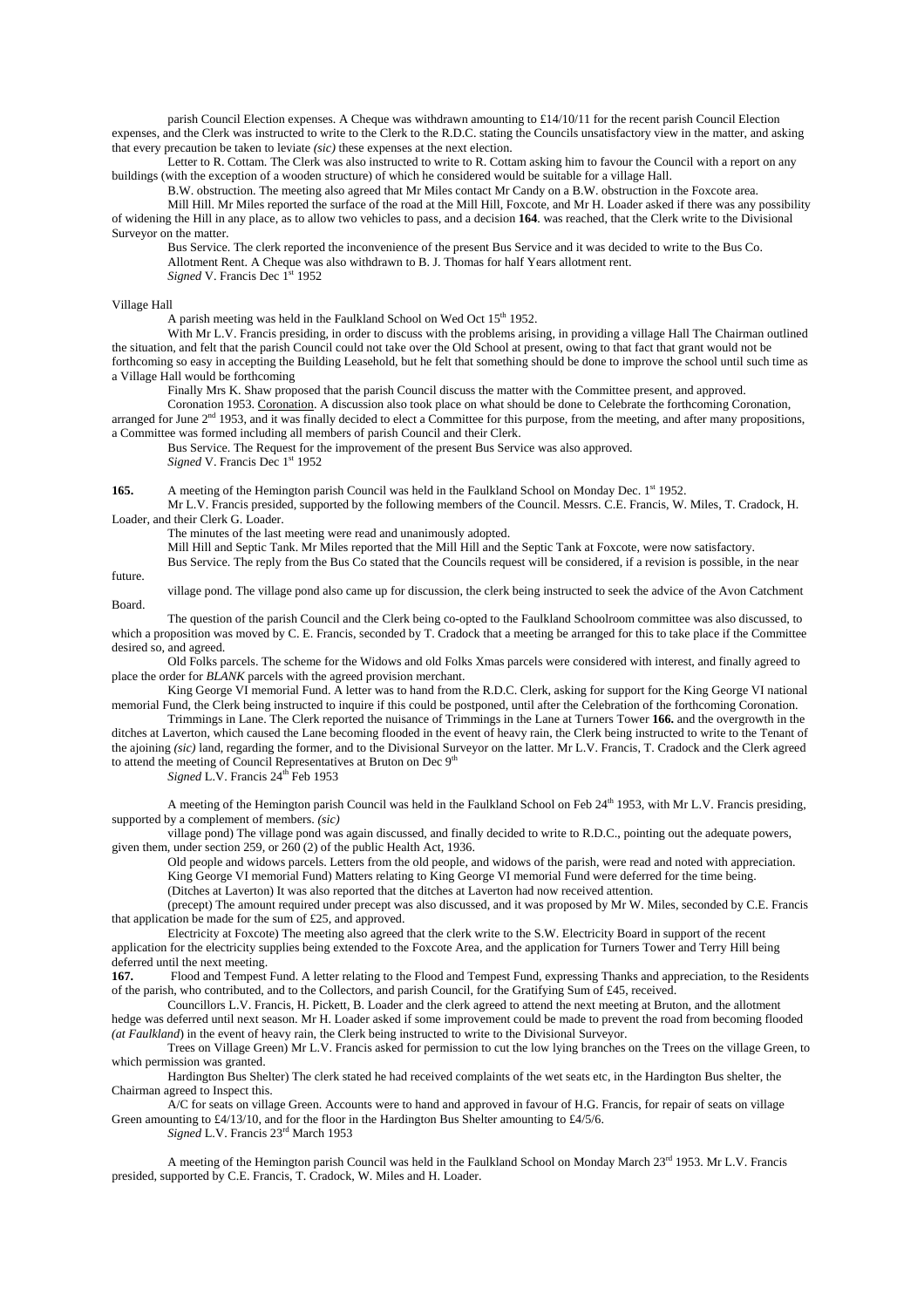(Faulkland pond) A Letter was read from the Rural District Council stating their regrets of being able to meet the parish Councils request on the question of the village pond, and it was agreed that the matter be deferred for the time being, and a letter from the electricity Board regarding the supplies being extended to Foxcote was **168.** considered as unsatisfactory, the matter being deferred for further investigation.

Road at Faulkland. No replies were to hand relating to the road becoming flooded, near the Kiosk at Faulkland.

precept) The precept was duly signed and served upon the Rating Authority for the sum of £25.

(Accounts) Accounts were passed for payment, which included a Cheque to B.J. Thomas for allotment Rent, and one to the clerk amounting to £18/7/2, this included Salary £15, 1951-52 Audit Stamp £1, and £1/7/6 for hire of Schoolroom, and 19/8 for postage etc. The date of the Annual Assembly was arranged for Thursday, April  $2<sup>nd</sup>$  at 7-30 pm.

*Signed* L.V. Francis

The Annual Parish meeting was held in the Faulkland School on Thursday April 2<sup>nd</sup> 1953, with Mr L.V. Francis presiding. The Representation of parishoners *(sic)* being very poor, but was supported by Councillors H. Pickett, W. Miles, T. Cradock and C.E. Francis, Mr H. Loader being unable to attend.

Financial Statement. The Financial Statement for the Year ending March 31<sup>st</sup> 1953 were *(sic)* read, and it was proposed by Mr R. Green, sec. by T. Cradock, to accept the accounts as read, and was unanimously approved, The Credit Balance being £37/19/4.

Bus Shelter Funds etc. Other Financial Statements were read and approved including credit Balances as follows, Bus Shelter Fund £6/17/7, Old Folks and Widows Fund, £9/14/7 and wayside seat Fund £1/15/2.

The Bampfylde and Vigor Charities showed a disbursement of £29.

The Chairman gave an interesting report on the various **169.** items achieved by the parish Council during the previous Year, he also expressed thanks to the Councillors for their attendance, and representation on the various bodies, and to the press for the report of the meetings, and to the Clerk for his duties, so ably carried out.

Any Questions. village pond) Mr R. Green commented that he hoped the council would keep the question of the village pond in mind until success had been achieved, the reply being that the Council would do all in their power to try and alleviate the position, when the water scheme had been achieved.

Old School and Road at Faulkland) A parish council meeting followed, to which replies were to hand relating to the old Schoolroom and the road, near the Kiosk at Faulkland.

*Signed* L.V. Francis  $25<sup>th</sup>$  June 1953

Annual meeting. The annual meeting of the parish Council was held in the Faulkland School on Thursday June 25<sup>th</sup> 1953. The re-election of officers resulted in Mr L.V. Francis being Chairman and Mr W. Miles vice-chairman.

The minutes of the annual assembly were read and accepted as read.

association of parish Councils) The meeting agreed to rejoin the association of parish councils and a cheque was prepared for this, amounting to £1/10/-.

The Clerk was also instructed to write to the Sun Insurance Co. and ask for a proposal Form relating to Third party Insurance. A letter was to hand from the London Blind **170.** association, asking for a helping hand again, and it was agreed to make a

collection.

Old Schoolroom. A letter was to hand from Lord Hylton which stated that he was prepared to hand over the Faulkland old School, and the Land ajoining *(sic)* it, Freehold, for the Sum of £1, as a Coronation Gesture to the parish of Hemington, on condition that the council would be responsible for the legal Charges involved in connection with the Conveyance, and that a suitable Plaque be placed on the building commemorating His Lordship's Gift to the parish. After some discussion it was decided to accept this offer, and the clerk was instructed to write to Lord Hylton, expressing the councils appreciation.

Drock under Green. Complaints were to hand relating to the path ajoining *(sic)* the pond, and also the drock which had colapsed *(sic)* running under the village Green, but the question of the village pond was deferred until the next meeting. Councillors present at this meeting were H. Loader and T. Cradock.

*Signed* L.V. Francis 14<sup>th</sup> Sep 1953

A meeting of the Hemington parish Council was held in the Faulkland School, on Monday Sept 14<sup>th</sup> 1953 Mr L.V. Francis presided, and Councillors present were C.E. Francis, T. Cradock, W. Miles and Mr H. Loader.

The minutes of the last meeting were read, and unanimously adopted.

Third party Insurance. A letter was to hand from the Sun Insurance Co. Stating they were prepared to Insure The Hemington parish Council for a premium of £1/10/-, 171. plus 5/- for the additional Employers Liability policy, and after a discussion on the matter, It was proposed by C.E. Francis seconded by T. Cradock, to accept, and unanimously approved.

village pond. The question of the village pond was discussed when the council decided to volunteer to clean it out.

Old Schoolroom. A letter was to hand from Lord Hylton, stating that the Legal expenses for the preparation of the conveyance of the Old School will not exceed £10, The council agreed to accept these Terms, the clerk being instructed to notify Lord Hylton accordingly.

Old Folks. The question of What should be done to add to the existing Fund for the old Folks and Widows and it was decided to arrange 4 Skittle evenings the first to commence on Oct  $2<sup>n</sup>$ 

Trimming of Allotment Hedge. It was also agreed to arrange for the allotment hedge to be cut, these arrangements being left to the Clerk.

Coronation Fund. The Coronation Fund, of which had been agreed to be handed over to the parish Council for the old Schoolroom, it was agreed to be left in the Bank until required.

Allotment Rent. A Cheque was also prepared for the allotment Rent amounting to £3.

Improper use of Shelters. The Clerk reported the improper use of the Bus Shelters, and it was decided to write to the Superintendant of police.

Mill Hill. Complaints were reported by W. Miles regarding the hedges at Mill Hill, and H. Loader reported the water of which accumulated near the kiosk, at Faulkland, and also the fence at the refuse Dump, and the Clerk reported the inconvenience at the bottom of Tyning Hill, at Hemington, **172.** often experienced by motorists and pedestrians, and the Clerk was instructed to report these matters to the Divisional Surveyor.

Bus Service. Mr H. Loader asked if there was any possibility of an improvement in the present Bus Service to Trowbridge, it was finally decided to contact Kilmersdon parish Council, asking their views on the matter.

The question of painting the two Bus Shelters was discussed, and a decision reached that the Chairman inspect the same. *Signed* L.V. Francis 10 Dec 1953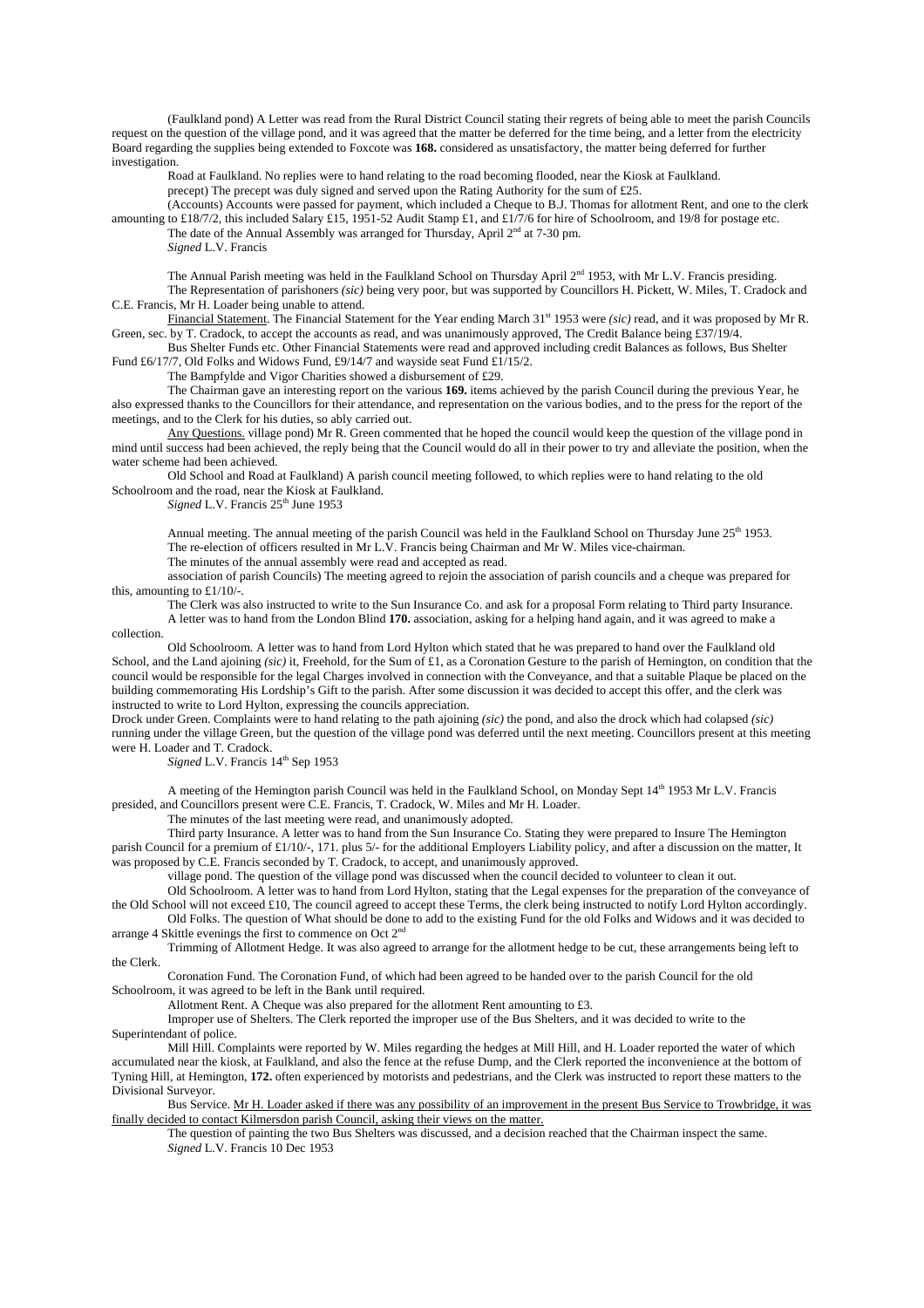A meeting of the Hemington parish Council was held in the Faulkland School on Thursday Dec  $10^{th}$ . Mr L. V. Francis presided, supported by Councillors B. Loader, C.E. Francis, T. Cradock and their Clerk.

The minutes of the last meeting were read and accepted as read.

(Old School) Matters arising cheifly *(sic),* were from Messrs Withers & Co, in connection with the Old School, inquiring as to whether the Council wish to be represented by a Firm of Solicitors, or should they Represent both parties, also stating that the legal expenses involved would be approximately £10, plus Stamp duty, etc.

The Council agreed to the Terms therein, and to be *(sic)* agreed to be Represented by Messrs Withers & Co.

Old Folks parcels. The question of the Old Folks and widows parcels were discussed, and it was agreed to place an order for 47 parcels with Sydney Bush & Co of Bath.

**173.** Westminster Abbey appeal. A letter from the Rural District Council, asking for support of the Westminster Abbey appeal, was discussed, and finally agreed to be deferred.

Septic Tank. The nuisance of the Septic Tank at Foxcote was reported and the clerk was instructed to write to the Sanitary Inspector on the matter.

Obstruction at Foxcote. Obstructions of Footpaths, and condition of Stiles at Foxcote, were also reported, the matter being deferred, owing to the uncertain position of the parish Council and county Council

Welfare property. The Miners Regional Welfare Officer was present at the commencement of the meeting in order to discuss a Gentlemens agreement, on the Welfare property, now in the hands of the parish Council.

White Line or Cats Eyes and Red Disc. Mr. H. Loader asked if there was a possibility of obtaining a white line, or preferably (Cats eyes) were *(sic*), necessary and also the erection of a Red Disc at the road junction near the Council Houses, and it was decided to be passed to the appropriate authority through the district Council Representative.

additional electric Light. Mr T. Cradock asked for an additional electric light to be fitted to the exterior of the Schoolroom at Faulkland, this being left for the Clerk to make the necessary inquiries.

A Cheque was also prepared to the Clerk amounting to £2/5/8 for an Audit Stamp for the years accounts, ending March 31st 1953, and £1/5/8 for Stationary.

*Signed* L.V. Francis 19<sup>th</sup> Jan 1954

**174.** A meeting of the Hemington parish Council was held in the Faulkland School on Tuesday Jan 19<sup>th</sup> 1954 with Mr L.V. Francis in the Chair.

The minutes of the last meeting were read and accepted as read.

Old School. A letter was to hand relating to the Old School, which stated that the Minister of Education now had jurisdiction, under the Charitable Trusts Acts, over this foundation in consequence of certain orders made in 1949-50. After a discussion on the matter the Clerk was instructed to reply accordingly.

Old Folks. Letters were to hand from the Old people and widows of the parish, expressing Thanks and appreciation for their Xmas parcels, and the clerk was instructed to write to Sydney Bush & Son, expressing Thanks and appreciation for their splendid services in preparing them.

Septic Tank at Foxcote. A letter from the Sanitary Inspector stated that the nuisance caused by the Septic Tank at Foxcote had now been abated.

Welfare agreement. It was proposed by C.E. Francis, seconded by T. Cradock, and unanimously carried, to accept the Terms provided for, in the agreement relating to the Welfare property.

Electric Light. The clerk stated that he had made the necessary inquiries regarding to the electric light being fitted to the exterior of the School.

Stile at Foxcote. Appreciation was shown to Mr Miles in his voluntary work of repairing the Stile, recently complained of at Foxcote.

precept for Year 1954. The amount required under precept for the Year commencing 1954 was discussed, and upon a proposition from Mr C. E. Francis, and seconded by H. Loader, it was decided to make **175.** an application for £30.

parish Scrap Book. The clerk stated he was prepared to open a parish Scrap Book, and that he would welcome any Information regarding the History of the parish of Hemington.

Mud on road at Foxcote. The Clerk reported on the state of the road at Foxcote and finally a decision was reached to contact the Surveyor.

In addition to the chairman and Clerk, councillors present at this meeting were C.E. Francis, H. Loader, T. Cradock, W. Miles and an apology of absence from H. Pickett.

*Signed* L.V. Francis 16<sup>th</sup> March 1954.

A meeting of the Hemington parish Council was held in the Faulkland School on Tuesday March 16<sup>th</sup> 1954 over which Mr L.V. Francis presided, supported by H. Loader, T. Cradock and the Clerk G. Loader. The minutes of the last meeting were read and accepted as read.

Trustees to the Old School. Matters arising, chiefly, were the matters relating to the old School, of which the necessary forms were to hand, requiring Signatures, to serve as the new Trustees to this, and were prepared by L.V. Francis (Chairman) H. Loader and T. Cradock, and Signatures had already been obtained from the Rev. G.R.O. Jones, C.A.J. Scammell and T. Nicholas, in order to relinquish their post as Trustees.

Welfare property. Should application be made at any time, for the hire and use of the welfare property, the Clerk was given permission to Grant this, providing care and attention was given to the inventory of **176.** equipment applied for.

A/C for Electric Light. Stile at Foxcote. The clerk stated that the account to hand, for the electric light, recently fitted to the exterior of the school, had now been settled, but was unable to state as to whether the stile at Foxcote had been repaired.

notice to quit allotment and application for  $\frac{1}{2}$  acre of allotment. Notice was to hand from G. Portingale to quit 20 perch of his present 30 perch of allotment, and also application to hand, from F.K. James, for ½ an acre of allotment, and after a lengthly *(sic)* discussion on the matter, a decision was reached, that if Mr Green was prepared to let Mr James have some allotment immediately, that they agree on their own terms, failing this, the council felt that, if Mr James application still stood good at Sept 25<sup>th</sup> 1954, the council would then give Mr Green 6 months notice, to support Mr James' application, but in any case, the Council was prepared to accept Mr James as a Tenant for Mr Portingales' 20 perch, if he was prepared to accept it.

sliding doors. Mr H. Loader reported that the stops on the sliding doors of the Terry Hill shelter were broken, this it was agreed to be inspected, and the Clerk reported that the notice Board, on the village Green, needed repairing and painting, this also being agreed to be done.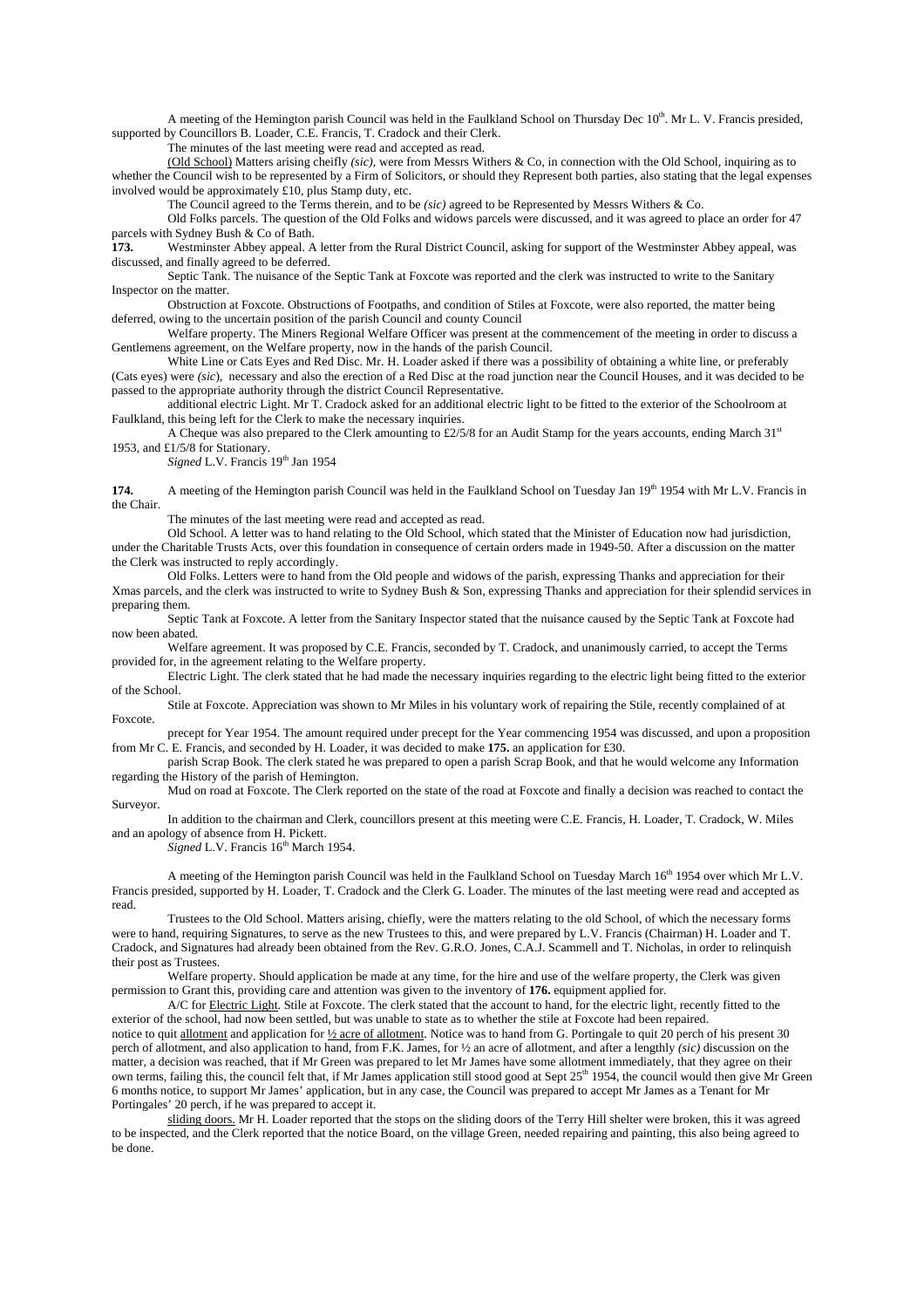accounts to hand. Accounts were to hand for allotment hedge from F. Penney & G. Loader, which met the Councils approval, amounting to £3/5/-, also £1/16/- for hire of school, 10/6 Stamp etc, £15 for Clerk's Salary, and £3 to B.J. Thomas for half years allotment Rent, and the Annual Assembly was arranged for Wednesday March 31<sup>st</sup> at 7-30pm.

*Signed* L.V. Francis

**177.** The Annual parish meeting was held in the Faulkland School on Wed March 31<sup>st</sup> 1954, with Mr L.V. Francis presiding. Only a few parishoners *(sic)* attended the meeting and members of the present parish Council in attendance were H. Pickett, H. Loader, T. Cradock and C.E. Francis.

The Clerk gave the Financial Statement for the Year ending March 31<sup>st</sup> 1954, which showed a satisfactory balance amounting to £42/11/8 and it was proposed by H. Parfitt, seconded by T. Green, that these accounts be accepted and approved unanimous *(sic*). The Roadside Seat, Bus Shelter and Old peoples Funds all showed a satisfactory balance, it being proposed by C. Weaver, seconded by H. Parfitt, that these be accepted.

The Bampfylde and Vigor Charities showed a disbursement of £29.

The chairman gave an interesting report on the various Items achieved and recorded to the parish Council during the past Year. He also expressed Thanks to the Councillors for their attendance and Representation to the various bodies, and to the press, and to the Clerk for his duties.

Any questions. Mr T. Green asked if there was any possibility of getting the island ajoining *(sic)* the pond cleaned out, as he thought it rather a disgrace, the reply being that the Council did not know who the pond actually belonged to.

The chairman then thanked the parishoners *(sic)* for their attendance, and a short Council meeting followed, the minutes of the last meeting being read **178.** and accepted as read.

 $\frac{V_2}{V_1}$  acre of allotment. The question of application for  $\frac{V_2}{V_2}$  acre of allotment was again discussed and it was decided to accept Mr F. James for the 20 perch for the present but the application for the ½ acre was deferred until Sept next, when a further discussion would arise, and rules made accordingly.

notice Board. The chairman stated that he was Repairing and painting the notice board, and a letter to hand showed satisfactory progress in matters relating to the old school.

*Signed* L.V. Francis June 2nd 1954

A meeting of the Hemington parish Council was held in the Faulkland School on Wed June 2<sup>nd</sup> 1954, with Mr L.V. Francis presiding supported by the following Council, Mr H. Loader, H. Pickett, C.E. Francis, T. Cradock and W. Miles.

This being the annual meeting of the Council, it was proposed by W. Miles, seconded by H. Pickett, the *(sic)* Mr L.V. Francis be again re-elected as Chairman, and proposed by H. Loader, seconded by C.E. Francis, the *(sic)* Mr W. Miles be re-elected as Vice Chairman, and approved.

Old School Insurance. Letters were to hand stating that the Council were now accepted as Trustees to the Faulkland Old School, and the clerk was instructed to contact the Sun Insurance Co, regarding Insurance on the building and its contents therein.

St Dunstans. A letter from St Dunstans was read and it was decided to be left on the table.

**179.** playing Field. A letter was to hand from Lord Hylton stating that he was prepared to offer the parish a playing Field if they were still in need of one, and after a discussion, it was decided to arrange a meeting with Mr B.J. Thomas for a wider discussion on the matter.

National Jubilee Conference. After a discussion on the Representation to the National Jubilee Conference, it was felt that it would be inconvenient for any members to attend.

association of parish Councils. The meeting also agreed to re-join the association of parish Councils, and a Cheque was prepared amounting to £1/10/-

Filthy writing in shelters. Complaints were to hand regarding filthy writing in the Hardington Bus Shelter, and it was agreed that the clerk contact the Superintendant of police, appreciation was also expressed for the persons who had brushed out the shelters, and a decision was reached that the shelters should be painted and it was proposed by W. Miles seconded by C.E. Francis, that the expenses involved, be borne by the Ratepayers, and approved.

Sewage at Hemington. Reports were to hand regarding sewage running across a footpath at Hemington the clerk being instructed to contact Mr Dando. Mr Miles reported that the Septic Tank at Foxcote appeared to be satisfactory at present, but he doubted as to whether it would continue to be so.

Purchase of Brief Case. The clerk was also granted permission to purchase a Brief Case for Parish Council use. *Signed* L.V. Francis 19 Aug 1954.

**180.** A public meeting was held in the Faulkland School on Wed Aug 18<sup>th</sup> 1954 in order to discuss with the parish Council the need of a playing Field for the parish of Hemington, as Lord Hylton had so generously offered to the parish 2 acres of Land, at a reasonable Rent of £3 per acre per annum.

Representation. The chairman of the parish Council Mr L.V. Francis outlined the position, to an audience of 12 parishoners *(sic)* and members of the parish Council and after a lengthly (*sic)* discussion Mr W. Beck urged the acceptance of this offer, as he felt the youth of the parish was desperately in need of a playing field. Finally the offer was accepted and a committee formed, with W. Beck, Chairman, and C.E. Francis Vice chairman, the latter with Mr G. Loader, to represent the Parish Council on the committee, and it was decided to accept it under a Twenty-one Year Lease, in order to obtain any Grants.

Expression. Thanks and appreciation were expressed, on behalf of Lord Hyltons offer, by L.V. Francis and W. Beck and W. Richardson.

A parish council meeting followed, the minutes of the last meeting were read and accepted as read.

Hedges at Laverton and Faulkland. Complaints were to hand regarding a footbridge at Laverton, and also the overgrowing hedges at Cherry Lane at Laverton, and Lypeate Lane at Faulkland, the Clerk being instructed to report the matter to the divisional surveyor, the former being left in the hands of Mr C.E. Francis.

Old School. Replies were not to hand in this matter, but the clerk reported that the present Insurance **181.** had now been transferred in favour to the council.

Social Arrangements. The Clerk was also instructed to arrange a social event, in order to add to the old peoples Fund. accounts. Accounts were settled in favour, to Sun Insurance Co to  $\pounds1/15/$ -, B.J. Thomas for  $\frac{1}{2}$  Years allotment Rent  $\pounds3$  and to the clerk for £3/10 (including £2 for Brief Case, £1 for 1953-54 audit Stamp, and 10/- compensation for 3 hours work, lost while attending for parish Council Audit.

Members present at this meeting were L.V. Francis, T. Cradock, H. Pickett, H. Loader and C.E. Francis. *Signed* L.V. Francis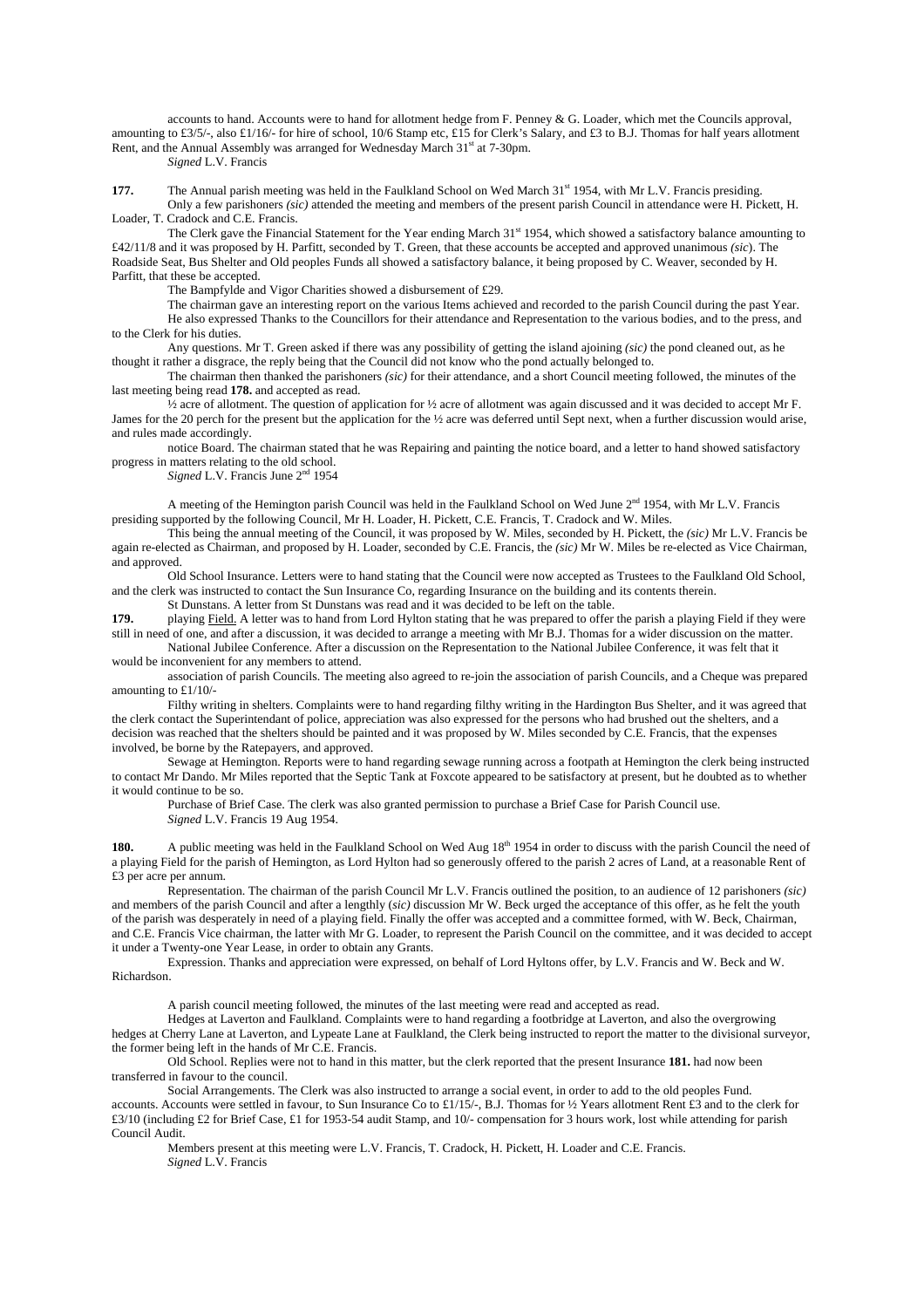A parish Council meeting was held in the Faulkland School on Wed Oct  $13<sup>th</sup> 1954$ . Mr L.V. Francis presided, supported by T. Cradock, H. Pickett and H. Loader. Apologies of absence were received from C.E. Francis and W. Miles.

Old school expenses, and Inscription. Letters were received from Lord Hylton and his Solicitors, regarding the Inscription to be placed on the plaque, to commemorate Lord Hyltons Gift to the parish of Hemington, and the Solicitors account amounted to £13, and it was agreed to pay the account from the surplus, left over from the Coronation Funds and it was agreed to ask for Transfer to the parish Council of the Fund as agreed by Mr T. Nicholas.

overgrowth at Lypeate and Cherry Lane. Appreciation was expressed at a Letter from **182.** the Divisional Highway Surveyor, stating that the overgrowth of hedge in Lypeate Lane and Cherry Garden Lane had been dealt with, and the overgrown hedge at Mill Hill, and flooding of the road near Single Hill were receiving attention.

playing Field agreement. The proposed playing field agreement was discussed and it was proposed by T. Cradock, seconded by B. Loader, to accept this and approved.

The account to Regent Service in connection to playing field copies was discussed and it was decided that the Council settle this by paying 2/- each.

Election expenses. The Summary of Recommendations to parish Council elections expenses were discussed and agreed to. Electricity Supplies. It was also agreed to renew the application for electricity supplies to Turners Tower and Terry Hill, the clerk

to inquire as to whether the area could not be included, in view of Govermint *(sic)* Grants, which was *(sic)* being extended to Rural areas. Concert at Hemington. A letter from the London Blind association was deferred until the New Year, and further arrangements

were made regarding the proposed Concert at Hemington, to be held on Oct  $30<sup>th</sup>$ .

*Signed* L.V. Francis 29<sup>th</sup> Nov 1954

A meeting of the Hemington parish Council was held in the Faulkland School on Monday Nov 29<sup>th</sup> 1954, with Mr L.V. Francis presiding, supported by T. Cradock and C.E. Francis.

The minutes of the last meeting were read and accepted as read.

old School. Letters were to hand in connection with the old School, relating to the Solicitors account, in **183.** which the clerk was given permission to settle this account, providing Legal advice on the agreement was satisfactory, and a letter from Lord Hylton, regarding the plaque to be placed on the old school, was discussed, and left in the hands of the Chairman, to make inquiries as regarding the price etc.

playing Field account. An account to hand, in connection with the Transfer of playing field to the parish Council was handed to the playing field Committee,

Road Safety. A letter, to hand, from the F.R.D.C. asking for support in connection with the Road Safety Campaign was discussed, and it was proposed by C.E. Francis, seconded by T. Cradock, that the Clerk approach Mr W. Beck on the matter and approved.

Coronation Funds. The Clerk stated that he had now received the Sum of £13/3/10 from Mr F. Francis the (pro tem) Treasurer to the Coronation Committee. Arrangements were made for the Clerk to purchase 45 Xmas parcels for the Old Folks and Widows in the parish.

Account for Bus Shelters. An account was to hand amounting to £17/7/8 for H.G. Francis, and a Cheque was prepared to settle same, in respect to painting and Repair to 2 Bus Shelters.

water Hydrants Indicators on village Green. A reply from the Rural District Council to the complaint regarding the erection of water Hydrant Indicators, recently placed on the village Green, stated that the matter was receiving attention. *Signed* L.V. Francis  $18<sup>th</sup>$  January 1955

184. A meeting of the Hemington parish Council was held in the Faulkland School on Tuesday Jan 18<sup>th</sup> 1955. Mr L.V. Francis presided, and was supported by councillors C.E. Francis and T. Cradock.

The minutes of the last meeting were read and accepted as read.

Affairs in connection to Old School. Letters were to hand from the association of parish councils, questioning as to how the order came into being, by the minister of Education, and after a discussion on the matter, the clerk was instructed to reply, asking for further advice on the matter.

Balance of Funds raised during pre-war years. Appreciation was expressed on behalf to *(sic)* Mr Nicholas for being Guardian to the account, for which was raised during pre-war years, for improvement to the old School, and now handed to the parish Council, amounting to £10/14/1, The Clerk being instructed to write to Mr. Nicholas.

water Hydrants. Appreciation was also expressed concerning the removal of water Hydrant Indicators, on the village green, and for the letters to hand from the Old people, expressing their Thanks, for the Council's thoughtful consideration during the Xmas Festival.

Electricity Supplies to Terry Hill and Turners Tower. The council were delighted at a reply from the southern Electricity Board in connection with the supplies being extended to Terry Hill and Turners Tower, which stated that the preliminary work was under way, but the supply may not be available to the premises until the Spring of 1956.

precept. The amount required under precept for the Year ending March 31<sup>st</sup> was discussed and finally prop. by C.E. Francis, seconded by T. Cradock, to make application for £40.<br>**185.** Management of the Old School Matters re

**185.** Management of the Old School. Matters relating to the management of the Old School were discussed, and the council felt that it was their duty to take the whole thing over, and the clerk was instructed to write to Mrs G. Chambers, requesting the pleasure of her company at the next meeting of the Council.

obstruction on highway at Foxcote. Complaints were to hand relating to obstruction on the highway at Foxcote, the clerk being instructed to write to the Divisional Surveyor on the matter.

*Signed* L.V. Francis March 2<sup>nd</sup> 1955

A meeting of the Hemington parish Council was held in the Faulkland School on Tuesday March 1st 1955.

Mr L.V. Francis presided, and was supported by Councillors W. Miles, H. Loader, T. Cradock and C.E. Francis.

The minutes of the last meeting were read and accepted as read.

Old School. Matters relating to the management of the Old School were discussed, and the clerk was instructed to take over the letting of the School etc. as from March  $31<sup>st</sup> 1955$ .

plaque. A quotation was to hand in connection to the plaque to be placed on the building and after a discussion it was decided that the clerk write for further quotations.

County Library. A letter was to hand from the County Library requesting a Library for the parish, and it was finally decided to invite the County Librarian to the annual parish meeting.

**186.** application for 10 perch of Allotment. An application of 10 perch of allotment to Mr R. Cradock and the clerk instructed to measure out same.

Repair to Chairs. The Clerk reported that the Chairs in the School needed repairing and it was prop. by C.E. Francis, sec. by T. Cradock, that the clerk see Mr Richardson to inquire if the youth Club would be interested, and if so, when the work was completed, the council would possibly favour a dontation *(sic)* in support to the Club Funds.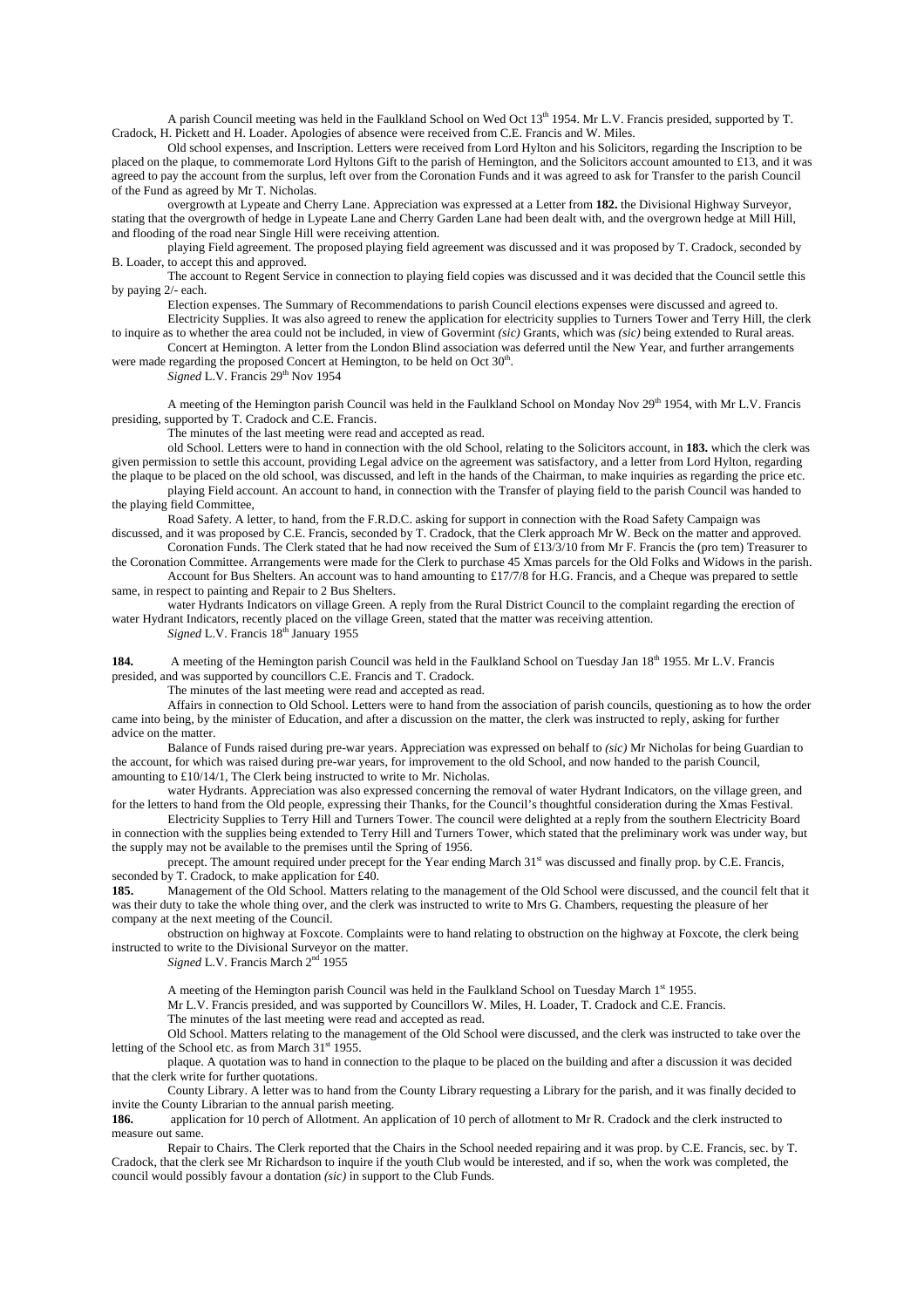Accounts. Accounts for the year ending March 31<sup>st</sup> 1955 were approved, and Cheques withdrawn to the following B.J. Thomas £3 allotment Rent, H.G. Francis to Repair notice Board, £2/11/6, Hadden Best & Co Stationary, £3/15/8, Humphries & West £1/17/- for writing Books, and to the Clerk amounting to £17,15/4, including Salary £15, Stamps and Cheque Book £1/0/4 Hire of School £1/15/-. The annual parish meeting was arranged for Tuesday March 29<sup>th</sup> @  $7-30$  pm.

*Signed* L.V. Francis

The Annual parish meeting was held in the Faulkland School on Tuesday March 29<sup>th</sup> 1955 over which Mr L.V. Francis presided, at which about eleven parishoners *(sic)* attended, in addition to the existing members of the parish Council.

Library at Faulkland. At the request of the parish Council, the County Librarian was also present, to discuss with the parishoners *(sic)* and Council the need of a Library for Faulkland and district, and after a lengthly *(sic)* discussion, it was unanimously decided to run a Library centre at the Faulkland village Hall under the supervision of Mrs Mundy, kindly assisted by Mr R. Cradock.

The Chairman expressed a vote of Thanks to Miss **187.** McGirrick for her useful information and attendance.

Financial Statement. The Clerk gave the financial statement for the year ending March 31<sup>st</sup> 1955 amounting to income and balance £84/5/2, expenditure £56/2/2, of which left a balance in the Bank amounting to £28/3/- and upon a proposition of Mr W. Beck, seconded by C.E. Francis, this account was unanimously accepted. The Bus Shelter, Old peoples and Roadside seat Funds was also accepted unanimous *(sic).*

The Bampfylde and Vigor Charities also showed a disbursement amounting to £28/10.

Chairmans Remarks. The Chairman gave an interesting report on the work recorded during the Councils Term of office and expressed a vote of Thanks to the Representatives to the various bodies, and to the Clerk, and to the press for publications of the Council meetings.

presentation to Mrs Chambers. The chairman also stressed that the school room would now be managed by the parish Council, thus religuishing *(sic)* Mrs Chambers of her duties as Secretary, a post of which had been held voluntarily, to the late committee over a period of Years, to which Mrs Chambers was presented with a Zip fastener writing Case, to which in reponse *(sic*), stated it had always been a pleasure to her, to fulfill (*sic)* these duties, and thanked the Council for their thoughtful consideration. The presentation, amounting to  $£1/5/$ -, was agreed to be paid from the School room Funds.

Any other Business. Under this heading complaints were expressed relating to water leakages, ditches, road surface, village pond and island, in response, the Chairman stated that these matters would be **188.** be deferred for the newly elected Councils consideration. *Signed* L.V. Francis.

A parish Council meeting followed, the minutes of the last meeting were read, and unanimously accepted as read.

Hall plaque. Quotations were to hand for the plaque to be placed on the village Hall, and a decision reached, that the Chairman contact Messrs. J. Long of Trowbridge, in response to his quotation.

pole on village Green. A letter was read from the Ammerdown Estate Co. in connection to a Request, from the G.P.O to erect a pole on the village Green, asking the councils observations on the matter, to which, after some consideration, they strongly objected.

Insurance. The meeting also agreed to a policy of insurance to hand, it being proposed by C. E. Frances, seconded by T. Cradock, that this being accepted, for the Clerk to make the necessary arrangements, and a Cheque was prepared amounting to 8/9 to cover Liabilities up to the  $31<sup>st</sup>$  of May.

Repair of Seats on Green. The meeting also agreed that H.G. Francis repair the seats on the village Green. Councillors present were W. Miles, C.E. Francis, T. Cradock and the Chairman. *Signed* L.V. Francis

Election of Parish Councils 1955.An Election of parish Councils *(sic*), took place in the Faulkland School on Monday May 9th 1955. Seven Candidates contested the election, and the result was as follows.

Elected. T. Cradock 85, C.E. Francis 81, W.E. Beck 74, L.V. Francis 68, C.H. Wilkins 65, F.W. Penney 58.

Not elected H. Loader.

*Signed* L.V. Francis

**189.** A meeting of the newly elected Hemington parish Council was held in the Faulkland School on Thursday May 19<sup>th</sup> 1955. The Clerk welcomed the members to the Council, and the acceptance of Office was duly signed.

Chairman V. Chairman. It was proposed by C.E. Francis, seconded by T. Cradock, that L.V. Francis be elected Chairman for the ensuing Year, and proposed by C. Wilkins, seconded by F. Penney, that W.E. Beck be elected as vice-chairman, both propositions being unanimously approved.

The minutes of the Annual parish meeting, and parish Council meeting were read and accepted as read.

Allotment Track. Matters arising to the road surface at Foxcote and the Knoll Lane, proved to be now satisfactory but the allotment Track was deffered *(sic)* until the harvest had been gathered.

Library Centre. Letters were read in connection with the proposed Library, of which stated that arrangements were made for the first session to commence on Jun  $7<sup>th</sup>$ .

Causley footpath. After a discussion on the wicket Gate, on the Causley footpath, at Turners Tower, and the danger of which existed at the arch, on the same path, it was decided to repair the former and approach the National Coal Board on the latter.

Mr L.V. Francis and the Clerk were again re-elected to serve on the managing body of the Hemington primary School, and T. Cradock and C.E. Francis agreed to become bondsman to the Clerk.

A letter was read from the Electricity Consumers Council, to which the Council requested that the **190.** Clerk write for the names of the Representatives for this area.

public Liability. The meeting also agreed to rejoin the association of parish Councils, to which payment was made amounting to £1/10/-, and also to renew the public Liability Insurance for £1/15/-.

The charges for the hire of the Old School were discussed and finally a decision reached that an increase be made for the purpose of Elections etc.

Obstructions. The Clerk was also instructed to write a letter expressing the councils thanks and appreciation for their services rendered to the Council, to Mr H. Pickett, with 18 Years service, Mr W. Miles with 9 Years, and H. Loader with 3 Years. Complaints were to hand regarding barbed wire obstructions, and the removal of a Footbridge at Hardington, the Clerk being instructed to write to the appropriate body concerned.

plaque on the Old School. The Chairman stated that he had not yet made the inquiries, as requested to this, but would do so at his earliest convenience.

Councillors present at this meeting were L.V. Francis, W.E. Beck, C. Wilkins, F. Penney, C.E. Francis and T. Cradock *Signed* W.E. Beck  $11<sup>th</sup>$  Aug 1955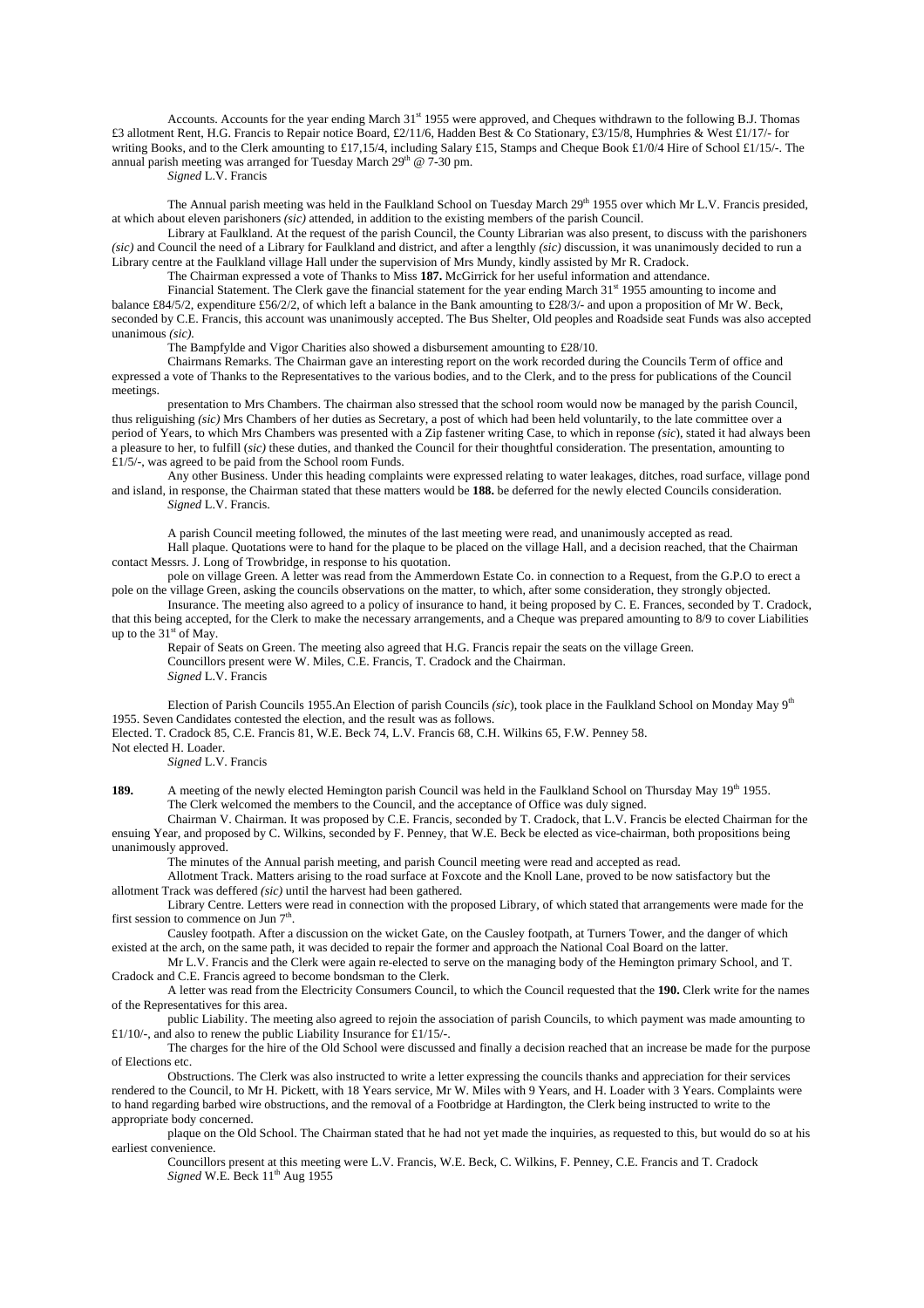**191.** A meeting of the Hemington parish Council was held in the Faulkland School on Thursday Aug 11<sup>th</sup> over which Mr W.E. Beck presided.

He referred to the indisposition of Mr L.V. Francis and it was unanimously agreed that the Clerk write to him expressing the Councils sympathy, and there *(sic)* desire for a complete and speedy recovery, and It was unanimously agreed that the minutes of the last meeting be accepted as read.

Plaque. The plaque to hand, to be placed on the School, was inspected, and the account approved for settlement amounting to £11/3/-.

B.W. obstruction. It was reported that the Bridge, and barbed wire obstructions at Hardington, and wicket Gate at Turners Tower, were receiving attention, but no reply had been received regarding the attention to archway on the old Tramline and the Refuse collection at Foxcote was also receiving attention.

Old people. It was proposed by C.E. Francis, sec. by T. Cradock and unanimously agreed that the Council continue their effort of providing the widows and Old people something extra for the Xmas Festival.

Tender for Minor Repairs. It was also proposed by C.E. Wilkins *(sic),* sec. by C. Wilkins, and approved that the Council ask for Tenders for minor repairs to the school, including the repair to the Roof, windows and porch, and erection of plaque.

notice to quit allotment. Notice from Mr C. Smith to quit his 5 perch of allotment, on March 31<sup>st</sup> 1956 was accepted. Election expenses. An account was to hand, relating to expenses involved in the recent parish Council election and owing to

questions arising, the account was **192**. Deferred, and the clerk was instructed to write to the Clerk of the R.D.C. raising the points in the matter.

Mr T. Cradock and F. Penney agreed to Represent the Council on the Bampfylde and Vigor Charities for a period of 3 Years. Obstruction at Foxcote. Complaints were to hand relating to an obstruction on a footpath at Foxcote, the Clerk being instructed to write to the person complaining, asking him to carry out his duty requested in a letter from the R.D.C.

Insurance. It was also agreed to renew the Employers Liability policy of insurance when due, amounting to 5/-. Tuning of piano. A letter was also to hand from the W.I. requesting that the piano be Tuned in the School these arrangements

being left to the Clerk.

Members present at this meeting were W.E. Beck, C.E. Francis, T. Cradock, C. Wilkins and F. Penney. *Signed* L.V. Francis

A meeting of the Hemington parish Council was held in the Faulkland School on Wed Oct 26<sup>th</sup> 1955 with Mr L. Francis presiding, supported by C.E. Francis, F.W. Penney, C. Wilkins, W.E. Beck and an apology of absence was received from T. Cradock. The minutes of the last meeting were read and accepted as read.

Committee of Management. Matters arising in connection to the Old School were discussed, and finally it was decided to form a Committee of Management, and the clerk was instructed to the secretaries *(sic*) of the various organisations, asking for Representatives to this committee, and to the Chief Education Officer for advisory service, to Mr C. Cradock for his useful **193.** information, and to the Miners Regional Welfare Officer, for Representation.

Repairs. The inquiry of the necessary Repairs out for Tender was left in the hands of the Chairman.

Election expenses. A letter was to hand in reply to the inquiry into the recent parish Council election expenses, and finally payment was made, amounting to £20/0/6 although the Councils feeling remained that the account was extremely high, and payment also being prepared to Hylton Estate office, for half Years allotment Rent amounting to £3.

Archway and W. Gate. A letter was to hand stating that the archway on the Causley footpath would receive attention, and the Style and Wicket Gate was partially repaired but not completed, this being left for W.E. Beck to make further inquiries, and relating to the complaint of obstruction at Foxcote, the council felt this was a matter for the Clerk of the R.D.C. to decide.

New Housing Site. A letter was to hand from the R.D.C. requesting a name for the new houseing *(sic)* site at Faulkland, and after a discussion it was finally proposed by W.E. Beck, seconded by C.E. Francis, that this be named and numbered as (1to 8 Churchway.)

Water supply at Ruckly Ford. A letter was to hand from a Resident at Ruckly Ford, requesting for an improved water supply there, and it was unanimously agreed that the Clerk write to the Chairman of the R.D.C. on the matter.

Tidy village Competition) After a discussion on the request from the Somerset Community Council for the parish Council to enter for the Tidy village competition, it was unanimously agreed that the council could not compete owing to the parish being so scattered. **194.** The Clerk reported delapidated fence at the allotment of which had been burned accidently *(sic),* or otherwise from fire in the adjoining field, and also of the fence which had not been restored by the contractors to the recent water scheme, finally it was proposed by C. E. Francis, seconded by F.W. Penney that the Clerk write to the offender to the former, and to the Clerk of the R.D.C. on the latter, with a further approach to ask Mr F. Thick to trim the allotment hedge.

The amalgamation of the Funds of the old School to the parish Council accounts was discussed and deffered *(sic).*

Refuse Tip. Mr C. Wilkins reported the irregular collections of refuse at Foxcote district, and F.W. Penney reported the nuisance caused by smoke from the Refuse dump. The Clerk being instructed to report the matter to the Clerk of

the R.D.C.

Xmas Fund. Arrangements were also made in connection with a proposed social event to be held at Hemington and a Whist Drive, at Faulkland, in aid of the Old Folks and Widows Xmas Fund.

*Signed* V. Francis

A parish Council meeting was held in the Faulkland School on Thursday Dec  $1<sup>st</sup>$  with Mr L.V. Francis presiding, supported by C.E. Francis, C.H. Wilkins, F.W. Penney, T. Cradock and W.E. Beck.

The minutes of the last meeting were read, and accepted as read.

Committee of Management. A Committee of Management to the Old School had recently been formed, of which consisted of Two members of the following organisations Flower Show Committee, Womens Institute, British Legion, with a possibility of two Representatives from the Miners Welfare.<br>195. Construction at Foxcote. A letter

**195.** obstruction at Foxcote. A letter was to hand from the Clerk of the R.D.C. of which proved to be satisfactory, relating to the obstruction.

New housing site. Also a letter was to hand accepting the Councils recommendation that the new housing site at Faulkland be numbered and named 1 to 8 Churchway, and approved.

Water Supply at Ruckley Ford. A letter to hand relating to the proposed extension of water supply to Ruckley Ford stated that the proposed extensions will be reviewed at a later date, and in all probability this application will be taken into consideration.

Allotment Fence. A letter in respect to the allotment fence proved to be unsatisfactory, the Clerk being instructed to summit *(sic*) a further protest, and it was stated that Mr Dando had agreed to repair his portion of fence.

Wicket Gate at Causley. Mr W.E. Beck stated that the wicket Gate at Causley was receiving further attention.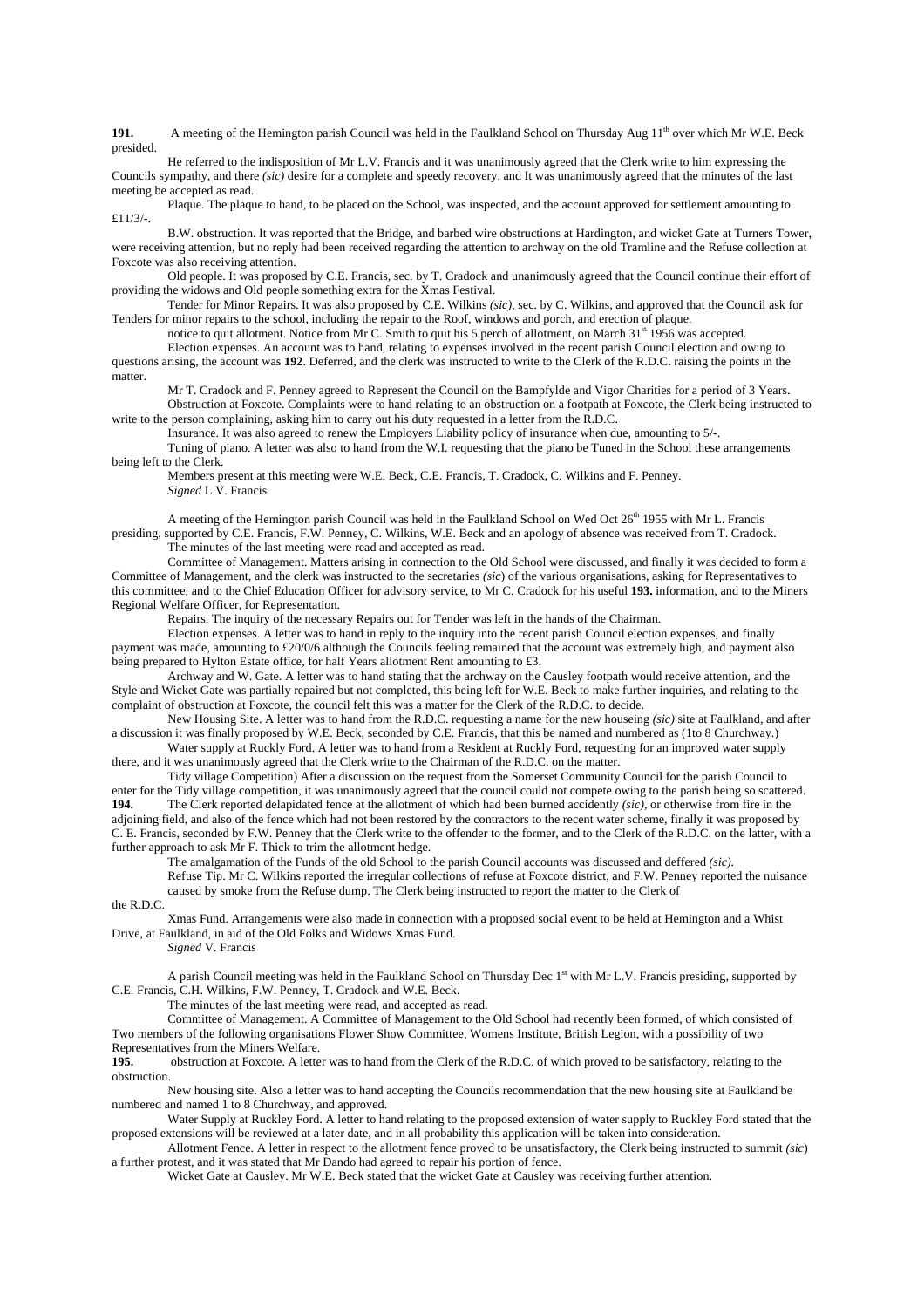Allotment Hedge. An account to hand, for trimming the allotment hedge from R. Thick, was approved, and a Cheque amounting to £2/10/- was prepared.

Old Folks parcels. The arrangements for the Old Folks Xmas parcels were left in the hands of the Chairman and the Clerk. *Signed* L.V. Francis 29<sup>th</sup> Feb 1956.

A meeting of the Hemington parish Council was held in the Faulkland School on Wed Feb 29<sup>th</sup> 1956. Mr L.V. Francis presided, supported by a full Council. The minutes of the last meeting were read and unanimously approved.

There were letters to hand of which were read and approved that the Council, together with the management Committee, would do all in their power to support a 50% of the costs, in the proposed renovation to the old School.

**196.** obstruction at Foxcote. As there were no further correspondence on this matter it was decided to be left on the table.

Allotment Fence. It was decided that the Clerk write to the Clerk of the R.D.C. urging a reply as to their intentions to the repair to the allotment fence.

Report of Accident. A letter was to hand from Mr J. Green. stating that a Jersey Heifer owned by him, had unfortunately got his foot between a footbridge stone and a wall, in the field O.S.N. 270, of which had resulted in a Green Stitch *(sic*) Fracture, with a further inquiry as to whether a claim could be supported, to cover the cost, it would involve, and after inspection, and discussion on this subject, it was finally decided, to foward *(sic)* the letter to the appropriate Insurance Co, and also a letter to be written to Mr Green, expressing the councils sympathy in the matter.

Resurfacing of Bishop St. The question of resurfacing the street commonly known as Bishop St, at Faulkland, was discussed and finally decided that the clerk write to the divisional surveyor on the matter.

Common Land. The council felt that they were unable to attend a meeting arranged for the discussion of Common Land and its uses, but it was hoped that a report of the meeting would be circulated, also regret was expressed of being unable to enter for the Best kept village competition, of which was being sponsored by the parish Councils association, but it would do a lot of good, if it was possible, was the general feeling.

The council noted with regret, the sand, of which had recently been put on the village Green, but hopeful that any further nuisance of this kind would be abated.

The meeting also agreed that W.E. Beck and the chairman to attend the meeting at Bruton on March  $13<sup>th</sup>$ .

The balance sheet for year ending March 31st 1956 was open for inspection, and approved and Cheques were prepared for the following, G. Beck £1/5/- to repair of wicket Gate, B.J. Thomas £3 allotment Rent, and to **197**. G. Loader for Salary £15, + 1954-55 Audit Stamp £1. Hire to School £1/5/-, Stamps and Stationary £1/10/3.

Precept 1956-57. It was also discussed, and agreed that the necessary precept to be served upon the Rating Authority amounting to £40, and the meeting also dealt with a complaint regarding hedge trimmings in the Lane, commonly known as Grove Lane, and also overgrowth at the other end, and permission was granted Messrs J. Snook and W. Braidly to cut the overgrowth, in return for the firewood, provided they cleaned up the same, and also that the Clerk write to Mr Scammell on the cleaning up of the hedge trimmings.

Hollowpit Lane. I *(sic*) view to complaint, regarding to hollowpit *(sic)* Lane, as above, it was decided that W.E. Beck inspect and report to the clerk accordingly.

The council expressed their good wishes for a speedy recovery to the clerk, who was unfortunately ill, and could not attend, and owing to his indisposition, the Annual Assembly was deferred until April  $11^{th}$  @ 7-30 pm.

*Signed* L.V. Francis

The Annual Assembly was held in the Faulkland School on Wed April 11<sup>th</sup>, to which Mr L.V. Francis presided, and only two parishioners *(sic)* attended, in addition to members of the council. Apology of absence was received from C.E. Francis. Financial Statement. The financial Statement of parish Council accounts were read, together with those relating to The Old peoples, Roadside Seat, Bus Shelter, and Schoolroom Funds, and received with satisfaction and unanimously approved. Charities. The Bampfylde Charities showed a disbursement amounting to £28/7/6.

The Chairman gave an interesting talk, on the work the Council had undertaken during the previous **198.** Year, and expressed a vote of Thanks to the Librarians Mrs Mundy and R. Cradock, and to the Representation to the various bodies, the Council, and Clerk, for their attendance, and duties entrusted to them.

Any Questions. Questions to various items were asked and answered.

A parish Council Meeting followed, the minutes of the last meeting being read, and accepted as read.

Hollowpit Lane. Mr W. Beck stated that the Hollowpit lane was obstructed by hedge Trimmings, and a decision reached that a letter be written to Mr Dando, asking him to favour the council by cleaning up of same.

Reports on the allotment fence, received by the R.D.C. stated that this was to be repaired. Letters to hand from the Cancer Relief, and Playing Field association were read, and a decision reached, that this matter be left on the Table.

Salvage. A suggestion on the agenda relating to collection of waste paper, and using the returns in aid of the Old School was discussed, but it was felt that there was no suitable place for the Salvage to be placed.

Whist Tables. The question of Whist Tables was discussed, but it was felt that no purchase could be made before viewing same. Arrangements were completed for a Whist Drive to be held in aid of the Old School. *Signed* L.V. Francis

**199.** The Annual meeting of the Hemington parish Council was held in the Faulkland School on Tuesday May 29<sup>th</sup>.

Mr L.V. Francis was again unanimously elected as Chairman, with C.E. Francis as Vice Chairman.

Illness of the Clerk and Good Wishes for the Future. The Chairman stated how pleased the Council were to have the Clerk present again after his long illness, and expressed their good wishes for his good health in the future.

The minutes of the last meeting were read and unanimously accepted. It was noted with appreciation that the portion of allotment fence, responsible to the R.D.C. for repair, had now been completed with satisfaction, but it was agreed, that the Clerk write to R.C. Dando, in respect to his portion of allotment fence, and to the clearing of hedge trimmings, of which was an obstruction, in the hollowpit *(sic)* Lane.

Salvage. In view of Mrs Noakes being unable to collect the salvage, no suitable plan could be found whereby to dump this, so this collection would now cease, and the Clerk was instructed to write to Mrs Noakes, expressing the Councils appreciation for her response to their call in this National effort.

Old School. It was proposed by C.E. Francis, sec. by W.E. Beck, and approved that the Council renew the new, and approved, affiliation Fee to the association of parish Councils, this being reduced from £1/10/- to 13/- and a Cheque was prepared for this amount **200.** and arrangements were made for the Clerk, F.W. Penney, and C.E. Francis to attend the meeting at Bruton.

Insurance. The Council also agreed to renew their Public Liability Policy of insurance, amounting to £1/15/-.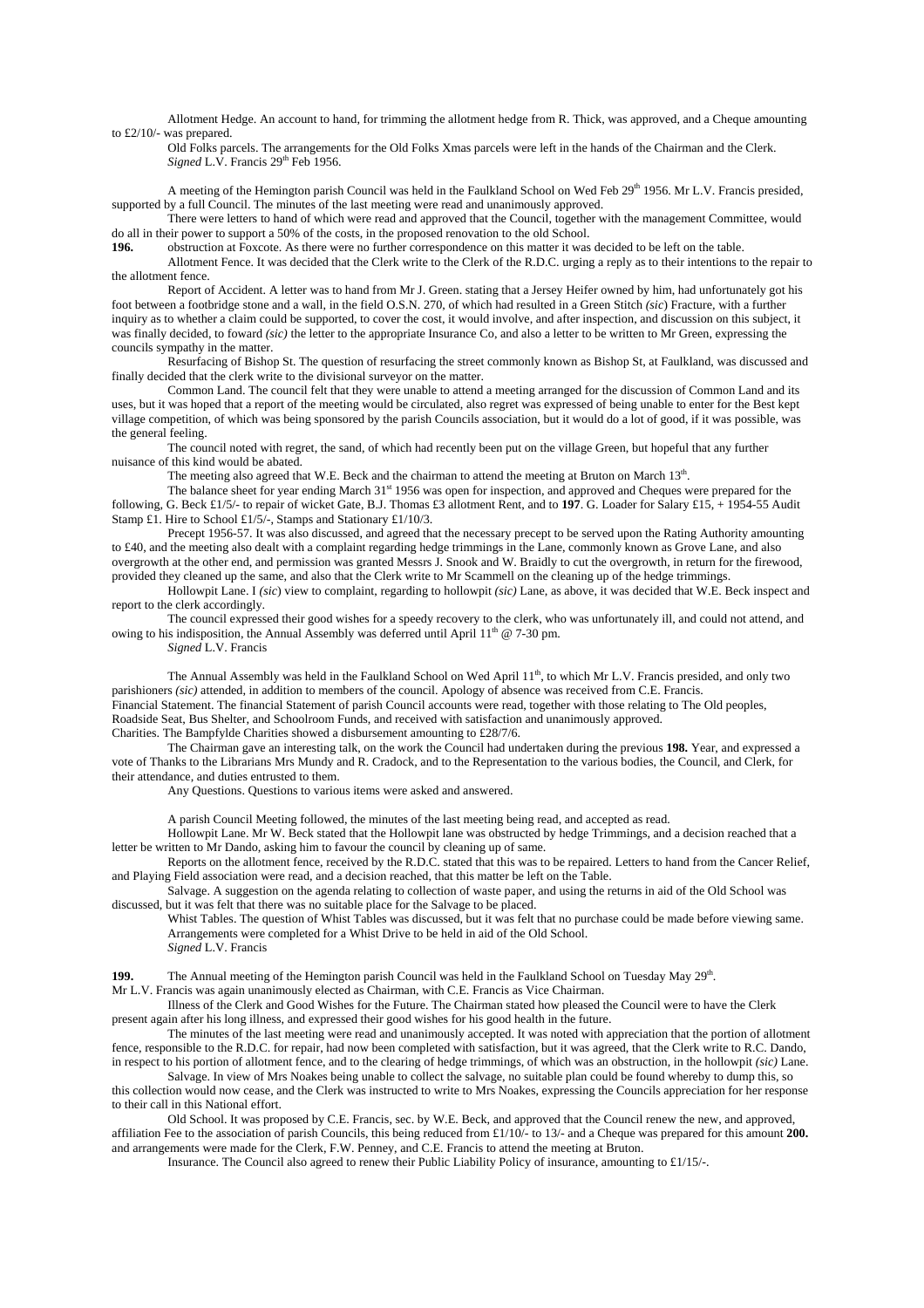A/C An account was to hand from J.G. Green and Sons in respect to an accident to Jersey Heifer, in respect to attention by the vetinary *(sic*) Surgeon, amounting to £7/13/6, and after a discussion on this, it was proposed by C.E. Francis, sec. G.W *(sic)* Beck, and approved, that the Clerk foward this account to the appropiate *(sic)* Insurance Co.

Seat on Village Green. An account was to hand from H. G. Francis and settled in favour, for repair to seats on the village Green. Nuisance of Smoke. A letter was to hand from the Tenant of No 7 Churchway, complaining of the nuisance of smoke from the Refuse dump, and also asking if the builders shed could be removed, the Clerk was instructed to foward this letter, with the Councils support, to the clerk of the R.D.C.

Electricity Supplies at Ruckly Ford. The Clerk asked if there was a possibility of of *(sic)* the Electricity Supplies to Ruckly Ford, to which he was instructed to obtain a petition from the tenants of the Cottages there, requesting these supplies, and foward same to Southern Electricity Board, with the Councils support.

Old School. The clerk was instructed to inquire further into the purchase of Whist Tables, and also write to Mr E. Davies on the question of Architecture on the School.

Grove Lane. Regarding complaints of obstruction in Grove Lane, it was decided to defer this and await **201.** for further complaints in writing.

*Signed* L.V. Francis 25th July 1956.

A meeting of the Hemington parish Council was held in the Faulkland School on Wed July  $25<sup>th</sup>$  1956, with Mr L.V. Francis presiding and a full Council in attendance.

Allotment Fence and obstruction Hollowpit Lane. The question of repair to allotment Fence and the alleged obstruction in Hollowpit Lane was again discussed, and it was proposed by C.E. Francis, seconded by W.E. Beck, that the Clerk approach Mr Dando regarding the former, and the latter be reported to the Clerk of the R.D.C. and unanimously approved.

A letter was to hand in acknowledgement to the smoke nuisance at the Refuse Tip, but it was noted that nothing had been done in the matter. Grove Lane. The meeting also agreed that W.E. Beck make the preliminary arrangements for the cleaning of Grove Lane.

Electricity at Ruckley Ford. A letter was read from the Southern Electricity Board, stating that they had initiated a small scheme, to make an electricity supply available to the premises at Ruckley Ford, providing each of the interested participants agreed to guarantee an annual Revenue of £17 for 5 Years, and an annual revenue of £35 from the farm. This being left for the participants to decide.<br>202. Re Claim for accident to Jersey Heifer. Arrangements were also made for a settlement to t

**202.** Re Claim for accident to Jersey Heifer. Arrangements were also made for a settlement to the claim, of which was to hand, in respect to expenses involved in the recent accident to Jersey Heifer, belonging to J.G. Green & Sons amounting to £7/13/6, on the understanding that such settlement was granted without any admission of Liability on the part of the parish Council, this being unanimously approved, and for the Clerk to Counter Claim.

Village pond. A report of the present state of the village pond was discussed, and it was decided to inquire if anyone would be interested to undertake to clean same.

Report of Style. A report to hand stated that the Style leading to Little Slough needed repair, but this was deferred until a later date.

Water at Ruckly Ford. Mr C.H. Wilkins asked if there was a possibility of receiving the water supply at Ruckley Ford, but the Council felt this impossible until the additional proposed scheme was in progress.

Bus Shelter. The meeting also agreed to have the Hardington Bus Shelter painted, the seat on the village Green repaired, and to organise various events in support to the Old Folks Fund.

*Signed* L.V. Francis 19 Sep 1956

**203.** A meeting of the parish Council was held in the Old School on Wed. Sept 19<sup>th</sup> 1956. Mr L.V. Francis presided, and members present were T. Cradock, W.E. Beck, C.H. Wilkins, F.W. Penney and an apology of absence was received from C.E. Francis.

The minutes of the last meeting being read and accepted.

Village pond. The matters arising appeared to be satisfactory, with the exception to that of the village pond, and it was decided to make further inquiries into this, and W. Beck reported that the R.D.C. had made arrangements to clear the obstruction in Hollowpit Lane.

Grove lane. After a report on the Grove Lane, an account was settled in favour to Mr V. Wilkins amounting to £3, and appreciation expressed for this improvement.

Bus Service. A letter was read from the Frome and district Chamber of commerce, stating that efforts were being made to improve the Bus Service between Frome and the surrounding villages, and that they would welcome suggestions from the Council the way in which they desire improvements, and their support and it was decided that the Clerk submit a suitable suggestion, of which he thought would meet the approval of the public.

Applications were to hand from Mr F. Penney and T. Scoble for 10 perch of allotment and granted.

The public Insurance policy for employers Liability was also renewed.

**204.** Crickets at Churchway. Mr F.W. Penney inquired if any thing could be done to abate the nuisance of the plague of Crickets at the Refuse dump, and in the houses at Churchway, and it was decided that the Clerk report the matter to the Sanitary Inspector.

A discussion arose on the question of the intermitent *(sic)* water supply, and a letter was read stating that there is a view of improvement in the situation, as upon completion of the North Eastern area Water Supply Scheme there will be a second source of water to draw upon in time of need.

Allotment Hedge. It was proposed by C.H. Wilkins, seconded by T. Cradock, that the Clerk approach Mr V. Wilkins to cut the allotment hedge.

Arrangements were also made regarding a Whist Drive and concert in aid of the Old people.

*Signed* L.V. Francis Nov 1st 1956

A parish Council meeting was held in the Faulkland School on Thursday Nov 1st 1956.

Mr L.V. Francis presided and was supported by C.E. Francis, C.H. Wilkins, F.W. Penney, W. Beck and T. Cradock. The minutes of the last meeting were read and approved.

Old peoples Fund. Balance sheets in relation to the Whist Drive and Concert, held recently in aid of the Old People and Widows Fund, was approved, and agreed, and agreed to hold a further Whist 205. Drive of Nov 24<sup>th</sup>

Preparations were also made for the proposed Xmas parcels, and it was proposed by C.E. Francis, seconded by W.E. Beck to favour Mr Stranks with this order, and approved.

Smell of Sewer. The clerk reported the smell from the sewer in Fulwell Lane, the matter being deferred.

Mr C. E. Francis also agreed to inquire into the intermitent *(sic)* water supply.

*Signed* L.V. Francis 29<sup>th</sup> Nov 1956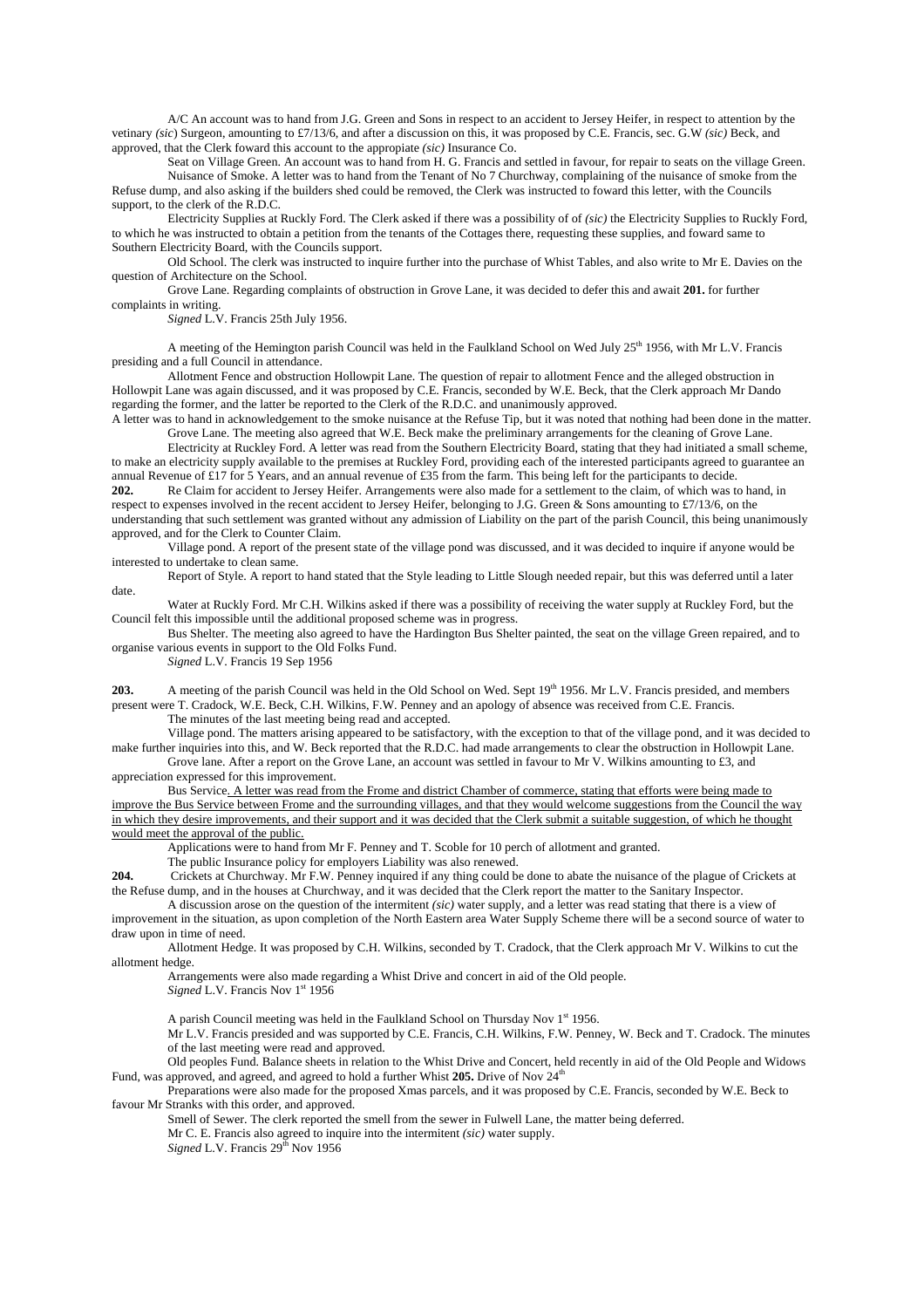A parish council meeting was held in the Faulkland School on Thursday Nov.  $29<sup>th</sup> 1956$ , with Mr L.V. Francis presiding, and members present were C.H. Wilkins, T. Cradock and W.E. Beck, with an apology of absence from C.E. Francis.

Old Folks parcels. Arrangements were made for the delivery of 52 Old Folks and Widows Xmas parcels, on Dec 20<sup>th</sup>. The clerk asked if the white Line through the village could be renewed, and also if there was a possibility of cats eyes to be

inserted on the bend near the chapel, and Red Danger Discs on the corner of Bishop Street, and at the top of the village, at the road junction, leading to Hemington and it was agreed to write to the Rural District Council on the matter.

Mr C.H. Wilkins complained of the road being flooded at Foxcote, and it was agreed that this be inspected again.

Hungary Relief Fund. A letter was to hand from the Rural District Council appealing for support to the Hungary Relief Fund, and it was resolved to support this appeal, as **206.** vigorously as possible, with a house to house collection, and with the assistance of the Womens Institute.

*Signed* V. Francis 10 Jan 1957

A meeting of the parish Council was held in the Faulkland School on Thursday Jan 10<sup>th</sup> 1957.

Mr L.V. Francis presided, supported by the following members T. Cradock, W.E. Beck, C.E. Francis, F.W. Penney and C.H.

Wilkins.

£2.

Old Folks parcels. Numerous letters were to hand, and read, from the Old People, expressing their Thanks and appreciation to the council for their thoughtful consideration in providing them with the Xmas parcels once again.

Cats Eyes and Danger Disc. It was noted with appreciation the Cats Eyes and Danger Disc, of which had been recently erected at the Parish Councils Request, and unanimously decided to write to the Divisional Surveyor, expressing the Councils appreciation for his prompt action in the matter.

Hungarian Relief Fund. It was also noted with appreciation the result of the recent house to house collection for the Hungarian Relief Fund, of which had amounted to  $\frac{29}{16/4}$ , this effort being undertaken by the parish Council and the Womens Institute.

precept. 1957-58. The amount required under precept was discussed, and unanimously agreed to the Sum of Forty pounds. An account was also settled to Mr V. **207.**Wilkins for cutting the allotment hedge and clearing up of same, amounting in all to

*Signed* L.V. Francis March 5<sup>th</sup> 1957

A meeting of the parish Council was held in the Faulkland School on Tuesday March 5<sup>th</sup> 1957, over which Mr L.V. Francis presided, supported by T. Cradock, W.E. Beck, F.W. Penney, C.H. Wilkins, and an apology was to hand from C.E. Francis.

The minutes of the last meeting being read and accepted as read.

Accounts were produced and settled in favour to the following, H.G. Francis, for repair to the seat on the village Green £1/2/6, B.J. Thomas,  $\frac{1}{2}$  Year allotment Rent £3, and to the clerk amounting to £17/19/10 including Salary £15, 4 meetings at 5/- and 5 at 5/6 = £2/7/6, and also 12/4 for stamps etc.

post Box at Ruckley Ford. Mr C.H. Wilkins asked if there was a possibility of a letter box to be erected at Ruckley Ford, this being accepted as a motion, and seconded by W.E. Beck, and approved that the clerk write to the post master in the matter.

pavement at Churchway Faulkland. Mr F.W. Penney asked if it was possible for the council to complete of what he thought to be proposed pavements at Churchway Faulkland, and it was decided to write to the R.D.C. on the matter.<br>208. Construction in back Lane. A complaint was to hand regarding an Obstruction caused by a w

**208.** obstruction in back Lane. A complaint was to hand regarding an Obstruction caused by a wall of which had collapsed, in the back Lane at Faulkland, of which commences at the Old School and leads to the direction of Faulkland Farm, and it was decided to write to the Ammerdown Estate Co on the matter.

Letter from Auditors. A letter was to hand from the Auditors regarding that the village Hall accounts to be kept as a separate account, and not to be intermixed with parish Council accounts.

The date of the annual assembly was arranged for Tuesday March  $26<sup>th</sup>$  at 7-30 pm.

*Signed* L.V. Francis  $15<sup>th</sup>$  May 1957

The Annual parish Assembly was held in the Faulkland School on Tuesday March 26<sup>th</sup> over which Mr L.V. Francis presided, and only one parishoner *(sic)* attended.

Members present were C.H. Wilkins, W.E. Beck, and C.E. Francis, and apologies of absence were received from T.E. Cradock and F.W. Penney.

Financial Statements relating to the parish Council Old Folks Fund, and Village Hall Fund were unanimously approved. Charities. The Bampfylde and Vigor Charities showed a disbursement amounting to £28/12/6.

Chairmans Report. The chairman gave a brief report on the efforts of the parish Council during the past year, of which including application for Electricity Supplies to Ruckley Ford, Hungarian Relief Fund, re Trimming in Grove Lane, repair to seats on village green, Old Folks parcels, application for post Box at Ruckley Ford, and various other matters.

A Report to hand from the Local Librarian **209.** stated that not only had the Interest been maintained, but had steadily increased, and that the children also took a lively Interest, and proved to be very keen borrowers, it also stated that the Faulkland Branch has scope for many more readers and can cater for all ages and tastes. The chairman expressed a vote of Thanks to Mrs Mundy and Mr R. Cradock for their Interest of which they both took in the Library.

He also Thanked the members of the council for their attendance at the meetings, and the clerk for his service, during the past Year.

Any Questions. Mrs. Mundy asked if any thing could be done to improve the surface of the village green, and preservation of the Stocks thereon, and it was proposed by C.E. Francis, sec. by W. E. Beck, to ask Mr J. Green if he would be good enough to roll the Green when convenient.

Rats at Refuse Dump. Mr C.H. Wilkins asked if any thing could be done to destroy the plague of Rats at the Refuse dump at Faulkland, and it was decided that the clerk write to the sanitary Inspector on the matter.

After the parish meeting representation was made and approved relating to the Draft Maps, and statements, and approved. *Signed* L.V. Francis 15<sup>th</sup> May 1957

**210.** The Annual meeting of the parish Council was held in the Faulkland School on Wed May 15<sup>th</sup> 1957.

Election of officers. Mr L.V. Francis was again re-elected Chairman, and Mr C.E. Francis Vice Chairman and approved unanimous.

The minutes of the last meeting were read and unanimously approved.

There were 3 matters arising namely

pavements at Churchway.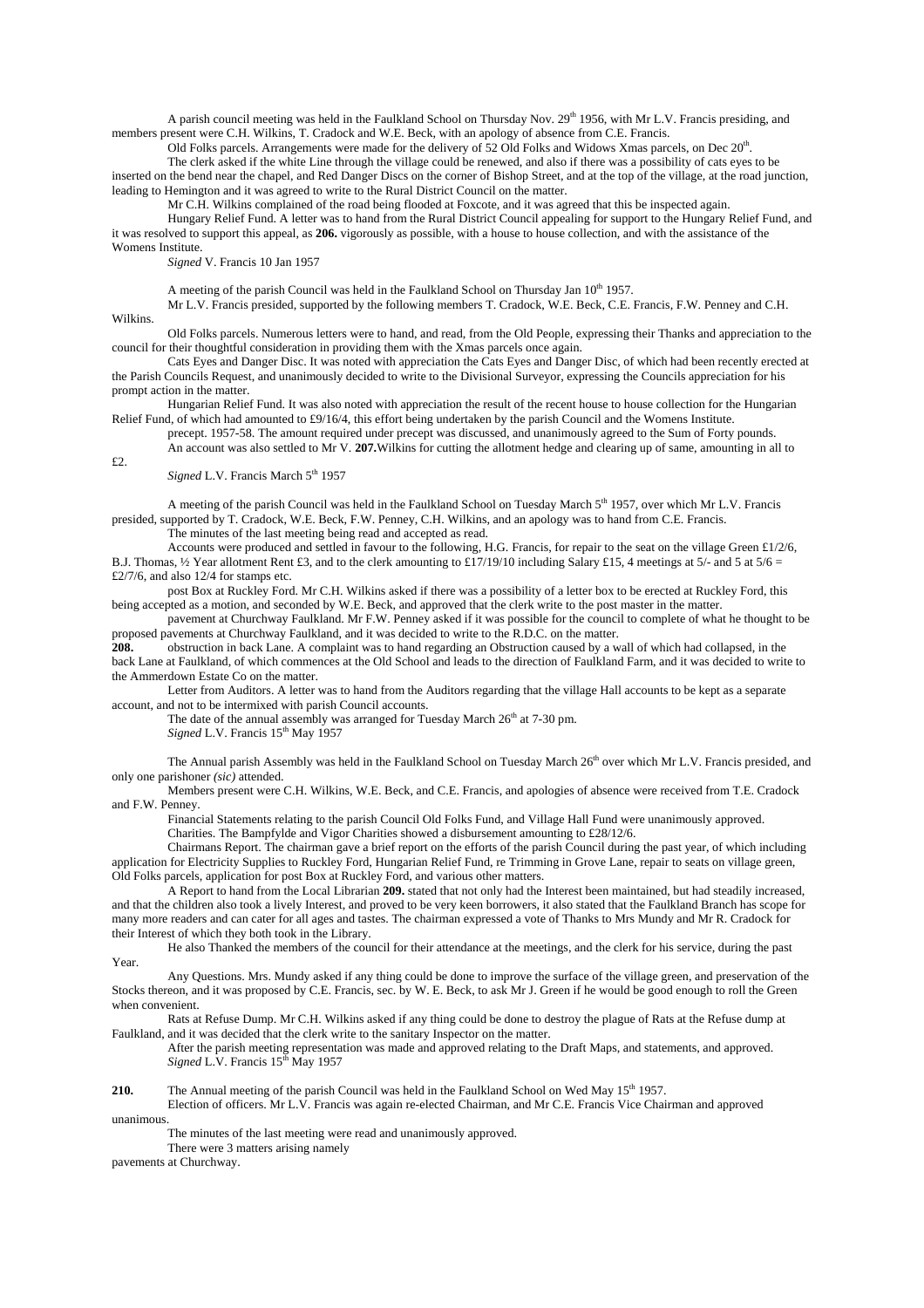1. A letter to hand stated that the R.D.C. agreed not to provide pavements at Churchway Faulkland and hope the parish Council would appreciate their urgent need to reduce costs, with a view to keeping the rental within reasonable limits. Overgrowth in Hollowpit Lane.

2. A letter from the Divisional Surveyor stated that he would do what he could to improve the overgrowth in Hollowpit lane.

Post Box at Ruckly Ford

3. Regarding this application to a post Box at Ruckley Ford, only a card of acknowledgement was to hand, and further communication was to follow.

Nameplate at Churchway. Mr F.W. Penney asked if there was any possibility of erecting a Nameplate at Churchway, Faulkland, as people were confused as to where Churchway was, and it was unanimously decided to make an application for this request.

The repair to stocks and Shelter. The meeting unanimously agreed that L.V. Francis repair the Stocks on the village Green, and insert a pane of Glass in **211.** in the Bus Shelter at Terry Hill.

Damage to disposal works. A letter was also to hand from the Sanitary Inspector, containing a complaint to the damage recently done to the revolving arm at the disposal works, in Fulwell Lane, and after a discussion on the matter, it was decided that the Clerk write, advising a notice to be erected, warning the children against any further damage.

Affilliation (sic) Fees. It was proposed by C.E. Francis, seconded by W.E. Beck, that the council be re affiliated to the association of Parish Councils, and also to renew the Councils public Liability of Insurance, the former amounting to 13/2, and the latter £1/15/-

Road Surface at Lippiat Hill and Lane. Mr T. Cradock asked if any thing could be done to improve the road surface at the hill in Lippiat Lane and thereon, and after a discussion it was finally decided to write to the Divisional Surveyor on the matter. *Signed L.V. Francis*  $16<sup>th</sup>$  July 1957

**212.** A meeting of the parish Council was held in the Faulkland School on Tuesday July 16<sup>th</sup> 1957 with Mr L.V. Francis presiding, and the following members were present T.E. Cradock, C.E. Francis, C.H. Wilkins, W.E. Beck and an apology of absence was received from F.W. Penney.

The minutes of the last meeting were read and unanimously approved.

Name plate at Churchway. From the matters arising, two letters stated that 1. There shall be provision of a Name plate, erected at Churchway, Faulkland, 2. That a notice of 'trespassers will be prosecuted' to be erected at the disposal works in Fulwell Lane.

post Box at Ruckly Ford. A letter was also to hand relating to the Request of a post Box, to serve the Residents at Ruckley Ford, which stated that, owing to the sparsely populated nature of Ruckley Ford, the post Master felt that its use would not justify its cost of installation, however, it further stated that he would be prepared to provide a small box, to be sited nearer Foxcote, to which the Council accepted, but also felt that Ruckley Ford should be considered another time, and the Clerk was instructed to reply accordingly.

Road Surface at Lippiat. In view of the improvement of the road surface at Lippiat, it was unanimously decided to write to the divisional Surveyor Thanking him for his prompt Cooperation in the matter.

A letter was to hand from A.H. Batten Pooll of the Royal Marine Hotel, Dublin, with **213.** an inquiry as to whether the Clerk could provide him with details of the Year of when the Stocks was *(sic)* erected on the village Green, and the Year of when they were last employed, also stating that he would very much like to send a Subscription to repair of the Stocks, to which the Clerk replied, and in return received a most remarkable subscription, amounting to the Sum of £5, to which Council accepted with admiration, and the Clerk was instructed to reply expressing the Councils appreciation, and also pay the Sum to the Westminster Bank, to the Credit of the Council, and also decided to add, to the minor repair of the Stocks, of which had already been done.

Water Supply at Ruckley Ford. In view of application to the R.D.C. 18 months ago, and to the present situation, of the supply of water at Ruckly Ford, it was unanimously agreed to renew the application, asking the R.D.C. to favour the Council, and the Residents, with immediate attention to this matter.

Bus Shelter Complaint. Owing to further complaints to the improper use of the Bus Shelter at Terry Hill, it was proposed by C.E. Francis, sec. by W. Beck, that a letter be written to the Superintendant of police, asking if the patrol officer could look in the Shelter, whereby to prevent any further complaint of this nature.

**214.** Convenience at Tuckers Grave. The clerk reported that he had received complaints regarding the situation of the Gentlemans convenience at Tuckers Grave Inn, and it was decided that the Chairman report the matter to the Estate Agent, and approved.

Village pond. Matters relating to the village pond were defferred *(sic)* for the time being.

*Signed* C.E. Francis Oct 10<sup>th</sup> 1957

A meeting of the Hemington parish Council was held in the Faulkland school on Thursday Oct  $10<sup>th</sup> 1957$ .

Mr C.E. Francis presided, and members present were T. Cradock, C.H. Wilkins, W.E. Beck and apologies of absence were received from L.V. Francis and F.W. Penney.

The minutes of the last meeting were read and unanimously approved.

post Box at Ruckly Ford. Arising from the minutes chiefly were the post Box at Ruckly Ford. and water supplies for Ruckly

The clerk stated that he had met a post office Official at Foxcote, and he was prepared to erect an additional Box, to serve the purpose of Ruckley Ford and Foxcote, but on no account could he supply Ruckly Ford alone, and after canvassing the residents in that area, they found a majority was in favour of a Box between the two places, and approved.

Water Supply. Regarding the Water extension to Ruckly Ford, a letter from the R.D.C. stated that the proposal had been considered by the appropriate Committee, and it was decided to consider **215.** all the factors involved in detail when the rate estimates are

presented for examination in respect of the financial Year commencing April 1st 1958, this being unanimously approved. Damage to Bus Shelter. A letter from the Superintendant of police stated that they would attend the matter relating to the misuse

of the Bus Shelter.

Ford.

convenience at Tuckers Grave. The clerk stated that he had received no communications relating to the convenience at Tuckers Grave, and matter relating to the village pond was again deferred.

A/C for Wicket Gate. An account to hand from Mr V. Wilkins amounting to 10/- was settled, and it was proposed by T. Cradock, sec. by W.E. Beck to ask Mr Wilkins to cut the allotment hedge.

Archway at Turners Tower. Complaints were to hand of an obstruction at the archway on the Causley footpath, and also the stile ajoining *(sic),* and it was proposed by W.E. Beck, sec. by C.H. Wilkins, to write to the Ammerdown Estate Co, asking permission to cut the posts and rails, in the wood nearby, and asking them to kindly remove the obstruction.

The clerk reported the state of the surface of the pavements in the village of Faulkland, and also the overgrowth in the back lane, and it was decided to write the divisional surveyor on the matter.

Old Folks Xmas Fund. The meeting also decided to continue their effort in providing the old Folks and Widows something extra for Xmas, and arrangements were made for two Whist Drives in aid of this.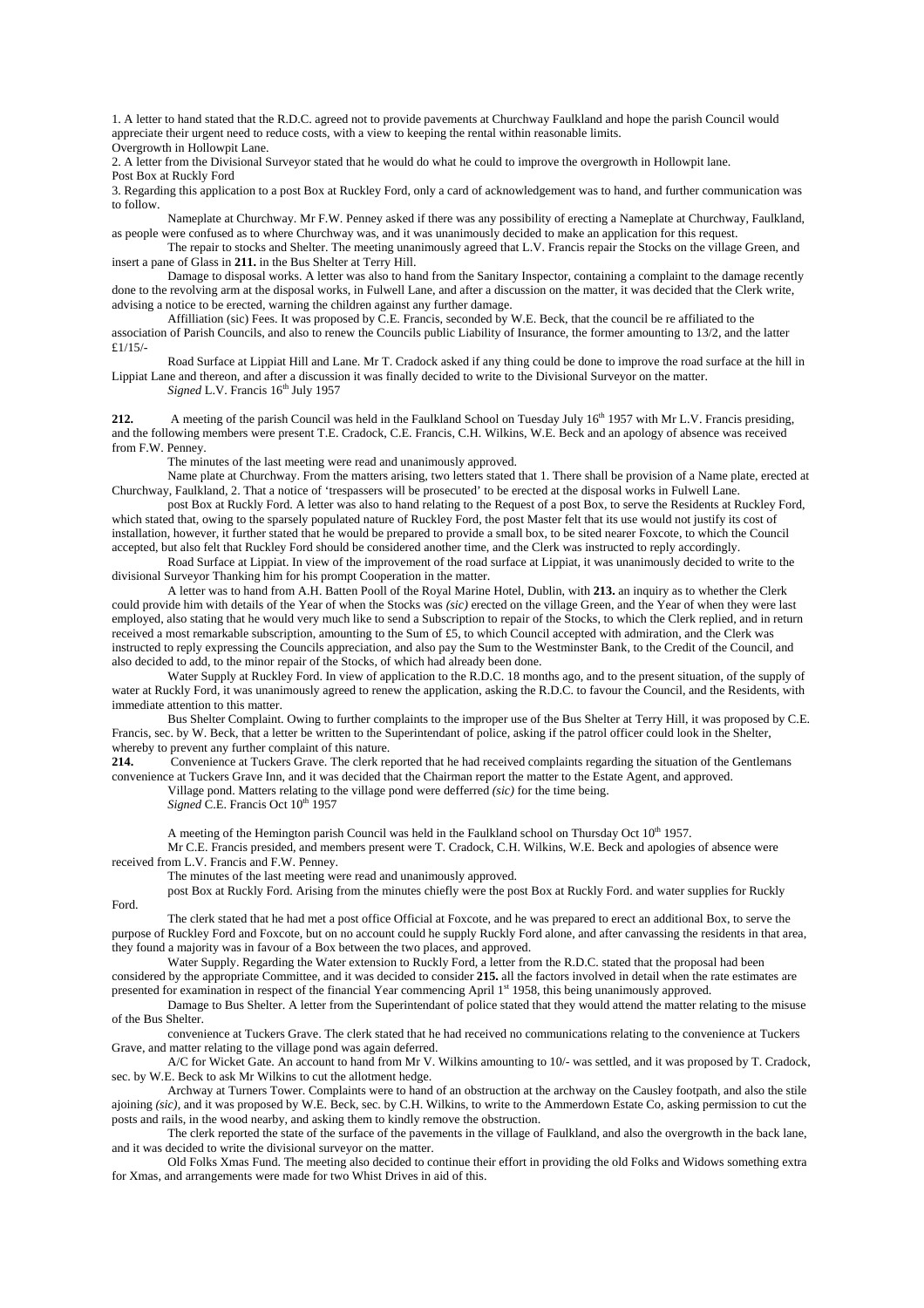*Signed* L.V. Francis Dec 3rd 1957

**216.** A meeting of the parish Council was held in the Faulkland School on Tuesday Dec 3<sup>rd</sup> 1957.

The minutes of the last meeting were read and accepted unanimous *(sic*).

pavements at Faulkland. Matters arising, 1. It was noted with appreciation the improvements in the pavements at Lower end of the village of Faulkland, but the council felt that the repairs carried out at the pavement near the Kiosk, and from there to the post office, appeared to be unsatisfactory, and it was decided that the Clerk write to the Divisional Surveyor explaining same.

Debris on the Causely Footpath. 2. As no reply had been received from Ammerdown Estate Co regarding nuisance of debris on the Archway, on the Causely Footpath, it was decided that the Clerk inspect, and write to the office accordingly, and unanimously approved. 3. As the damage, recently done to the Bus Shelter doors, was causing a little inconvenience, it was now decided to ask Mr

Francis to repair. Old Folks Xmas parcels. Preparation was made to place an order with Sydney Bush & Son for 52 Old Folks and Widows parcels, for delivery on Monday Dec  $23<sup>rd</sup>$ , and also arrangements were made regarding a proposed Skittle week, to be held in the New Year, in support to this.

Precept. The amount required under precept, for the coming Year, was discussed, and it was proposed by C.E. Francis, sec. by W.E. Beck, to make application for £40, and approved.

Notice to quit his 10 perch of allotment was received from H.C. Quinton and accepted.

*Signed L.V.* Francis 6<sup>th</sup> Feb 1958

**217.** A parish Council meeting was held in the Faulkland School on Thursday Feb 6<sup>th</sup>. Members present, Chairman L.V. Francis, C.E. Francis, F.W. Penney, W.E. Beck and T. Cradock.

The minutes of the last meeting being read and unanimously accepted.

Debris on Footpath. A letter was read from the Ammerdown Estate Co stating that the obstruction on the footpath at Turners Tower would be looked into, and a further letter would follow to the Council.

Old Folks Xmas parcels. Numerous letters were to hand, and read from the Old people and Widows, expressing Their appreciation to the Council for their thoughtful consideration, and as the result of the recent Skittle Week was so Gratifying, it was decided to make Mrs H. Eyers a presentation of a 2lb box of chocolates.

Financial support, to upkeep of Churchyard. A letter was to hand from the Methodist Chapel Trustees, inquiring if the Council were in favour of Financially supporting the upkeep of the Hemington Churchyard, a power given them under the 1957 parish Council Act, and after some consideration, it was decided to defer the matter to see what reaction the New Vicar might take in the matter, and unanimously approved.

application for Allotment. Application for 10 perch of allotment was to hand from W. Frikes, and it was agreed to accept him as a Tenant, subject to any becoming vacant, otherwise 6 months notice would have to be given to Mr Green for such an amount.

**218.** Insurance for parish Councillors. It was also agreed that the Clerk write to inquire as to what the premium would be for Insurance on Councillors, when attending meetings.

Accounts were prepared for settlement in favour to L.V. Francis £2/17/6 to repair of Stocks and Bus Shelter, Hadden Best, 18/1for Stationary, B.J. Thomas £3 , V. Wilkins, for allotment hedge £2/10/-, and to the clerk for Salary £15, hire of room for meetings £1/13/-, and 13/11 for Stamps Stationary etc.

*Signed* L.V. Francis

The Annual parish meeting was held in the Faulkland School on Monday, March  $31<sup>st</sup>$  1958. Mr L.V. Francis presided and 13 parishoners (*sic*) attended, in addition to the following members of the parish Council, C.E. Francis, F.W. Penney, T. Cradock, C.H. Wilkins, W.E. Beck and the Clerk, G. Loader.

The Clerk gave a report of the financial Statement of which was unanimously accepted after being proposed by C.H. Wilkins, seconded by Mrs Mundy. Also a report of the village Hall Funds showed a satisfactory Balance of £199/18/8 and the roadside Seat Fund £1/8/6, and the Old Peoples Fund amounted to £9/3/6  $\frac{1}{2}$ , all being unanimously accepted.

Report on Library. Mrs Mundy, the Local Librarian gave a report on the library in which she stated that there were 105 members, and every application for requests, had been met with success, also of the splendid cooperation of the public, **219.** and above all, there appeared to be no defaulters.

The Chairman expressed appreciation to Mrs Mundy for her Interest taken in the Library, and also the public, of whom had suscribed (*sic)* to Funds, of which had so unanimously approved *(sic*). He then gave a brief report on the various work, of which the Council had dealt with, this being unanimously approved.

Smell of sewer water Leakage. Mr T. Green reported the water leakage in Bishop St. Faulkland, Mr K. Shaw asked if anything could be done to abate the smell of sewer in the Island and at the bottom of G. Greens Garden, and the Clerk reported the smell of sewer in Fulwell Lane, and it was unanimously agreed to report these matters to the Sanitary Inspector.

pot Holes. pot holes in the road, at the Foxcote Mill, were also reported, and agreed to report to the surveyor.

obstruction at Turners Tower. Mr H. Parfitt asked if the obstruction on the Causley footpath could be dealt with, and also if it would not be better to use piping to replace, the wooden stiles, the Chairman replied, stating that the former, was being dealt with, and latter would in all probability be given consideration.

cleaning out of village pond. Mrs K. Shaw inquired if there was a possibility of cleaning out the village pond but it was agreed to defer the matter, until a reply had been received from the Sanitary Inspector.

A short Council Meeting followed and the minutes being read and approved,

**220.** The insurance for parish Councillors, was deferred until the new Council took Office.

Miners Welfare Stage. At the Request of the Faulkland Flower Show the Clerk asked permission for use of the Stage, belonging to the Miners Welfare for the above organisation, for the use of Skittle Boards, and that the above organisation were prepared to provide an extension, and that any organisation in the parish could use it free of all charges, with the exception of any political body, when a nominal charge would be made suitable to both bodies, and the charge thereon be evenly distributed to them.

The Council unanimously agreed to this and permission was granted.

On April 16<sup>th</sup> 1958 nomination *(sic)* for a parish Council were received, at the public Offices Frome, the result being, that no Election was held as the present parish Council, returned unaposed *(sic*), thus the Members being L.V. Francis, W.E. Beck, C.E. Francis, C.H. Wilkins, F.W. Penney and T.E. Cradock.

*Signed* L.V. Francis 27<sup>th</sup> May 1958.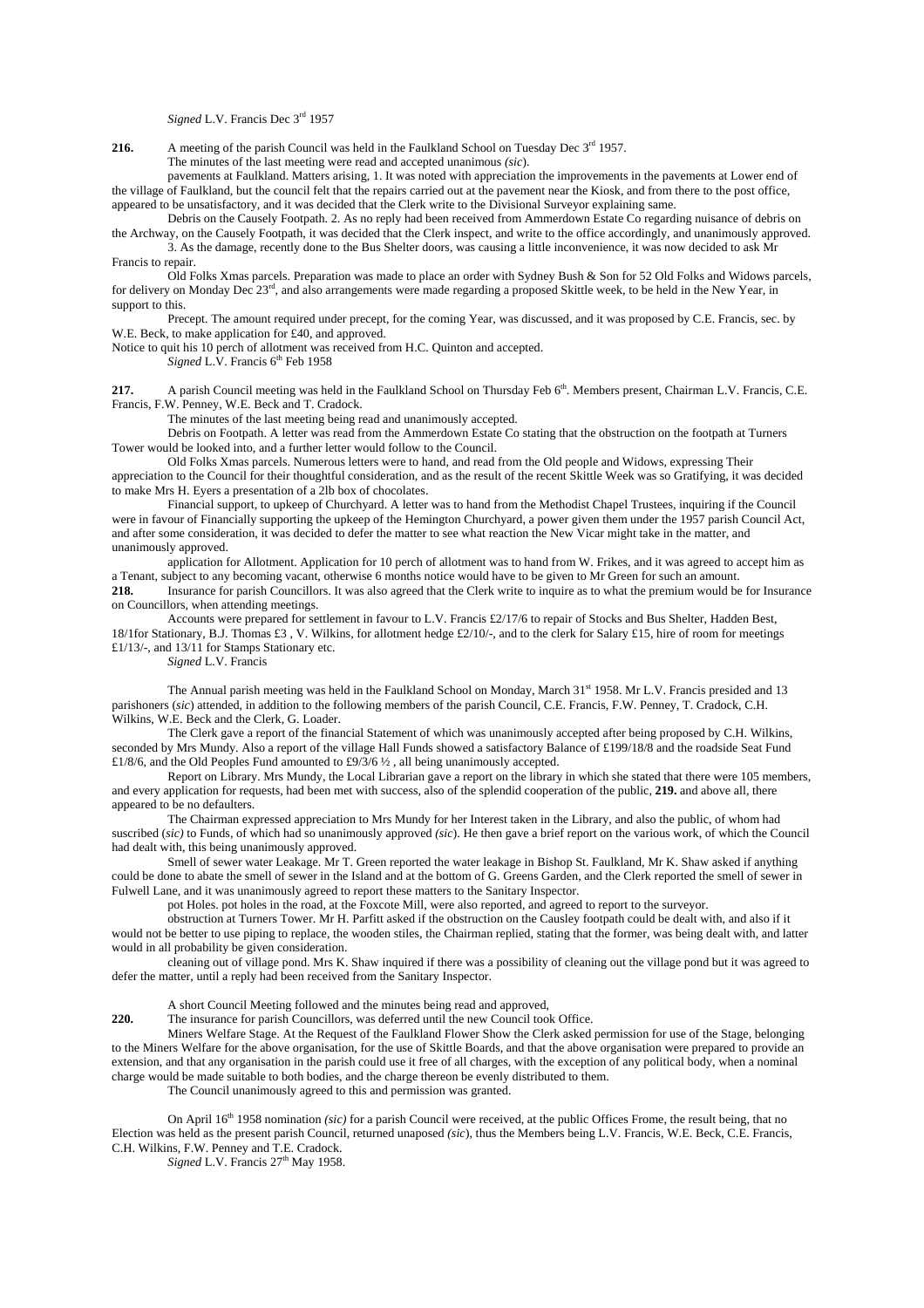**221.** The Annual Meeting of the parish Council was held in the Faulkland School on Tuesday May  $27<sup>th</sup>$  1958. It was proposed by W.E. Beck, seconded by F.W. Penney, that L.V. Francis be re-elected as Chairman, and proposed by T.E. Cradock, seconded by F.W. Penney that C.E. Francis be Vice –Chairman, both propositions being unanimously approved.

pot Holes. It was noted, with appreciation, in matters arising from the minutes, that the pot holes at Foxcote had been dealt with, and the nuisance arising from the sewer in Fulwell Lane, had been abated, but it was agreed to keep the matter under observation.

Footpath obstruction. The obstruction on the Causley Footpath, was reported to have been removed, but the Stiles had not yet been repaired, but it was agreed to accept the offer, from the Estate Co, providing the cost involved was reasonable.

Affiliation Fees and Liability Insurance. It was proposed by C.E. Francis seconded by W. E. Beck and approved, to renew the public Liability Insurance of £1/15/-, and also the Re affiliation to the association of parish Councils, amounting to 13/-.

Representation to Hemington primary School. It was proposed by C.E. Francis seconded by F.W. Penney that L.V. Francis, and G. Loader, represent the Council on the School Managing body, to the Hemington primary School, and the meeting also agreed that F.W. Penney, and T. Cradock be re-elected to serve on the Bampfylde & Vigor Charities Committees.

pavement at Terry Hill. Mr F.W. Penney reported the State of the pavement and Kerbs, at Terry Hill, and Mr C.H. Wilkins, reported the overgrowth of hedge, of which appeared to create a blind corner, at the Top of Ruckly Ford Hill, and it was agreed to write to the Surveyor on both **222**. these Subjects.

Insurance of parish Councillors. The question of Insurance for parish Councillors, when attending meetings, was again discussed and deferred for the time being.

Signed L.V. Francis 28<sup>th</sup> July 1958.

A meeting of the Hemington parish Council was held in the Faulkland School, on Monday July  $28<sup>th</sup>$  1958.

Mr L.V. Francis presided, and members present were F.W. Penney, C.H. Wilkins and T. Cradock. Apologies of absence were received from C.E. Francis and W.E. Beck.

The minutes of the last Meeting were read and unanimously accepted.

Causley Footpath. The Clerk reported that the obstruction on the Causley footpath, had been removed and that timber was at Heywood Farm for the erection of the two new stiles, and the clerk was instructed to write to Geo. Beck asking him to complete this at his earliest Convenience.

overgrowth of Hedge. It was also reported that the overgrowth of hedge at Ruckley Ford Corner had now been cut, but nothing further had been done to the pavement and Kerbs, recently reported at Terry Hill, and it was decided that the Clerk write again concerning the latter.

village pond. The village pond was again discussed and deferred until the next meeting, the clerk being instructed to write to the Secretary of the Association of parish Councils asking his view on the matter.

Insurance of parish Councillors. The insurance for parish Councillors when attending **223.** meetings, was again deferred until next meeting.

Allotment Fence. The Chairman stated that since the last meeting, sheep, belonging to Mr A. T. Watts had unfortunately entered the allotment and created a little damage to the existing crops, and therefore the council had to make some effort to repair, and in contacting Mr Watts, had found him very Cooperative in which Mr Watts, offered to purchase the material required, and also erect a new fence, provided the Council paid for the material, the Clerk, Chairman, and Vice-Chairman, granted permission, to this splendid offer, trusting the remaining councillors agreed, and after a discussion on the matter this was unanimously approved, and an account to hand for material purchased was settled in favour to Mr Watts amounting to £7/0/2.

The Clerk being instructed to write to Mr Watts Thanking him for his splendid Cooperation in this matter.

overgrowth of hedge at Churchway. The Clerk reported that he had received Complaints regarding the Hedge at Churchway, Faulkland, belonging to the Rural District Council, and it was decided, the matter be reported to the Clerk of the R.D.C.

Bus Shelter. It was noted with regret, that now glass had been broken at the Terry Hill Shelter, but it was decided to defer repair for the time being.

*Signed* V. Francis 2nd Oct 1958

224. A meeting of the parish Council was held in the Faulkland School on Thursday Oct 2<sup>nd</sup> 1958.

Mr L.V. Francis presided and members present were C.E. Francis, W.E. Beck, C.H. Wilkins, T. Cradock, F.W. Penney. The minutes of the last meeting were read and unanimously accepted.

Insurance for parish Councillors. Matters arising chiefly, were Insurance for parish Councillors, and the village pond. After a discussion on Insurance for parish Councillors, it was proposed by W.E. Beck, seconded by C.H. Wilkins, to Insure, and unanimously approved

Village pond. Matters relating to the village pond were deferred until a reply had been received from the M.P.

The meeting agreed to have the allotment hedge cut, and the wicket Gate repaired.

parish Administration. A discussion arose on the purchase of the Book ('parish Administration') published by Arnold Baker and it was proposed by C.E. Francis, seconded F.W. Penney, to purchase this book for future Reference, and approved.

overgrowth at Greenparlour. Mr Wilkins stated that he had received complaints of overgrowth of Hedge at Green parlour in the Foxcote district, and as this was found to be in the Kilmersdon district, it was decided to write to the complainee asking him to refer the matter to the Council concerned.

Cricket plague at Refuse Dump. Mr F. Penney complained of the nuisance of the plague of Crickets at the Refuse dump, and it was decided to refer the matter to the appropiate *(sic)* Authority.

Accounts were prepared for payment to the following. G. Beck, for repair to Stiles, £4/0/9 Estate Co £4 for supply of Timber, allotment Rent £3, uncounted Election expenses £3/14/11 and parish Administration £2/2/-

*Signed* L.V. Francis 8<sup>th</sup> Dec 1958

225. A meeting of the Hemington parish Council was held in the Faulkland School on Monday Dec 8<sup>th</sup> 1958.

Mr L.V. Francis presided , and the following members were present C.E Francis, W.E. Beck, C.H. Wilkins, F.W. Penney and an apology of absence was received from T. Cradock.

The minutes of the last meeting were read, and unanimously approved.

Cricket plague. It was noted with appreciation that the nuisance of the Cricket plague, had at least been Temporarily abated.

village pond. After a discussion on the village pond, it was finally decided that the Clerk write to the M.P. for the Wells Division, Thanking him for his Interest, recently taken in matters relating to the pond, and also inquire if the parish Council could obtain a Copy of his Letter recently sent to the R.D.C. on this matter.

Allotment Track. Complaints were to hand relating to the present Track of which runs through the allotment, and it was agreed that the Clerk meet with T. Green and discuss the matter with him.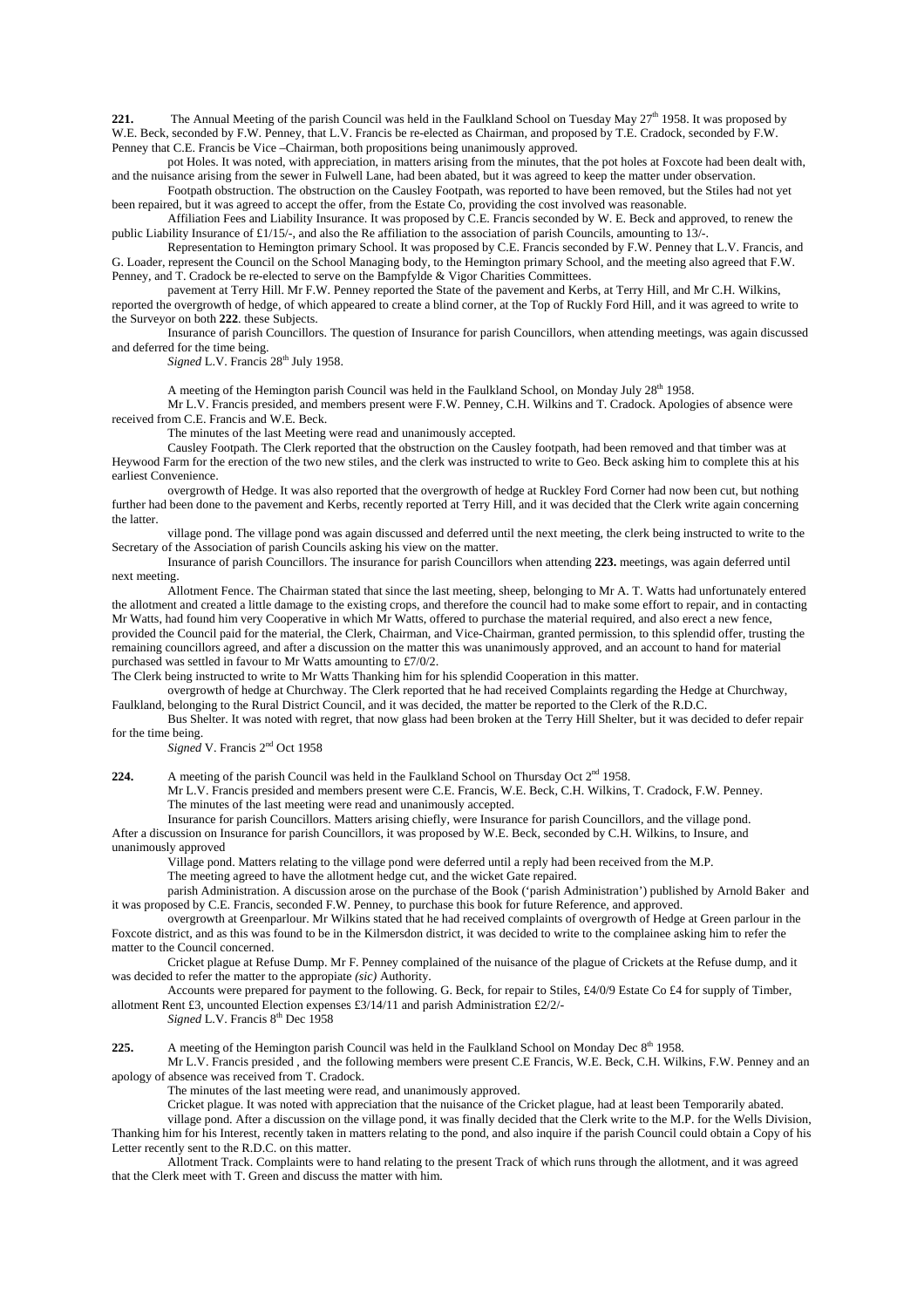Old Folks Xmas parcels. Arrangements were made, regarding the delivery of 57 Old Folks, and Widows, Xmas parcels, on Monday Dec  $22<sup>nc</sup>$ 

precept. After a discussion on the precept for the Year ending March 31<sup>st</sup> 1960, it was proposed by C.E. Francis seconded by W.E. Beck to accept £40.

Notice to Quit allotment. A Termination of notice to quit his allotment was to hand from H.C. Quinton.

A Report to hand was discussed of the State of the Roads, at Foxcote **226.** this being mud from Tractors, and it was decided to write to the Radstock police Station on the matter.

*Signed L.V.* Francis 18<sup>th</sup> Feb 1959

A meeting of the Hemington parish Council was held in the Faulkland School on Wed Feb 18th 1959. Mr L.V. Francis presided, and a Full Council was in attendance.

The minutes of the last meeting were read and unanimously accepted.

Copy of letter to R.D.C. relating to v. pond. Matters arising chiefly were a letter from the M.P. in matters relating to the village pond, and it approved satisfactory.

Numerous Letters. Numerous letters were to hand from the old Folks and Widows, expressing their Thanks and appreciation for the Thoughtful Consideration the Council had given them again during the Festive Season.

Mr Francis, W.E. Beck, and the Clerk agreed to attend a meeting of parish Councils at Bruton on Tuesday March 24<sup>th</sup>.

Cheques were prepared for settlement of accounts due to Ammerdown Estate Co, for allotment Rent £3. Hadden Best Ltd. for Stationary 19/8. Clerks Salary £15. hire of room for 6 meetings £1/13/-. 1947-48 *(sic)* Audit Stamp £1 and 10/5 Stamps etc.

The Annual meeting was arranged for Tuesday March 31<sup>st</sup> at 7-30pm.

**227.** The Annual parish meeting was held in the Faulkland Old School on Tuesday Mar 31<sup>st</sup> 1959. In addition to a Full Council only one parishoner *(sic*) was present. Mr L.V. Francis presided, but the Clerk was unfortunately indisposed, and the meeting expressed their best wishes for a speedy recovery.

The Financial Statement, relating to the parish Council, and various other accounts was received with satisfaction. It was noted with appreciation that the village Hall Fund stood to date at £284/4/10  $\frac{1}{2}$ .

County Library. A Report from the Local Librarian stated that borrowings have not been so high as last year, but the interest has been maintained, by a Group of constant Readers. In some cases, it is true to say that the introduction of Televisions, in some homes, curtails a demand, as readers ask for some books, the Stories of which has been seen on Television, however, the Library was not being used to its fullest capacity, therefore the Librarian would like to urge to those who have not yet visited the Library to do so at once, and see what it offers. The Chairman expressed the Councils Thanks and Appreciation to Mrs Mundy, and Mr R. Cradock for their interest in the Library.

village pond. The village pond was discussed, and it was felt that, when cleaned out, it would be better to have it filled to its capacity with water again.

**228.** Closing of Radstock Railway. The meeting also viewed with grave concern the possibly (*sic),* from the report, that the passenger services, on the Bristol to Frome Railway, might be withdrawn in the near future, although the freight services would continue.

The meeting realized the inconvenience this would cause to this area, such as people getting to Bristol, and to work, beside adding to the already conjestible *(sic)* situation on the Highway, and also affect the postal delivery service, therefore the meeting decided that a letter be written to the Divisional Superintendant of the Western Region.

Gravel on Road. Mr T. Green raised the question of Gravel strewn about the Highway at Faulkland, and C.H. Wilkins spoke of the same at Ruckly Ford, and it was agreed to pass the matter to the appropiate *(sic)* authority.

Cats Eyes at Turners Tower. T. Cradock also asked if a white line, and Cats eyes, could be placed around the bend at Turners Tower, this also being agreed to pass to the appropiate *(sic)* Authority.

*Signed L.V. Francis*  $27<sup>th</sup>$  May 1959

**229.** The Annual meeting of the parish Council was held in the Faulkland School on Wed May 27<sup>th</sup> 1959.

Mr L.V. Francis was again re-elected Chairman, and C.E. Francis vice Chairman and unanimously agreed.

Cleaning out of Village pond at Faulkland. It was noted with appreciation that the Divisional Surveyor had now commenced on the work, attached to the cleaning out of the village pond, and it was decided that after completion, the clerk write him a letter expressing the Councils appreciation in this matter.

proposed Closing of Radstock Frome Railway. Letters were read relating to the closing of Radstock-Frome Railway, and it was agreed that the Chairman represent the Council at the hearing on June 11<sup>th</sup> at Bristol.

Insurance on parish Councillors. It was unanimously agreed to renew the Councils re-affiliation to the Association of parish Councils, and also continue the present public Liability Insurance, and further more, it was agreed that the Councillors Insure themselves against personal accident when attending meetings, for a Capital Sum of £2,500, and a Cheque was prepared amounting to £3/1/6 to cover the three Items.

Old Folks Xmas Fund. The Council discussed the position of the Old Folks Xmas Fund, and finally the matter was deferred until the next meeting.

The Clerk reported that the wall around the Sewer in Fulwell Lane was down, and it was agreed to write to the Sanitary Inspector on the matter.

**230.** Water in Bishop St. The water Leakage in Bishop St was reported and it was agreed that this be left with Mr L.V. Francis to discuss with Sanitary Inspector or Divisional Surveyor.

The Clerk also reported the serious position of T. Sorbles allotment, and it was agreed that the Clerk write him on the matter. painting of Bus Shelter. The meeting also agreed that the Clerk write to various contractors, asking for Tenders, for

the painting of 2 Bus Shelters, on the Radstock-Frome Road, which included the following, Cleaning down, and painting in 2 coats of best quality paint, Tar varnish the roof of one, and repair to wood where necessary.

*Signed* L.V. Francis 2nd Sep 1959

A meeting of the Hemington parish Council was held in the Faulkland School on Wed Sept  $2<sup>nd</sup>$  1959, over which Mr L.V. Francis presided, and the following members were present, C.E. Francis, W.E. Beck, C.H. Wilkins, F.W. Penney and an Apology of absence was received from T. Cradock.

The minutes of the last meeting were read, and accepted as read.

proposed Closing of Railway. The Chairman stated a few facts of which transacted at the meeting held at Bristol relating to the proposed closing of the passenger service from Radstock to Frome, and a letter was to hand, and after reading of same, it was noted from the